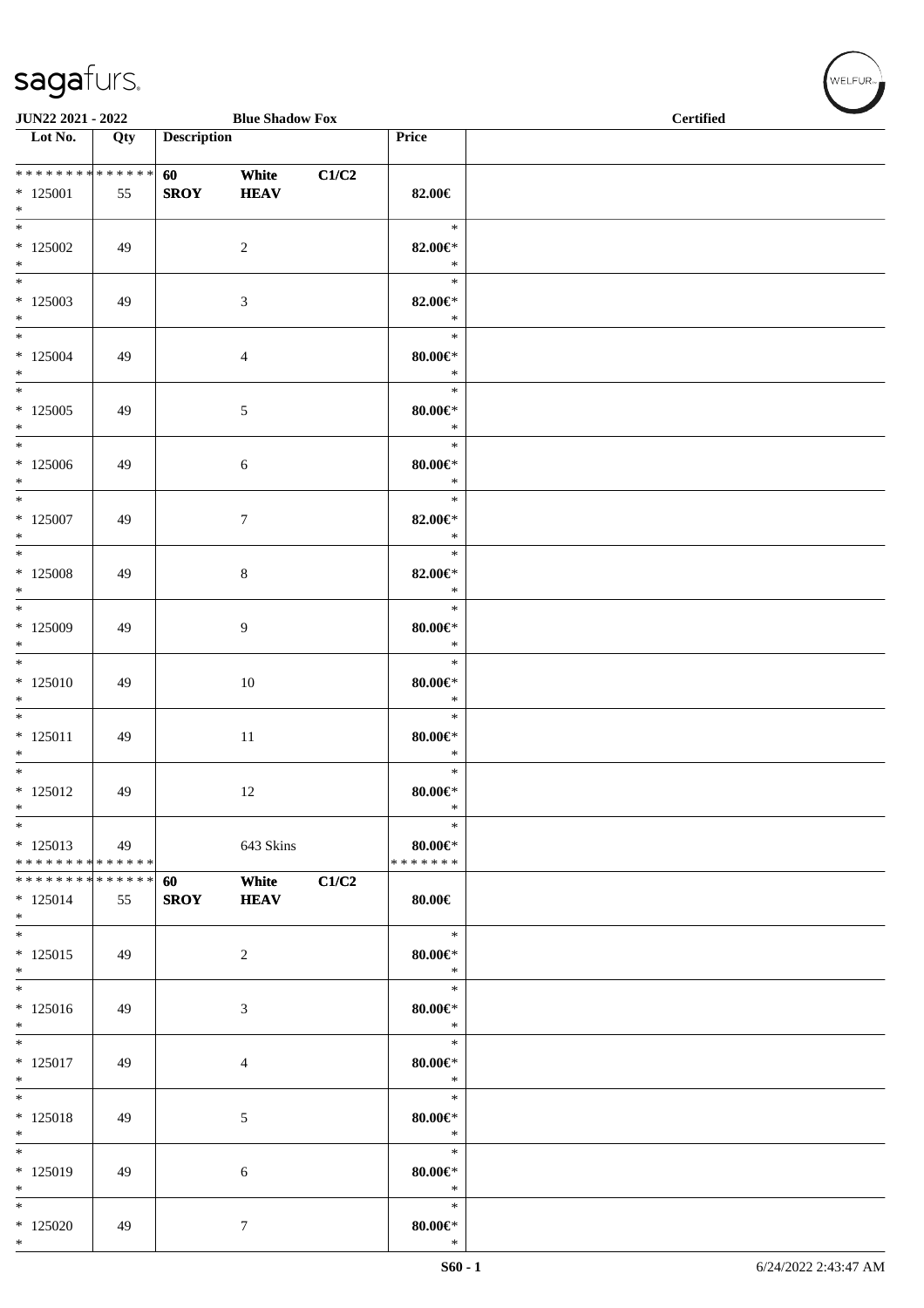| JUN22 2021 - 2022                                  |     |                    | <b>Blue Shadow Fox</b> |       |                                    | Certified |  |  |  |
|----------------------------------------------------|-----|--------------------|------------------------|-------|------------------------------------|-----------|--|--|--|
| $\overline{\phantom{1}}$ Lot No.                   | Qty | <b>Description</b> |                        |       | Price                              |           |  |  |  |
| $*$<br>$* 125021$<br>$*$                           | 49  | 60<br><b>SROY</b>  | White<br><b>HEAV</b>   | C1/C2 | $\ast$<br>$80.00 \in$<br>$\ast$    |           |  |  |  |
| $\ast$<br>$*125022$<br>$*$                         | 49  |                    | 9                      |       | $\ast$<br>$80.00 \in$<br>$\ast$    |           |  |  |  |
| $*$<br>$*125023$<br>* * * * * * * * * * * * * *    | 33  |                    | 480 Skins              |       | $\ast$<br>82.00€*<br>* * * * * * * |           |  |  |  |
| ******** <mark>******</mark><br>$*125024$<br>$*$   | 56  | 60<br><b>SROY</b>  | White                  | C1/C2 | 78.00€                             |           |  |  |  |
| $*$<br>$*125025$<br>$*$                            | 56  |                    | $\overline{2}$         |       | $\ast$<br>78.00€*<br>$\ast$        |           |  |  |  |
| $*$<br>$*125026$<br>$\ast$                         | 56  |                    | $\mathfrak{Z}$         |       | $\ast$<br>78.00€*<br>$\ast$        |           |  |  |  |
| $\ast$<br>$*$ 125027<br>$\ast$                     | 56  |                    | $\overline{4}$         |       | $\ast$<br>78.00€*<br>$\ast$        |           |  |  |  |
| $*$<br>$*125028$<br>$*$                            | 56  |                    | 5                      |       | $\ast$<br>78.00€*<br>$\ast$        |           |  |  |  |
| $*$<br>$*$ 125029<br>$*$                           | 56  |                    | 6                      |       | $\ast$<br>78.00€*<br>$\ast$        |           |  |  |  |
| $*$<br>$*125030$<br>$\ast$                         | 56  |                    | $\tau$                 |       | $\ast$<br>78.00€*<br>$\ast$        |           |  |  |  |
| $*$<br>$*125031$<br>$*$                            | 56  |                    | 8                      |       | $\ast$<br>78.00€*<br>$\ast$        |           |  |  |  |
| $*$<br>$*125032$<br>$\ast$                         | 56  |                    | 9                      |       | $\ast$<br>78.00€*<br>$\ast$        |           |  |  |  |
| $\ast$<br>$*125033$<br>$*$                         | 56  |                    | $10\,$                 |       | $\ast$<br>78.00€*<br>$\ast$        |           |  |  |  |
| $\ast$<br>$*125034$<br>* * * * * * * * * * * * * * | 21  |                    | 581 Skins              |       | $\ast$<br>78.00€*<br>* * * * * * * |           |  |  |  |
| 125035                                             | 68  | 60<br><b>SROY</b>  | White                  | C3/C4 | 76.00€                             |           |  |  |  |
| * * * * * * * * * * * * * *<br>$*125036$<br>$\ast$ | 62  | 60<br><b>SROY</b>  | White                  | C3/C4 | 76.00€                             |           |  |  |  |
| $*$<br>$*125037$<br>$\ast$                         | 56  |                    | 2                      |       | $\ast$<br>76.00€*<br>$\ast$        |           |  |  |  |
| $\ast$<br>* 125038<br>$\ast$                       | 56  |                    | $\mathfrak{Z}$         |       | $\ast$<br>76.00€*<br>$\ast$        |           |  |  |  |
| $\ast$<br>* 125039<br>* * * * * * * * * * * * * *  | 59  |                    | 233 Skins              |       | $\ast$<br>76.00€*<br>* * * * * * * |           |  |  |  |
| * * * * * * * * * * * * * *<br>$*125040$<br>$*$    | 69  | 60<br><b>SROY</b>  | White<br><b>LGHT</b>   | C1/C2 | 74.00€                             |           |  |  |  |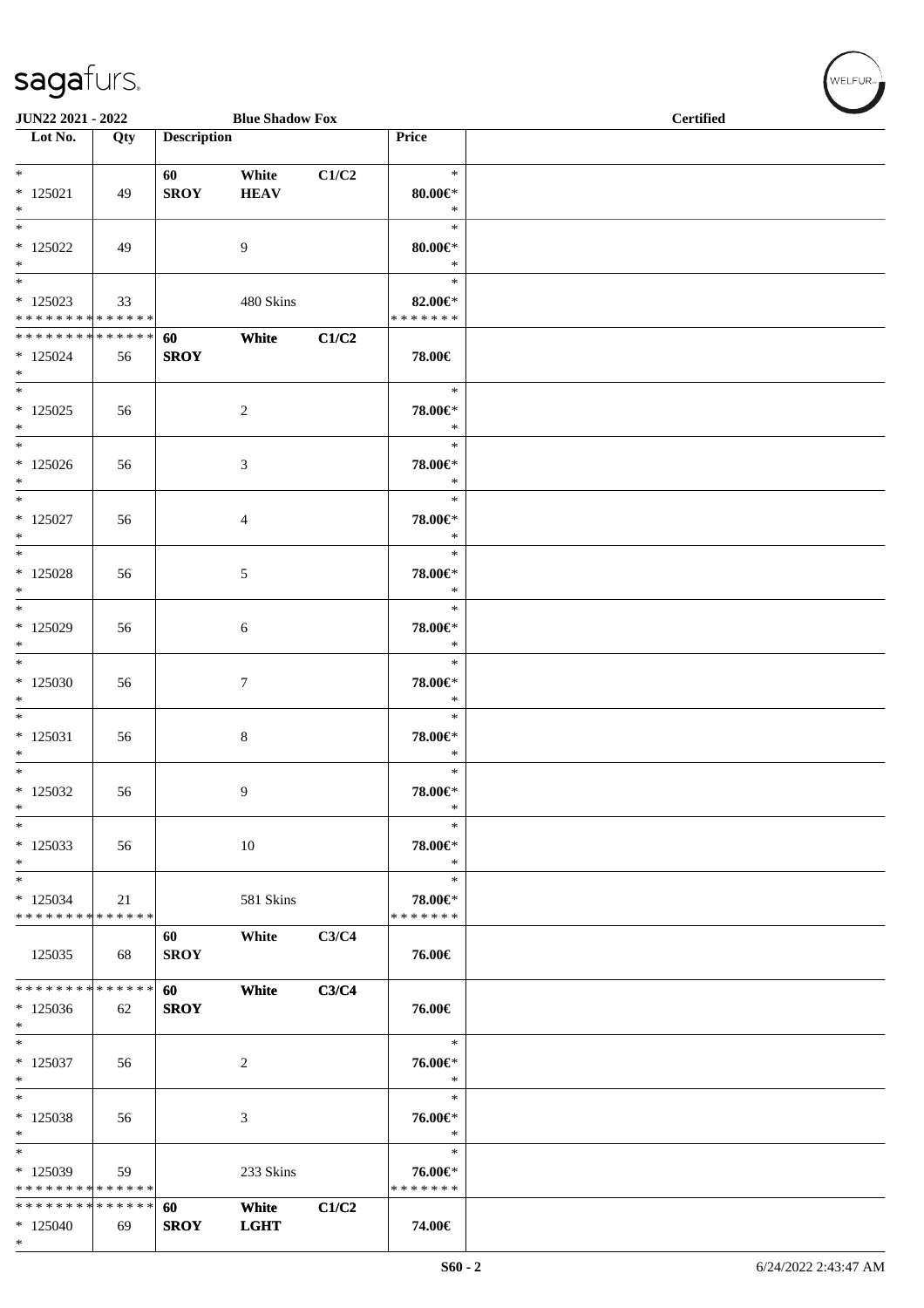| JUN22 2021 - 2022                                 |     |                    | <b>Blue Shadow Fox</b> |       |                                    | <b>Certified</b> |
|---------------------------------------------------|-----|--------------------|------------------------|-------|------------------------------------|------------------|
| $\overline{\phantom{1}}$ Lot No.                  | Qty | <b>Description</b> |                        |       | Price                              |                  |
| $*$<br>$*125041$<br>* * * * * * * * * * * * * *   | 63  | 60<br><b>SROY</b>  | White<br><b>LGHT</b>   | C1/C2 | $\ast$<br>74.00€*<br>* * * * * * * |                  |
| * * * * * * * * * * * * * * *<br>$*125042$<br>$*$ | 69  | 60<br><b>SAGA</b>  | White                  | C1/C2 | 72.00€                             |                  |
| $\overline{\phantom{0}}$<br>$*125043$<br>$*$      | 63  |                    | $\overline{c}$         |       | $\ast$<br>72.00€*<br>$\ast$        |                  |
| $*$<br>$*125044$<br>$*$                           | 63  |                    | 3                      |       | $\ast$<br>72.00€*<br>$\ast$        |                  |
| $*$<br>$*125045$<br>$*$                           | 63  |                    | $\overline{4}$         |       | $\ast$<br>72.00€*<br>$\ast$        |                  |
| $*$<br>$*125046$<br>$*$                           | 63  |                    | 5                      |       | $\ast$<br>72.00€*<br>$\ast$        |                  |
| $\overline{\ast}$<br>$* 125047$<br>$*$            | 63  |                    | 6                      |       | $\ast$<br>72.00€*<br>$\ast$        |                  |
| $* 125048$<br>$\ast$                              | 63  |                    | $\tau$                 |       | $\ast$<br>72.00€*<br>$\ast$        |                  |
| $*$<br>$*125049$<br>$*$                           | 63  |                    | $\,8\,$                |       | $\ast$<br>72.00€*<br>$\ast$        |                  |
| $\overline{\phantom{0}}$<br>$*125050$<br>$\ast$   | 63  |                    | 9                      |       | $\ast$<br>72.00€*<br>$\ast$        |                  |
| $* 125051$<br>$*$                                 | 63  |                    | $10\,$                 |       | $\ast$<br>72.00€*<br>$\ast$        |                  |
| $*$<br>$*125052$<br>$\ast$                        | 63  |                    | 11                     |       | $\ast$<br>72.00€*<br>$\ast$        |                  |
| $\ast$<br>$*125053$<br>$*$                        | 63  |                    | 12                     |       | $\ast$<br>72.00€*<br>$\ast$        |                  |
| $*$<br>$*125054$<br>$*$                           | 63  |                    | 13                     |       | $\ast$<br>74.00€*<br>$\ast$        |                  |
| $*$<br>$*125055$<br>* * * * * * * * * * * * * *   | 25  |                    | 850 Skins              |       | $\ast$<br>74.00€*<br>* * * * * * * |                  |
| * * * * * * * * * * * * * *<br>$*125056$<br>$*$   | 63  | 60<br><b>SAGA</b>  | White                  | C1/C2 | 72.00€                             |                  |
| $*$<br>$* 125057$<br>$*$                          | 63  |                    | $\overline{c}$         |       | $\ast$<br>74.00€*<br>$\ast$        |                  |
| $*$<br>$*125058$<br>$*$                           | 63  |                    | 3                      |       | $\ast$<br>72.00€*<br>$\ast$        |                  |
| $*$<br>$*125059$<br>$*$                           | 63  |                    | 4                      |       | $\ast$<br>72.00€*<br>$\ast$        |                  |
| $*$<br>$*125060$<br>$*$                           | 63  |                    | 5                      |       | $\ast$<br>74.00€*<br>$\ast$        |                  |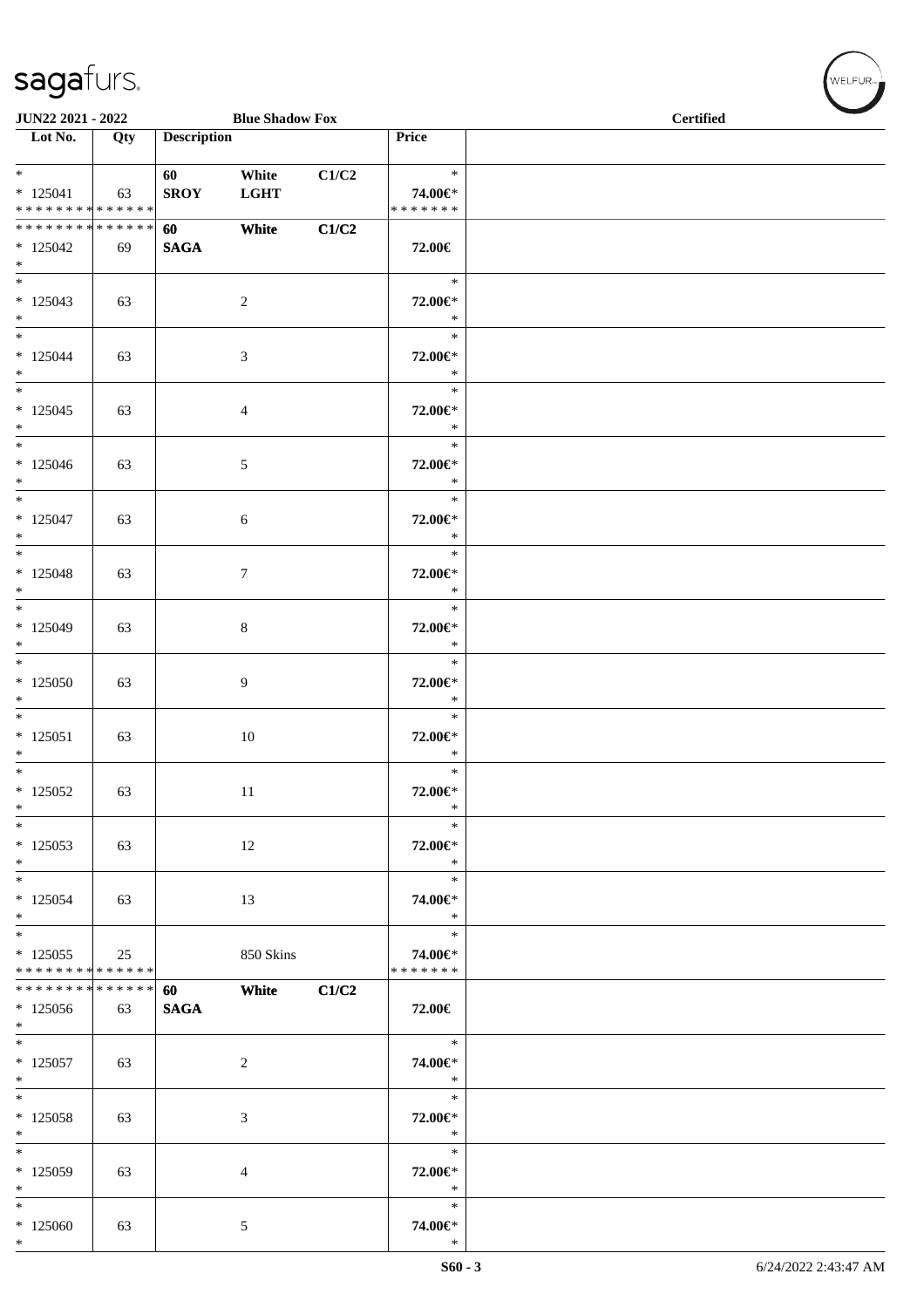| JUN22 2021 - 2022                                               |                   |                    | <b>Blue Shadow Fox</b> |       |                                    | <b>Certified</b> | $\overline{\phantom{0}}$ |
|-----------------------------------------------------------------|-------------------|--------------------|------------------------|-------|------------------------------------|------------------|--------------------------|
| Lot No.                                                         | Qty               | <b>Description</b> |                        |       | Price                              |                  |                          |
| $*$<br>$*125061$<br>$*$                                         | 63                | 60<br><b>SAGA</b>  | White                  | C1/C2 | $\ast$<br>72.00€*<br>$\ast$        |                  |                          |
| $\overline{\phantom{0}}$<br>$*125062$<br>$\ast$                 | 63                |                    | 7                      |       | $\ast$<br>72.00€*<br>$\ast$        |                  |                          |
| $*$<br>$*125063$<br>$*$                                         | 63                |                    | 8                      |       | $\ast$<br>72.00€*<br>$\ast$        |                  |                          |
| $*$<br>$*125064$<br>$*$                                         | 63                |                    | 9                      |       | $\ast$<br>72.00€*<br>$\ast$        |                  |                          |
| $*$<br>$*125065$<br>$\ast$                                      | 63                |                    | 10                     |       | $\ast$<br>72.00€*<br>$\ast$        |                  |                          |
| $\overline{\ast}$<br>$*125066$<br>$*$                           | 63                |                    | 11                     |       | $\ast$<br>72.00€*<br>$\ast$        |                  |                          |
| $*$<br>$*125067$<br>* * * * * * * * * * * * * *                 | 47                |                    | 740 Skins              |       | $\ast$<br>72.00€*<br>* * * * * * * |                  |                          |
| * * * * * * * * * * * * * * *<br>$*125068$<br>$*$               | 69                | 60<br><b>SAGA</b>  | White                  | C3/C4 | 70.00€                             |                  |                          |
| $*$<br>$*125069$<br>* * * * * * * * * * * * * *                 | 30                |                    | 99 Skins               |       | $\ast$<br>70.00€*<br>* * * * * * * |                  |                          |
| * * * * * * * * * * * * * * *<br>$*125070$<br>$*$               | 76                | 60<br><b>SAGA</b>  | White<br><b>LGHT</b>   | C1/C2 | 74.00€                             |                  |                          |
| $*$<br>$* 125071$<br>$*$                                        | 56                |                    | 2                      |       | $\ast$<br>72.00€*<br>$\ast$        |                  |                          |
| $*$<br>$*125072$<br>* * * * * * * * * * * * * *                 | 25                |                    | 157 Skins              |       | $\ast$<br>74.00€*<br>* * * * * * * |                  |                          |
| * * * * * * * *<br>$*125073$<br>$*$                             | * * * * * *<br>76 | 60<br>SI           | White                  | C1/C2 | 74.00€                             |                  |                          |
| $*$<br>$* 125074$<br>* * * * * * * * <mark>* * * * * * *</mark> | 21                |                    | 97 Skins               |       | $\ast$<br>70.00€*<br>* * * * * * * |                  |                          |
| * * * * * * * * * * * * * * *<br>$*125075$<br>$*$               | 49                | 60<br><b>SROY</b>  | 2XP<br><b>HEAV</b>     | C1/C2 | 80.00€                             |                  |                          |
| $*$<br>* 125076<br>$*$                                          | 49                |                    | 2                      |       | $\ast$<br>$80.00 \in$ *<br>$\ast$  |                  |                          |
| $*$<br>* 125077<br>$*$                                          | 49                |                    | 3                      |       | $\ast$<br>$80.00 \in$ *<br>$\ast$  |                  |                          |
| $*$<br>* 125078<br>$*$                                          | 49                |                    | 4                      |       | $\ast$<br>$80.00 \in$<br>$\ast$    |                  |                          |
| $*$<br>* 125079<br>$*$                                          | 49                |                    | 5                      |       | $\ast$<br>$80.00 \in$ *<br>$\ast$  |                  |                          |
| $*$<br>* 125080<br>$\ast$                                       | 49                |                    | 6                      |       | $\ast$<br>$80.00 \in$<br>$\ast$    |                  |                          |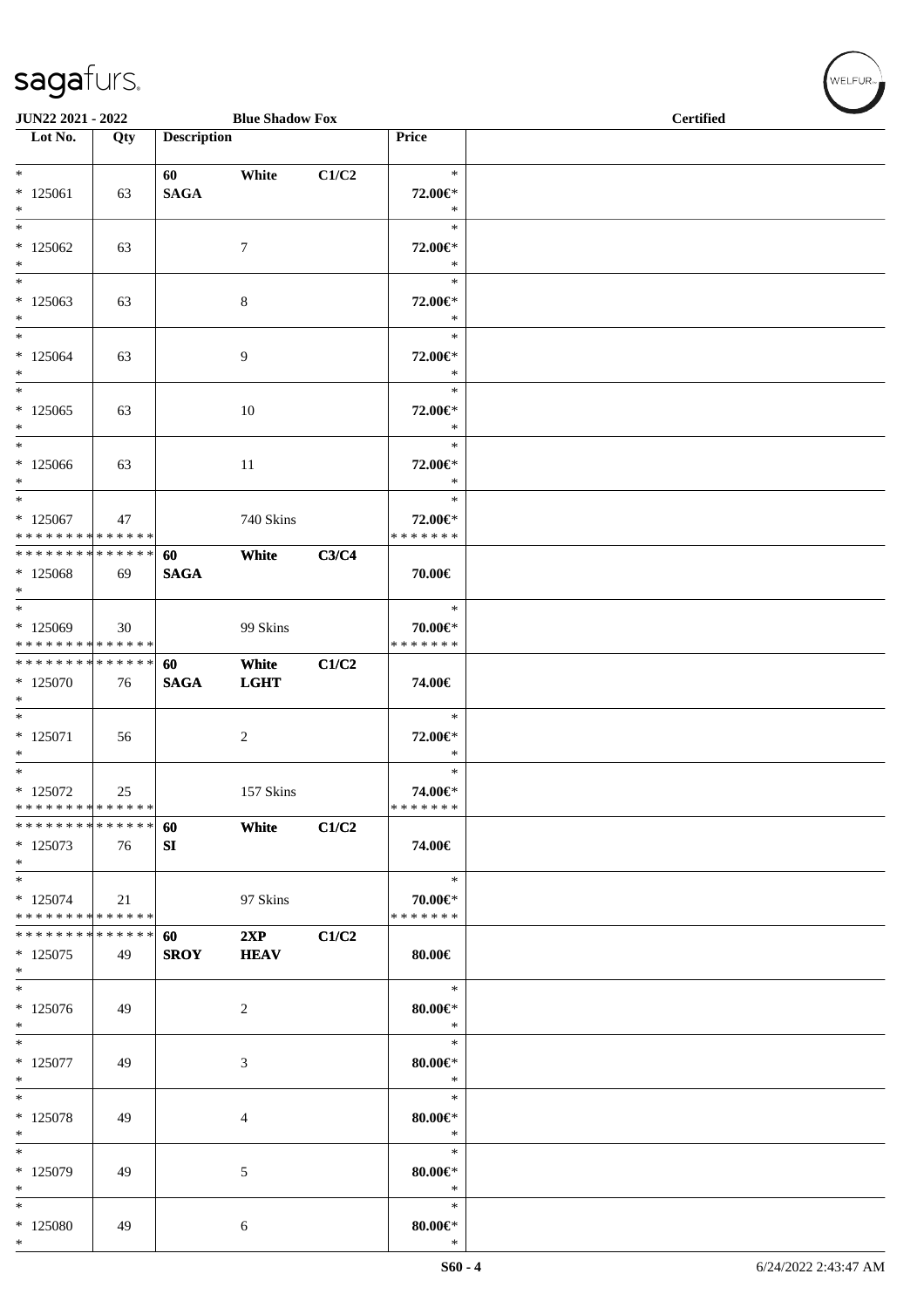| JUN22 2021 - 2022                                 |                   |                        | <b>Blue Shadow Fox</b> |       | <b>Certified</b>                         |  |  |
|---------------------------------------------------|-------------------|------------------------|------------------------|-------|------------------------------------------|--|--|
| $\overline{\phantom{1}}$ Lot No.                  | Qty               | <b>Description</b>     |                        |       | Price                                    |  |  |
| $*$<br>$*$ 125081<br>$*$                          | 49                | 60 - 10<br><b>SROY</b> | 2XP<br><b>HEAV</b>     | C1/C2 | $\ast$<br>$80.00 \in$<br>$\ast$          |  |  |
| $\overline{\phantom{0}}$<br>$*125082$<br>$\ast$   | 49                |                        | 8                      |       | $\ast$<br>$80.00 \in$ *<br>$\ast$        |  |  |
| $\overline{\phantom{0}}$<br>* 125083<br>$*$       | 49                |                        | 9                      |       | $\ast$<br>80.00€*<br>$\ast$              |  |  |
| $*$<br>$*125084$<br>* * * * * * * * * * * * * * * | 26                |                        | 467 Skins              |       | $\ast$<br>82.00€*<br>* * * * * * *       |  |  |
| * * * * * * * * * * * * * * *<br>$*125085$<br>$*$ | 55                | 60<br><b>SROY</b>      | 2XP<br><b>HEAV</b>     | C1/C2 | $80.00 \in$                              |  |  |
| $\overline{\phantom{0}}$<br>$*125086$<br>$*$      | 49                |                        | $\overline{c}$         |       | $\ast$<br>$80.00 \in$<br>$\ast$          |  |  |
| $*$<br>$*$ 125087<br>$*$                          | 49                |                        | 3                      |       | $\ast$<br>$80.00 \in$<br>$\ast$          |  |  |
| $*$<br>$*$ 125088<br>$*$                          | 49                |                        | 4                      |       | $\ast$<br>80.00€*<br>$\ast$              |  |  |
| $*$<br>$*$ 125089<br>$*$                          | 49                |                        | 5                      |       | $\ast$<br>80.00€*<br>$\ast$              |  |  |
| $*$<br>* 125090<br>$\ast$                         | 49                |                        | 6                      |       | $\ast$<br>$80.00 \in$<br>$\ast$          |  |  |
| $*$<br>$*125091$<br>$*$                           | 49                |                        | $\tau$                 |       | $\ast$<br>$80.00 \in$ *<br>$\ast$        |  |  |
| $*125092$<br>$\ast$                               | 49                |                        | 8                      |       | $\ast$<br>$80.00 \in$ *<br>$\ast$        |  |  |
| $\ast$<br>* 125093<br>$*$                         | 49                |                        | 9                      |       | $\ast$<br>$80.00 \in$<br>$\ast$          |  |  |
| $\ast$<br>* 125094<br>* * * * * * * * * * * * * * | 18                |                        | 465 Skins              |       | $\ast$<br>82.00€*<br>* * * * * * *       |  |  |
| * * * * * * * *<br>* 125095<br>$*$                | * * * * * *<br>55 | 60<br><b>SROY</b>      | 2XP<br><b>HEAV</b>     | C3/C4 | 80.00€                                   |  |  |
| $*$<br>$*125096$<br>$*$                           | 49                |                        | $\overline{c}$         |       | $\ast$<br>$80.00 \in$<br>$\ast$          |  |  |
| $\ast$<br>* 125097<br>$\ast$                      | 42                |                        | 3                      |       | $\ast$<br>$80.00 \in$<br>$\ast$          |  |  |
| $\ast$<br>* 125098<br>* * * * * * * *             | 24<br>* * * * * * |                        | 170 Skins              |       | $\ast$<br>$80.00 \in$ *<br>* * * * * * * |  |  |
| * * * * * * * *<br>* 125099<br>$*$                | * * * * * *<br>62 | 60<br><b>SROY</b>      | 2XP                    | C1/C2 | 76.00€                                   |  |  |
| $\ast$<br>$*125100$<br>$\ast$                     | 56                |                        | $\overline{c}$         |       | $\ast$<br>76.00€*<br>$\ast$              |  |  |

 $(\forall ELFUR_{\approx})$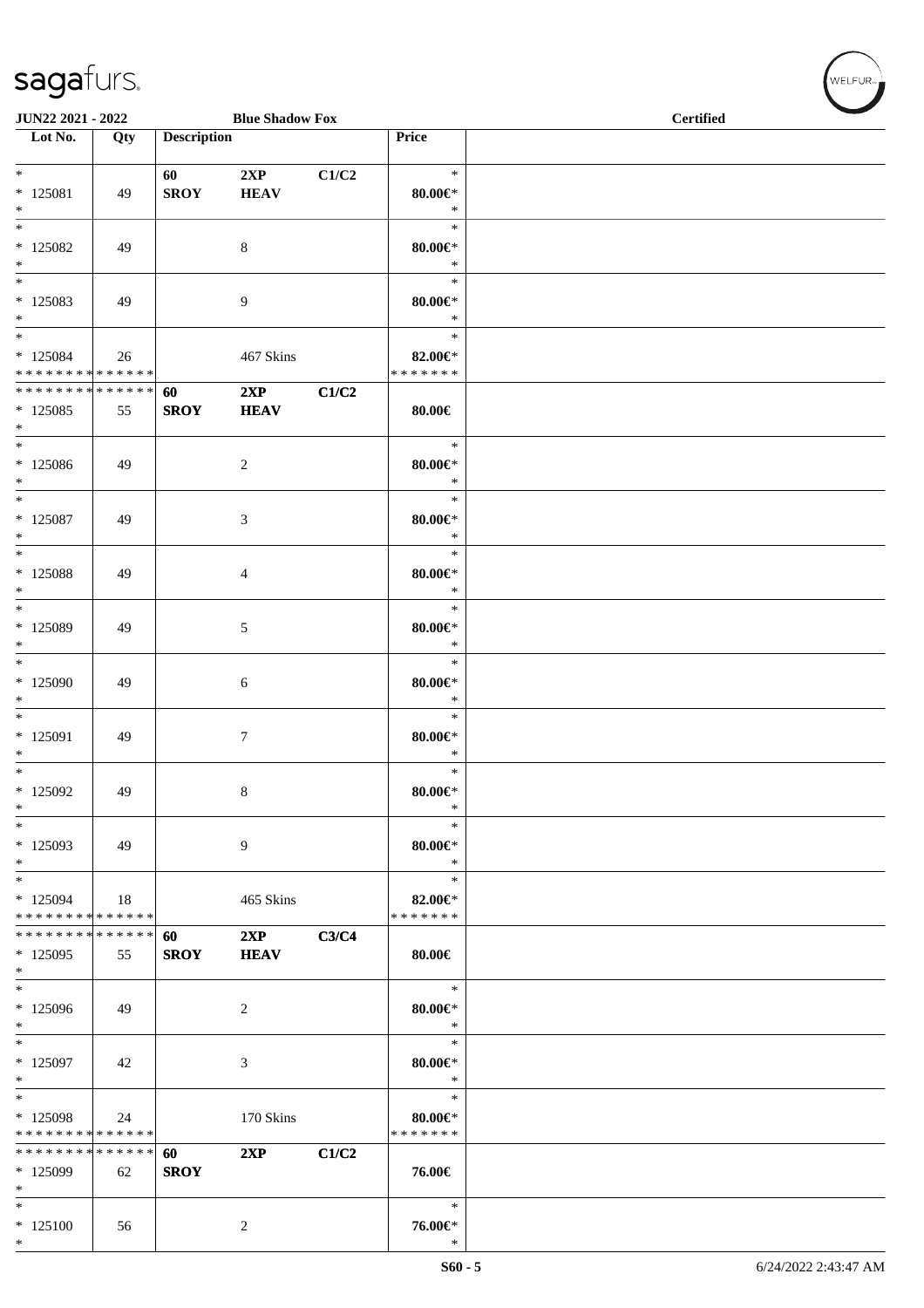| JUN22 2021 - 2022                                  |                   | <b>Blue Shadow Fox</b>        |                                          | <b>Certified</b> |  |  |
|----------------------------------------------------|-------------------|-------------------------------|------------------------------------------|------------------|--|--|
| $\overline{\phantom{1}}$ Lot No.                   | $\overline{Q}$ ty | <b>Description</b>            | Price                                    |                  |  |  |
| $*$<br>$* 125101$<br>$*$                           | 56                | 60 — 10<br>2XP<br><b>SROY</b> | $\ast$<br>C1/C2<br>$76.00 \in$<br>$\ast$ |                  |  |  |
| $* 125102$<br>$*$                                  | 56                | $\overline{4}$                | $\ast$<br>76.00€*<br>$\ast$              |                  |  |  |
| $\overline{\ast}$<br>$* 125103$<br>$*$             | 56                | $\sqrt{5}$                    | $\ast$<br>76.00€*<br>$\ast$              |                  |  |  |
| $*$<br>$* 125104$<br>$*$                           | 56                | 6                             | $\ast$<br>76.00€*<br>$\ast$              |                  |  |  |
| $* 125105$<br>$*$                                  | 56                | $\tau$                        | $\ast$<br>76.00€*<br>$\ast$              |                  |  |  |
| $*125106$<br>$\ast$                                | 56                | $8\,$                         | $\ast$<br>76.00€*<br>$\ast$              |                  |  |  |
| $* 125107$<br>$*$                                  | 56                | 9                             | $\ast$<br>76.00€*<br>$\ast$              |                  |  |  |
| $* 125108$<br>$*$                                  | 56                | 10                            | $\ast$<br>76.00€*<br>$\ast$              |                  |  |  |
| $*$<br>$* 125109$<br>$*$                           | 56                | $11\,$                        | $\ast$<br>76.00€*<br>$\ast$              |                  |  |  |
| $*$<br>$* 125110$<br>$*$                           | 56                | 12                            | $\ast$<br>76.00€*<br>$\ast$              |                  |  |  |
| $\overline{\ast}$<br>$* 125111$<br>$*$             | 56                | 13                            | $\ast$<br>76.00€*<br>$\ast$              |                  |  |  |
| $\overline{\ast}$<br>$* 125112$<br>$\ast$          | 56                | 14                            | $\ast$<br>76.00€*<br>$\ast$              |                  |  |  |
| $\overline{\ast}$<br>$* 125113$<br>$*$             | 56                | 15                            | $\ast$<br>76.00€*<br>$\ast$              |                  |  |  |
| $* 125114$<br>$*$                                  | 56                | 16                            | $\ast$<br>76.00€*<br>$\ast$              |                  |  |  |
| $*$<br>$* 125115$<br>$*$                           | 56                | 17                            | $\ast$<br>76.00€*<br>$\ast$              |                  |  |  |
| $\overline{\phantom{0}}$<br>$* 125116$<br>$*$      | 56                | 18                            | $\ast$<br>76.00€*<br>$\ast$              |                  |  |  |
| $\overline{\phantom{0}}$<br>$* 125117$<br>$*$      | 56                | 19                            | $\ast$<br>76.00€*<br>$\ast$              |                  |  |  |
| $*$<br>$* 125118$<br>$*$                           | 39                | 20                            | $\ast$<br>76.00€*<br>$\ast$              |                  |  |  |
| $*$<br>$* 125119$<br>* * * * * * * * * * * * * * * | 21                | 1130 Skins                    | $\ast$<br>76.00€*<br>* * * * * * *       |                  |  |  |
| 125120                                             | 57                | 2XP<br>60<br><b>SROY</b>      | C3/C4<br>76.00€                          |                  |  |  |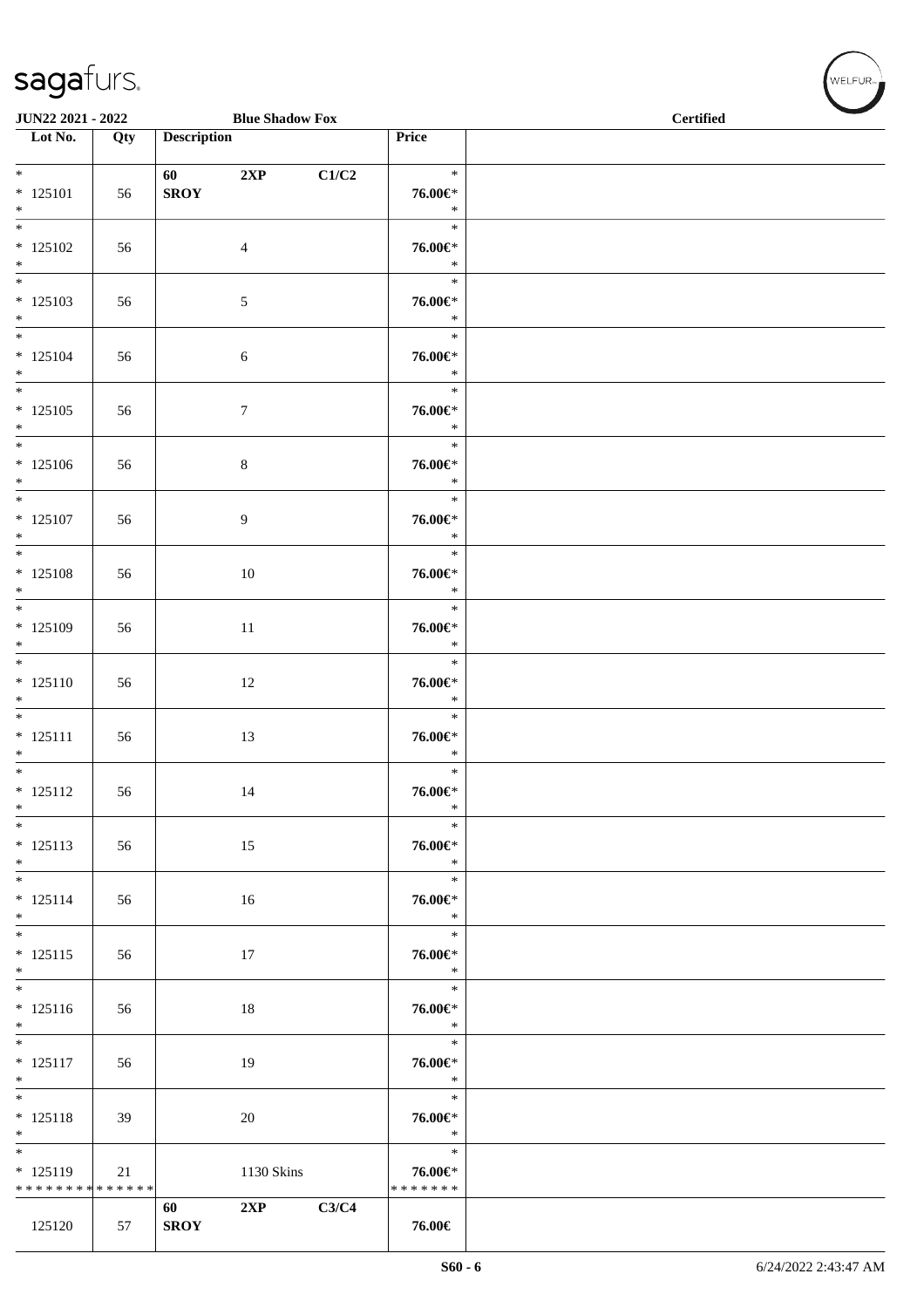|                                                                           | JUN22 2021 - 2022<br><b>Blue Shadow Fox</b> |                        |                    |       |                                       | <b>Certified</b> |  |
|---------------------------------------------------------------------------|---------------------------------------------|------------------------|--------------------|-------|---------------------------------------|------------------|--|
| $\overline{\phantom{1}}$ Lot No.                                          | Qty                                         | <b>Description</b>     |                    |       | Price                                 |                  |  |
| ******** <mark>******</mark><br>$* 125121$<br>$\ast$                      | 62                                          | 60 — 10<br><b>SROY</b> | 2XP                | C3/C4 | 76.00€                                |                  |  |
| $\ast$<br>$* 125122$<br>$*$                                               | 56                                          |                        | $\sqrt{2}$         |       | $\ast$<br>76.00€*<br>$\ast$           |                  |  |
| $\ast$<br>$* 125123$<br>$\ast$                                            | 56                                          |                        | $\mathfrak{Z}$     |       | $\ast$<br>76.00€*<br>$\ast$           |                  |  |
| $\ast$<br>$* 125124$<br>$*$                                               | 56                                          |                        | 4                  |       | $\ast$<br>76.00€*<br>$\ast$           |                  |  |
| $\overline{\phantom{0}}$<br>$* 125125$<br>$*$                             | 44                                          |                        | $5\,$              |       | $\ast$<br>76.00€*<br>$\ast$           |                  |  |
| $*$<br>$* 125126$<br>* * * * * * * * * * * * * *                          | 21                                          |                        | 295 Skins          |       | $\ast$<br>76.00€*<br>* * * * * * *    |                  |  |
| ******** <mark>******</mark><br>$* 125127$<br>$\ast$<br>$\overline{\ast}$ | 63                                          | 60<br><b>SROY</b>      | 2XP<br><b>LGHT</b> | C1/C2 | 72.00€                                |                  |  |
| $* 125128$<br>$\ast$                                                      | 63                                          |                        | $\sqrt{2}$         |       | $\ast$<br>72.00€*<br>$\ast$           |                  |  |
| $\ast$<br>$* 125129$<br>$\ast$                                            | 63                                          |                        | 3                  |       | $\ast$<br>72.00€*<br>$\ast$           |                  |  |
| $*$<br>$* 125130$<br>$\ast$<br>$\overline{\phantom{0}}$                   | 63                                          |                        | 4                  |       | $\ast$<br>72.00€*<br>$\ast$           |                  |  |
| $* 125131$<br>$\ast$<br>$*$                                               | 63                                          |                        | 5                  |       | $\ast$<br>72.00€*<br>$\ast$           |                  |  |
| $* 125132$<br>$\ast$<br>$\ast$                                            | 63                                          |                        | 6                  |       | $\ast$<br>72.00€*<br>$\ast$<br>$\ast$ |                  |  |
| $* 125133$<br>$*$<br>$\overline{\phantom{0}}$                             | 63                                          |                        | $\tau$             |       | 72.00€*<br>$\ast$<br>$\ast$           |                  |  |
| $* 125134$<br>$\ast$<br>$\ast$                                            | 63                                          |                        | $\,8\,$            |       | 72.00€*<br>$\ast$                     |                  |  |
| $* 125135$<br>$\ast$<br>$\overline{\phantom{0}}$                          | 63                                          |                        | 9                  |       | $\ast$<br>72.00€*<br>$\ast$<br>$\ast$ |                  |  |
| $*125136$<br>* * * * * * * * * * * * * *<br>* * * * * * * * * * * * * *   | 61                                          |                        | 628 Skins          |       | 72.00€*<br>* * * * * * *              |                  |  |
| $* 125137$<br>$*$<br>$\overline{\phantom{0}}$                             | 69                                          | 60<br><b>SAGA</b>      | 2XP                | C1/C2 | 70.00€                                |                  |  |
| $* 125138$<br>$*$<br>$*$                                                  | 63                                          |                        | $\overline{2}$     |       | $\ast$<br>70.00€*<br>$\ast$<br>$\ast$ |                  |  |
| $* 125139$<br>$\ast$<br>$\ast$                                            | 63                                          |                        | $\mathfrak{Z}$     |       | 70.00€*<br>$\ast$                     |                  |  |
| $* 125140$<br>$*$                                                         | 63                                          |                        | 4                  |       | $\ast$<br>$70.00 \in$ *<br>$\ast$     |                  |  |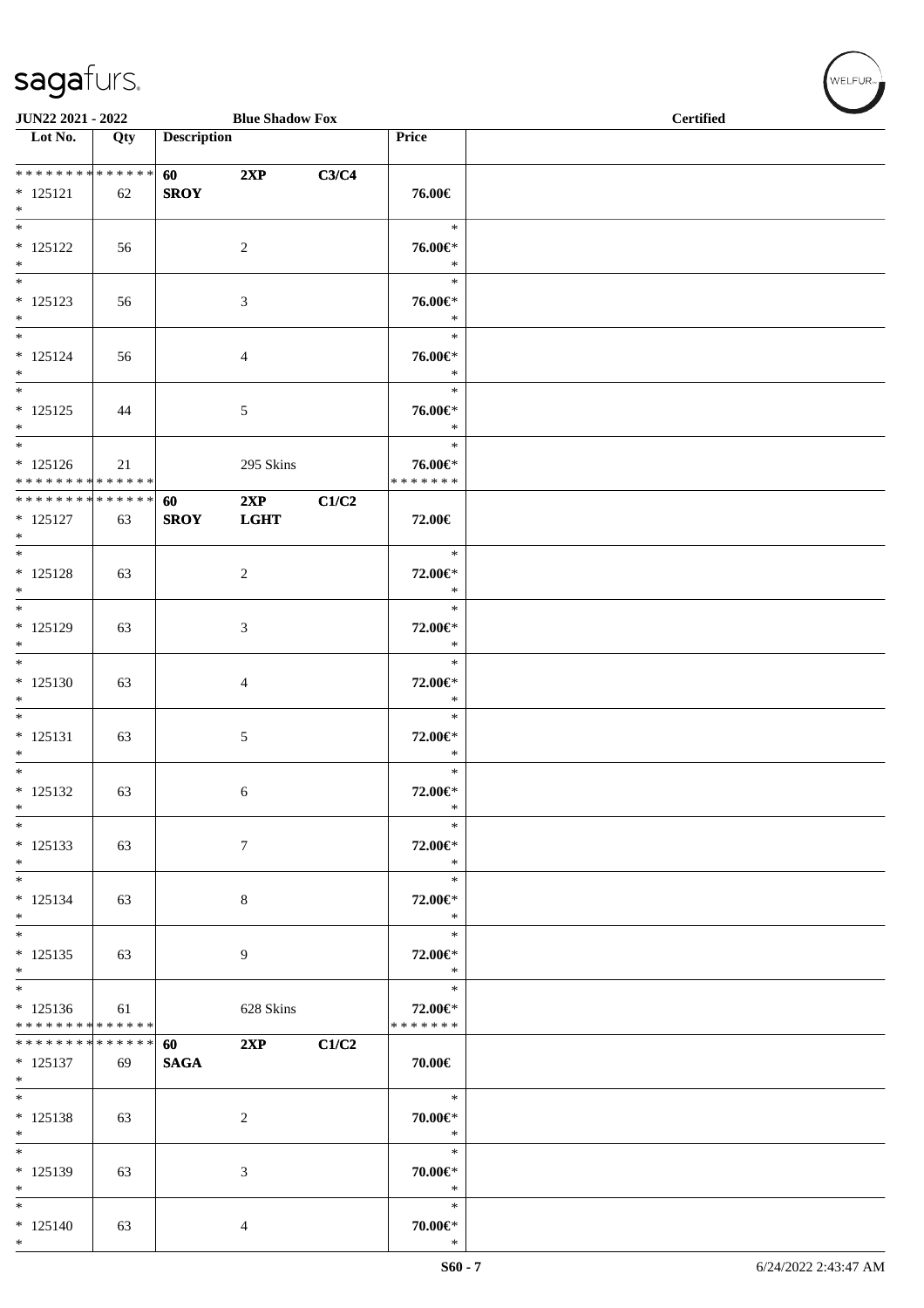|                                                                           | <b>Blue Shadow Fox</b><br>JUN22 2021 - 2022 |                         |                  |       | <b>Certified</b>                  |  |  |  |  |
|---------------------------------------------------------------------------|---------------------------------------------|-------------------------|------------------|-------|-----------------------------------|--|--|--|--|
| Lot No.                                                                   | Qty                                         | <b>Description</b>      |                  |       | Price                             |  |  |  |  |
| $*$<br>$* 125141$<br>$*$                                                  | 63                                          | 60 - 100<br><b>SAGA</b> | 2XP              | C1/C2 | $\ast$<br>$70.00 \in$ *<br>$\ast$ |  |  |  |  |
| $* 125142$<br>$*$                                                         | 63                                          |                         | $\sqrt{6}$       |       | $\ast$<br>72.00€*<br>$\ast$       |  |  |  |  |
| $* 125143$<br>$*$                                                         | 63                                          |                         | $\tau$           |       | $\ast$<br>72.00€*<br>$\ast$       |  |  |  |  |
| $*$<br>$* 125144$<br>$*$                                                  | 63                                          |                         | $\,8\,$          |       | $\ast$<br>72.00€*<br>$\ast$       |  |  |  |  |
| $* 125145$<br>$*$                                                         | 63                                          |                         | $\boldsymbol{9}$ |       | $\ast$<br>72.00€*<br>$\ast$       |  |  |  |  |
| $* 125146$<br>$\ast$                                                      | 63                                          |                         | 10               |       | $\ast$<br>70.00€*<br>$\ast$       |  |  |  |  |
| $*$<br>$* 125147$<br>$*$                                                  | 63                                          |                         | 11               |       | $\ast$<br>72.00€*<br>$\ast$       |  |  |  |  |
| $* 125148$<br>$\ast$<br>$\overline{\phantom{0}}$                          | 63                                          |                         | 12               |       | $\ast$<br>$70.00 \in$ *<br>$\ast$ |  |  |  |  |
| $* 125149$<br>$*$                                                         | 63                                          |                         | 13               |       | $\ast$<br>$70.00 \in$ *<br>$\ast$ |  |  |  |  |
| $\overline{\ast}$<br>$* 125150$<br>$*$<br>$\overline{\phantom{0}}$        | 63                                          |                         | 14               |       | $\ast$<br>72.00€*<br>$\ast$       |  |  |  |  |
| $* 125151$<br>$*$<br>$\overline{\phantom{0}}$                             | 63                                          |                         | 15               |       | $\ast$<br>72.00€*<br>$\ast$       |  |  |  |  |
| $* 125152$<br>$*$<br>$\overline{\phantom{0}}$                             | 63                                          |                         | 16               |       | $\ast$<br>72.00€*<br>∗            |  |  |  |  |
| $* 125153$<br>$*$                                                         | 63                                          |                         | 17               |       | $\ast$<br>72.00€*<br>$\ast$       |  |  |  |  |
| $* 125154$<br>$*$                                                         | 63                                          |                         | 18               |       | $\ast$<br>72.00€*<br>$\ast$       |  |  |  |  |
| $* 125155$<br>$*$<br>$\overline{\phantom{0}}$                             | 63                                          |                         | 19               |       | $\ast$<br>72.00€*<br>$\ast$       |  |  |  |  |
| $* 125156$<br>$*$                                                         | 63                                          |                         | 20               |       | $\ast$<br>70.00€*<br>$*$          |  |  |  |  |
| $\overline{\phantom{0}}$<br>$* 125157$<br>$*$<br>$\overline{\phantom{0}}$ | 63                                          |                         | 21               |       | $\ast$<br>70.00€*<br>$\ast$       |  |  |  |  |
| $* 125158$<br>$*$                                                         | 63                                          |                         | 22               |       | $\ast$<br>72.00€*<br>$\ast$       |  |  |  |  |
| $* 125159$<br>$*$                                                         | 63                                          |                         | 23               |       | $\ast$<br>72.00€*<br>$\ast$       |  |  |  |  |
| $*$<br>$*125160$<br>$*$                                                   | 63                                          |                         | 24               |       | $\ast$<br>$70.00 \in$ *<br>$\ast$ |  |  |  |  |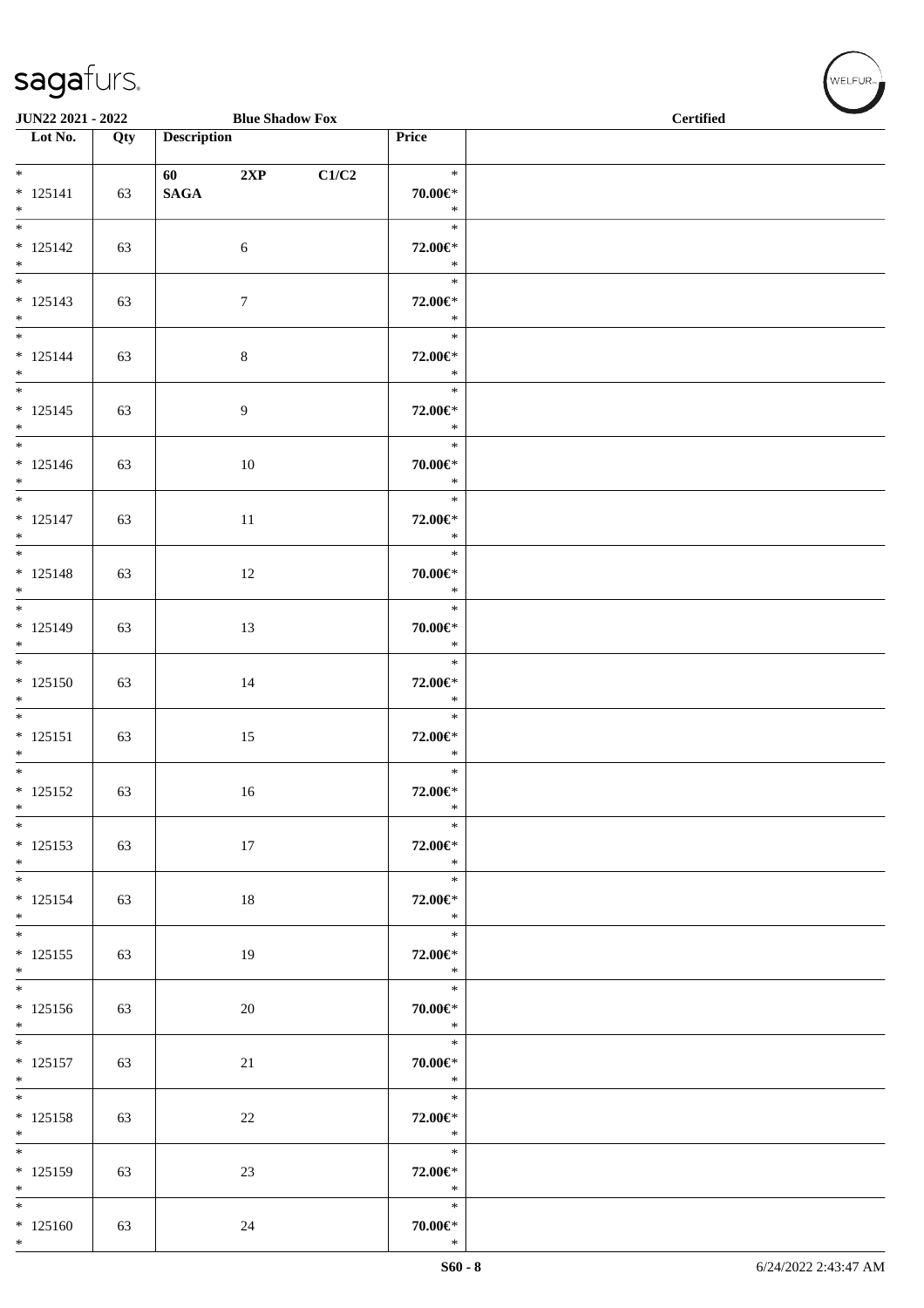|                                                                       | <b>Blue Shadow Fox</b><br>JUN22 2021 - 2022 |                                                                                                                                                                                                                                                |                    |       | <b>Contract Contract Contract Contract Contract Contract Contract Contract Contract Contract Contract Contract Contract Contract Contract Contract Contract Contract Contract Contract Contract Contract Contract Contract Contr</b><br><b>Certified</b> |  |  |  |  |
|-----------------------------------------------------------------------|---------------------------------------------|------------------------------------------------------------------------------------------------------------------------------------------------------------------------------------------------------------------------------------------------|--------------------|-------|----------------------------------------------------------------------------------------------------------------------------------------------------------------------------------------------------------------------------------------------------------|--|--|--|--|
| $\overline{\phantom{1}}$ Lot No.                                      | Qty                                         | <b>Description</b>                                                                                                                                                                                                                             |                    |       | Price                                                                                                                                                                                                                                                    |  |  |  |  |
| $\overline{\ast}$<br>$* 125161$<br>$*$                                | 63                                          | 60 — 100 — 100 — 100 — 100 — 100 — 100 — 100 — 100 — 100 — 100 — 100 — 100 — 100 — 100 — 100 — 100 — 100 — 100 — 100 — 100 — 100 — 100 — 100 — 100 — 100 — 100 — 100 — 100 — 100 — 100 — 100 — 100 — 100 — 100 — 100 — 100 — 10<br><b>SAGA</b> | 2XP                | C1/C2 | $\ast$<br>$70.00 \in$ *<br>$\ast$                                                                                                                                                                                                                        |  |  |  |  |
| $\overline{\phantom{0}}$<br>$* 125162$<br>$*$                         | 63                                          |                                                                                                                                                                                                                                                | 26                 |       | $\ast$<br>$70.00 \in$ *<br>$\ast$                                                                                                                                                                                                                        |  |  |  |  |
| $\overline{\phantom{0}}$<br>$* 125163$<br>$*$                         | 63                                          |                                                                                                                                                                                                                                                | 27                 |       | $\ast$<br>70.00€*<br>$\ast$                                                                                                                                                                                                                              |  |  |  |  |
| $* 125164$<br>$*$                                                     | 63                                          |                                                                                                                                                                                                                                                | $28\,$             |       | $\ast$<br>$70.00 \in$ *<br>$\ast$                                                                                                                                                                                                                        |  |  |  |  |
| $\ast$<br>$* 125165$<br>$*$                                           | 63                                          |                                                                                                                                                                                                                                                | 29                 |       | $\ast$<br>$70.00 \in$ *<br>$\ast$                                                                                                                                                                                                                        |  |  |  |  |
| $*$<br>$* 125166$<br>$*$                                              | 63                                          |                                                                                                                                                                                                                                                | 30                 |       | $\ast$<br>70.00€*<br>$\ast$                                                                                                                                                                                                                              |  |  |  |  |
| $\overline{\phantom{0}}$<br>$* 125167$<br>$\ast$                      | 63                                          |                                                                                                                                                                                                                                                | 31                 |       | $\ast$<br>$70.00 \in$ *<br>$\ast$                                                                                                                                                                                                                        |  |  |  |  |
| $\overline{\phantom{0}}$<br>$* 125168$<br>$*$                         | 63                                          |                                                                                                                                                                                                                                                | 32                 |       | $\ast$<br>$70.00 \in$ *<br>$\ast$                                                                                                                                                                                                                        |  |  |  |  |
| $* 125169$<br>$*$                                                     | 63                                          |                                                                                                                                                                                                                                                | 33                 |       | $\ast$<br>72.00€*<br>$\ast$                                                                                                                                                                                                                              |  |  |  |  |
| $\overline{\ast}$<br>$* 125170$<br>$\ast$                             | 63                                          |                                                                                                                                                                                                                                                | 34                 |       | $\ast$<br>72.00€*<br>$\ast$                                                                                                                                                                                                                              |  |  |  |  |
| $\ast$<br>$* 125171$<br>$*$<br>$*$                                    | 63                                          |                                                                                                                                                                                                                                                | 35                 |       | $\ast$<br>$70.00 \in$ *<br>$\ast$                                                                                                                                                                                                                        |  |  |  |  |
| $* 125172$<br>$\ast$                                                  | 63                                          |                                                                                                                                                                                                                                                | 36                 |       | $\ast$<br>72.00€*<br>$\ast$                                                                                                                                                                                                                              |  |  |  |  |
| $\ast$<br>$* 125173$<br>$\ast$                                        | 63                                          |                                                                                                                                                                                                                                                | $37\,$             |       | $\ast$<br>72.00€*<br>$\ast$                                                                                                                                                                                                                              |  |  |  |  |
| $\ast$<br>$* 125174$<br>$\ast$                                        | 56                                          |                                                                                                                                                                                                                                                | 38                 |       | $\ast$<br>72.00€*<br>$\ast$                                                                                                                                                                                                                              |  |  |  |  |
| $\overline{\phantom{0}}$<br>$* 125175$<br>* * * * * * * * * * * * * * | 23                                          |                                                                                                                                                                                                                                                | 2416 Skins         |       | $\ast$<br>72.00€*<br>* * * * * * *                                                                                                                                                                                                                       |  |  |  |  |
| * * * * * * * * * * * * * *<br>$* 125176$<br>$*$                      | 76                                          | 60<br><b>SAGA</b>                                                                                                                                                                                                                              | 2XP<br><b>LGHT</b> | C1/C2 | 66.00€                                                                                                                                                                                                                                                   |  |  |  |  |
| $\ast$<br>$* 125177$<br>$*$                                           | 70                                          |                                                                                                                                                                                                                                                | $\overline{c}$     |       | $\ast$<br>$66.00 \in$<br>$\ast$                                                                                                                                                                                                                          |  |  |  |  |
| $*$<br>$* 125178$<br>$*$                                              | 70                                          |                                                                                                                                                                                                                                                | 3                  |       | $\ast$<br>$66.00 \in$<br>$\ast$                                                                                                                                                                                                                          |  |  |  |  |
| $\ast$<br>$* 125179$<br>$\ast$                                        | 70                                          |                                                                                                                                                                                                                                                | $\overline{4}$     |       | $\ast$<br>$68.00 \in$<br>$\ast$                                                                                                                                                                                                                          |  |  |  |  |
| $*$<br>$* 125180$<br>$*$                                              | 70                                          |                                                                                                                                                                                                                                                | $\mathfrak{S}$     |       | $\ast$<br>$68.00 \text{E}^*$<br>$\ast$                                                                                                                                                                                                                   |  |  |  |  |

WELFUR<sub><sup>12</sup></sub>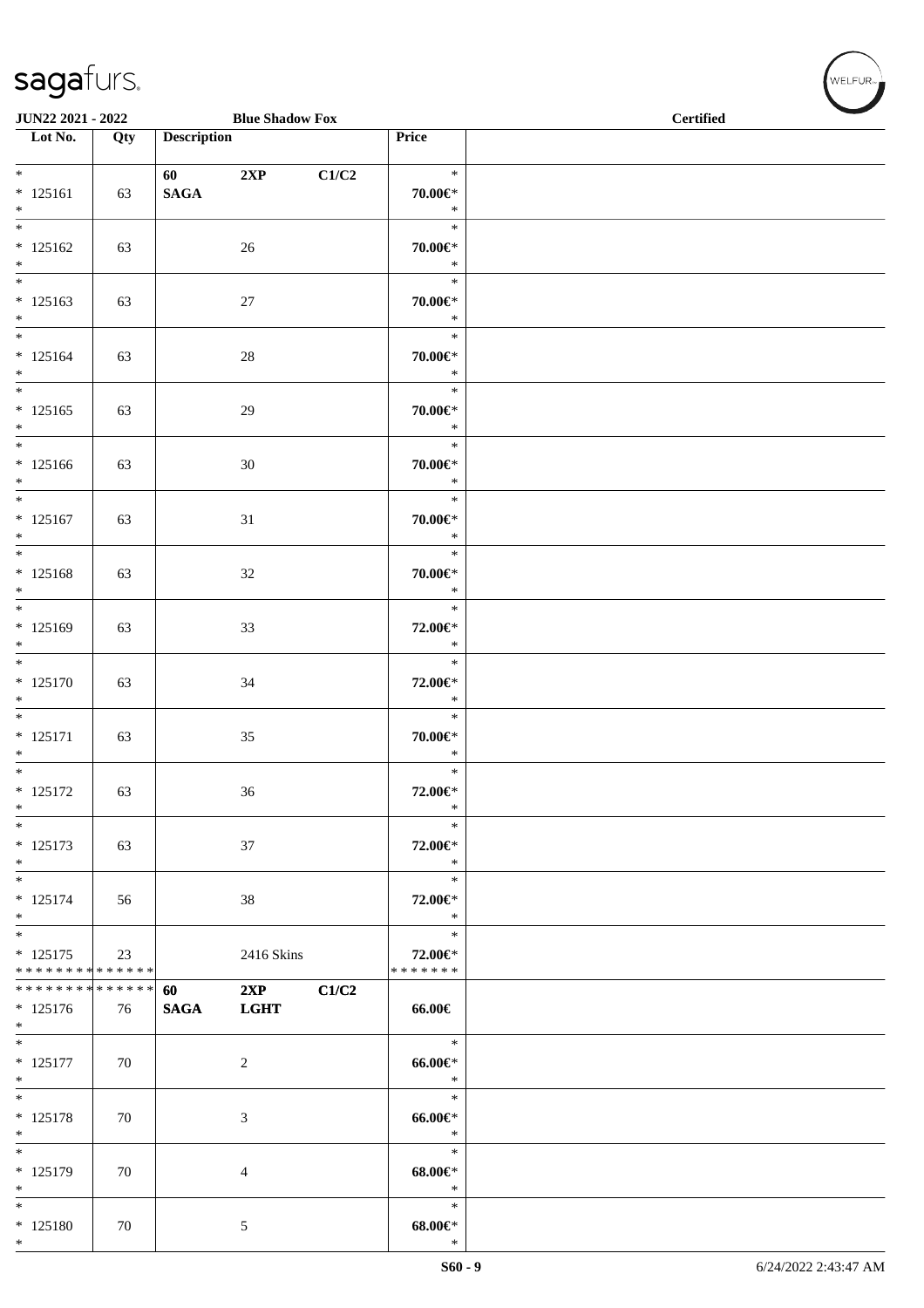| JUN22 2021 - 2022                                                     |     |                    | <b>Blue Shadow Fox</b> |       |                                        | <b>Certified</b> |  |  |  |
|-----------------------------------------------------------------------|-----|--------------------|------------------------|-------|----------------------------------------|------------------|--|--|--|
| $\overline{\phantom{1}}$ Lot No.                                      | Qty | <b>Description</b> |                        |       | Price                                  |                  |  |  |  |
| $*$<br>$* 125181$<br>$*$                                              | 70  | 60<br><b>SAGA</b>  | 2XP<br><b>LGHT</b>     | C1/C2 | $\ast$<br>$68.00 \in$<br>$\ast$        |                  |  |  |  |
| $\overline{\phantom{0}}$<br>$* 125182$<br>$\ast$                      | 70  |                    | 7                      |       | $\ast$<br>$68.00 \in$<br>$\ast$        |                  |  |  |  |
| $\ast$<br>$* 125183$<br>$\ast$                                        | 70  |                    | $\,8\,$                |       | $\ast$<br>$68.00 \in$<br>$\ast$        |                  |  |  |  |
| $\overline{\phantom{0}}$<br>$* 125184$<br>$*$                         | 70  |                    | 9                      |       | $\ast$<br>$68.00 \in$<br>$\ast$        |                  |  |  |  |
| $\overline{\phantom{0}}$<br>$* 125185$<br>* * * * * * * * * * * * * * | 54  |                    | 690 Skins              |       | $\ast$<br>$68.00 \in$<br>* * * * * * * |                  |  |  |  |
| * * * * * * * * * * * * * *<br>$* 125186$<br>$*$                      | 76  | 60<br>${\bf SI}$   | 2XP                    | C1/C2 | 68.00€                                 |                  |  |  |  |
| $\ast$<br>$* 125187$<br>$*$                                           | 70  |                    | $\boldsymbol{2}$       |       | $\ast$<br>$68.00 \in$<br>$\ast$        |                  |  |  |  |
| $\ast$<br>$* 125188$<br>$*$                                           | 70  |                    | 3                      |       | $\ast$<br>$68.00 \in$<br>$\ast$        |                  |  |  |  |
| $*$<br>$* 125189$<br>$*$                                              | 70  |                    | $\overline{4}$         |       | $\ast$<br>70.00€*<br>$\ast$            |                  |  |  |  |
| $*$<br>* 125190<br>$\ast$                                             | 70  |                    | 5                      |       | $\ast$<br>$68.00 \in$<br>$\ast$        |                  |  |  |  |
| $\overline{\ast}$<br>* 125191<br>$*$                                  | 70  |                    | 6                      |       | $\ast$<br>$68.00 \in$<br>$\ast$        |                  |  |  |  |
| $\overline{\phantom{0}}$<br>$* 125192$<br>$\ast$                      | 70  |                    | $\overline{7}$         |       | $\ast$<br>$68.00 \in$<br>$\ast$        |                  |  |  |  |
| $\ast$<br>$* 125193$<br>$*$                                           | 70  |                    | $\,8\,$                |       | $\ast$<br>$68.00 \in$<br>$\ast$        |                  |  |  |  |
| $\overline{\ast}$<br>$* 125194$<br>$\ast$                             | 70  |                    | 9                      |       | $\ast$<br>$68.00 \in$<br>$\ast$        |                  |  |  |  |
| $\overline{\phantom{a}^*}$<br>$* 125195$<br>$*$                       | 70  |                    | 10                     |       | $\ast$<br>$68.00 \in$<br>$\ast$        |                  |  |  |  |
| $*$<br>* 125196<br>$\ast$                                             | 70  |                    | 11                     |       | $\ast$<br>$68.00 \in$<br>$\ast$        |                  |  |  |  |
| $\overline{\phantom{0}}$<br>$* 125197$<br>$\ast$                      | 70  |                    | 12                     |       | $\ast$<br>$68.00 \in$<br>$\ast$        |                  |  |  |  |
| $\overline{\ast}$<br>$* 125198$<br>$*$                                | 70  |                    | 13                     |       | $\ast$<br>$68.00 \in$<br>$\ast$        |                  |  |  |  |
| $*$<br>* 125199<br>* * * * * * * * * * * * * *                        | 30  |                    | 946 Skins              |       | $\ast$<br>$68.00 \in$<br>* * * * * * * |                  |  |  |  |
| * * * * * * * * * * * * * *<br>$*125200$<br>$\ast$                    | 62  | 60<br><b>SROY</b>  | XP/2XP                 | C3/C4 | 74.00€                                 |                  |  |  |  |

 $w$ ELFUR-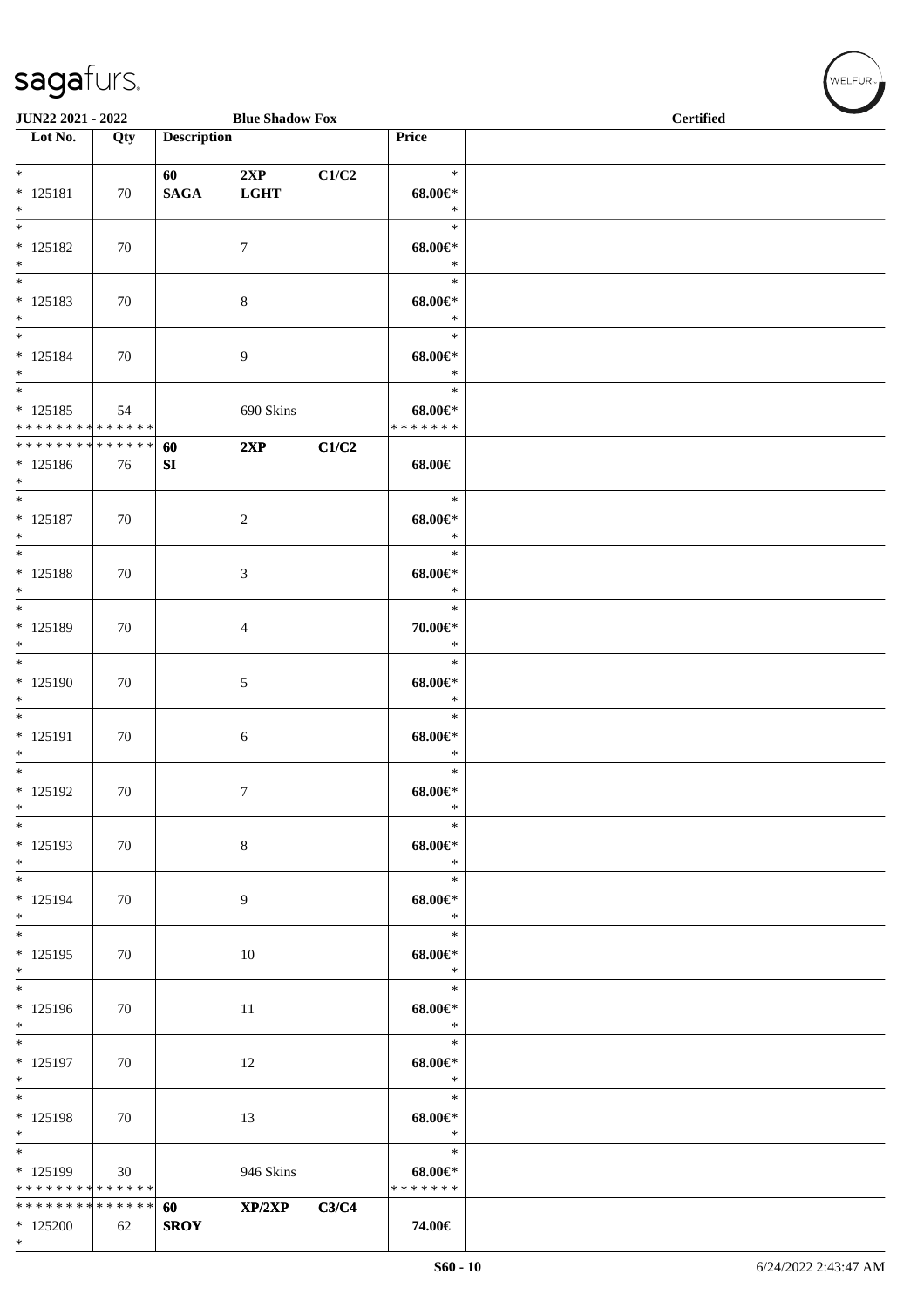| JUN22 2021 - 2022                                             |     |                    | <b>Blue Shadow Fox</b>                |       |                                        | <b>Certified</b> |  |  |
|---------------------------------------------------------------|-----|--------------------|---------------------------------------|-------|----------------------------------------|------------------|--|--|
| Lot No.                                                       | Qty | <b>Description</b> |                                       |       | Price                                  |                  |  |  |
| $*$<br>$*$ 125201<br>$*$                                      | 56  | 60<br><b>SROY</b>  | XP/2XP                                | C3/C4 | $\ast$<br>74.00€*<br>$\ast$            |                  |  |  |
| $\overline{\ }$<br>$*125202$<br>* * * * * * * * * * * * * * * | 41  |                    | 159 Skins                             |       | $\ast$<br>74.00€*<br>*******           |                  |  |  |
| * * * * * * * * * * * * * * *<br>$*125203$<br>$*$             | 69  | 60<br><b>SAGA</b>  | XP/2XP                                | C3/C4 | 66.00€                                 |                  |  |  |
| $*$<br>$*125204$<br>$*$                                       | 48  |                    | $\overline{c}$                        |       | $\ast$<br>$66.00 \text{e}$<br>$\ast$   |                  |  |  |
| $*$<br>$* 125205$<br>* * * * * * * * * * * * * * *            | 21  |                    | 138 Skins                             |       | $\ast$<br>$66.00 \in$<br>* * * * * * * |                  |  |  |
| 125206                                                        | 44  | 60<br>SI           | XP/2XP                                | C3/C4 | 62.00€                                 |                  |  |  |
| 125207                                                        | 67  | 60<br>SI           | XP/2XP<br><b>LGHT</b>                 | C1/C2 | 68.00€                                 |                  |  |  |
| ******** <mark>******</mark><br>$*125208$<br>$*$              | 55  | 60<br><b>SROY</b>  | $\mathbf{X}\mathbf{P}$<br><b>HEAV</b> | C1/C2 | 76.00€                                 |                  |  |  |
| $*$<br>$*125209$<br>$*$                                       | 49  |                    | $\overline{c}$                        |       | $\ast$<br>76.00€*<br>$\ast$            |                  |  |  |
| $*$<br>$* 125210$<br>$*$                                      | 49  |                    | 3                                     |       | $\ast$<br>76.00€*<br>$\ast$            |                  |  |  |
| $*$<br>$* 125211$<br>$*$                                      | 49  |                    | 4                                     |       | $\ast$<br>76.00€*<br>$\ast$            |                  |  |  |
| $*$<br>$* 125212$<br>$\ast$                                   | 49  |                    | 5                                     |       | $\ast$<br>76.00€*<br>$\ast$            |                  |  |  |
| $*$<br>$* 125213$<br>$*$                                      | 49  |                    | 6                                     |       | $\ast$<br>76.00€*<br>$\ast$            |                  |  |  |
| $*$<br>$* 125214$<br>$*$                                      | 49  |                    | $\tau$                                |       | $\ast$<br>76.00€*<br>$\ast$            |                  |  |  |
| $*$<br>$* 125215$<br>$*$                                      | 49  |                    | 8                                     |       | $\ast$<br>76.00€*<br>$\ast$            |                  |  |  |
| $*$<br>$* 125216$<br>$*$                                      | 49  |                    | 9                                     |       | $\ast$<br>76.00€*<br>$\ast$            |                  |  |  |
| $*$<br>$* 125217$<br>$*$                                      | 49  |                    | 10                                    |       | $\ast$<br>76.00€*<br>$\ast$            |                  |  |  |
| $*$<br>$* 125218$<br>$*$                                      | 49  |                    | 11                                    |       | in T<br>$\ast$<br>76.00€*<br>$\ast$    |                  |  |  |
| $*$<br>* 125219<br>$*$                                        | 49  |                    | 12                                    |       | $\ast$<br>76.00€*<br>$\ast$            |                  |  |  |
| $*$<br>$*125220$<br>$*$                                       | 49  |                    | 13                                    |       | $\ast$<br>76.00€*<br>$\ast$            |                  |  |  |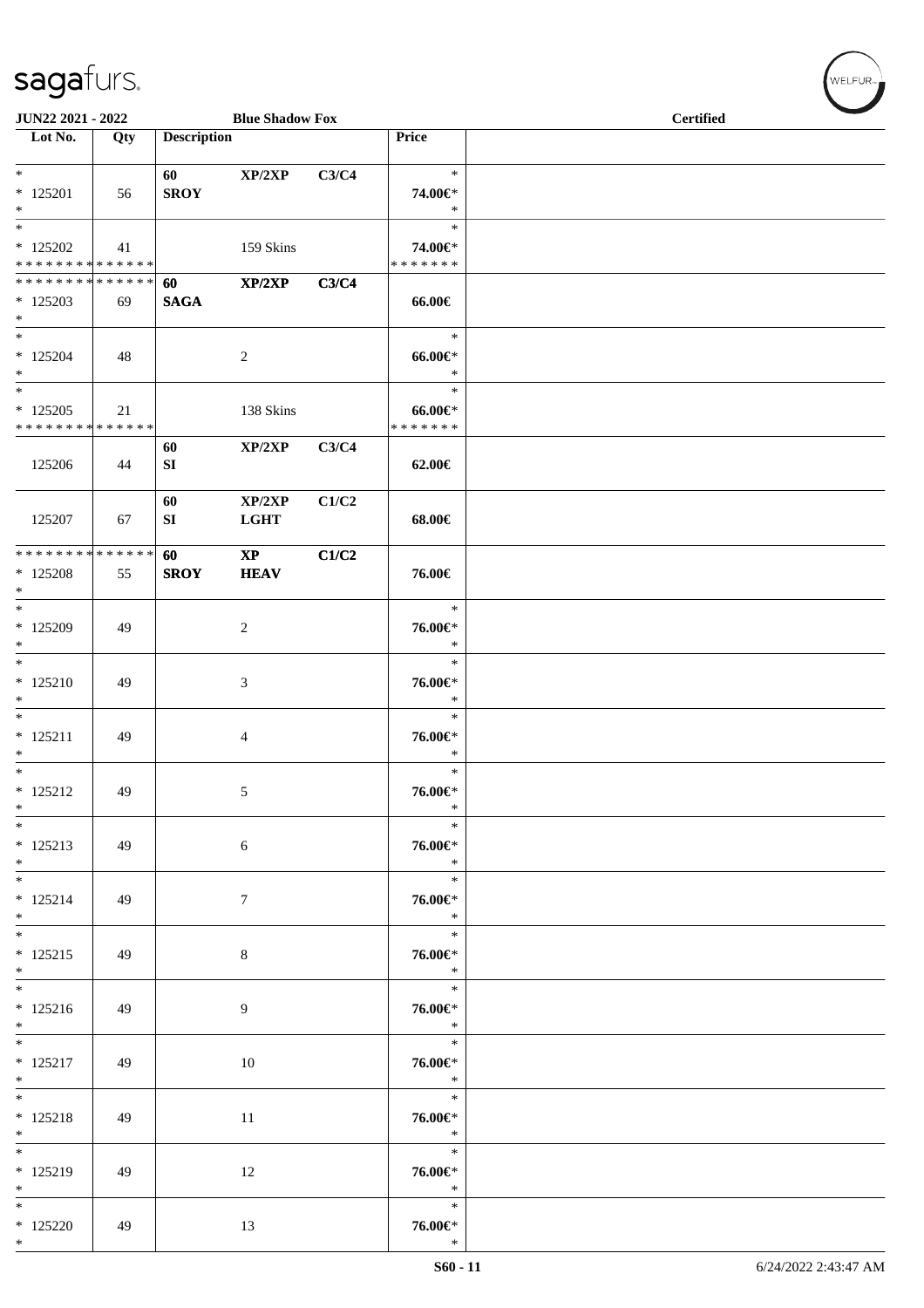| JUN22 2021 - 2022                                  |     |                          | <b>Blue Shadow Fox</b>                |       |                                    | <b>Certified</b> |  |
|----------------------------------------------------|-----|--------------------------|---------------------------------------|-------|------------------------------------|------------------|--|
| $\overline{\phantom{1}}$ Lot No.                   | Qty | <b>Description</b>       |                                       |       | <b>Price</b>                       |                  |  |
|                                                    |     |                          |                                       |       |                                    |                  |  |
| $* 125221$<br>$\ast$                               | 49  | 60 - 100<br><b>SROY</b>  | $\mathbf{XP}$<br><b>HEAV</b>          | C1/C2 | $\ast$<br>76.00€*<br>$\ast$        |                  |  |
| $\overline{\phantom{a}^*}$<br>$*$ 125222<br>$\ast$ | 49  |                          | 15                                    |       | $\ast$<br>76.00€*<br>$\ast$        |                  |  |
| $\overline{\phantom{0}}$<br>$* 125223$<br>$\ast$   | 49  |                          | 16                                    |       | $\ast$<br>76.00€*<br>$\ast$        |                  |  |
| $_{\ast}^{-}$<br>$* 125224$<br>$\ast$              | 49  |                          | 17                                    |       | $\ast$<br>76.00€*<br>$\ast$        |                  |  |
| $_{\ast}^{-}$<br>$* 125225$<br>$*$                 | 49  |                          | 18                                    |       | $\ast$<br>76.00€*<br>$\ast$        |                  |  |
| $*$<br>$*125226$<br>$\ast$                         | 49  |                          | 19                                    |       | $\ast$<br>76.00€*<br>$\ast$        |                  |  |
| $\ast$<br>$* 125227$<br>$\ast$                     | 49  |                          | $20\,$                                |       | $\ast$<br>76.00€*<br>$\ast$        |                  |  |
| $\overline{\phantom{a}^*}$<br>$* 125228$<br>$*$    | 49  |                          | 21                                    |       | $\ast$<br>76.00€*<br>$\ast$        |                  |  |
| $*$<br>$* 125229$<br>$\ast$                        | 49  |                          | 22                                    |       | $\ast$<br>76.00€*<br>$\ast$        |                  |  |
| $\overline{\phantom{a}^*}$<br>$*125230$<br>$\ast$  | 49  |                          | 23                                    |       | $\ast$<br>76.00€*<br>$\ast$        |                  |  |
| $\overline{\phantom{0}}$<br>$* 125231$<br>$\ast$   | 49  |                          | 24                                    |       | $\ast$<br>76.00€*<br>$\ast$        |                  |  |
| $\ast$<br>$*$ 125232<br>$\ast$                     | 33  |                          | 25                                    |       | $\ast$<br>76.00€*<br>$\ast$        |                  |  |
| $\ast$<br>$*125233$<br>* * * * * * * * * * * * * * | 21  |                          | 1236 Skins                            |       | $\ast$<br>76.00€*<br>* * * * * * * |                  |  |
| 125234                                             | 47  | 60<br><b>SROY</b>        | $\mathbf{X}\mathbf{P}$<br><b>HEAV</b> | C3/C4 | 76.00€                             |                  |  |
| * * * * * * * * * * * * * *<br>$*125235$<br>$\ast$ | 62  | <b>60</b><br><b>SROY</b> | $\mathbf{XP}$                         | C1/C2 | 74.00€                             |                  |  |
| $\ast$<br>$*125236$<br>$\ast$                      | 56  |                          | $\overline{c}$                        |       | $\ast$<br>74.00€*<br>$\ast$        |                  |  |
| $\overline{\phantom{0}}$<br>$* 125237$<br>$\ast$   | 56  |                          | $\mathfrak{Z}$                        |       | $\ast$<br>74.00€*<br>$\ast$        |                  |  |
| $*$<br>$* 125238$<br>$\ast$                        | 56  |                          | 4                                     |       | $\ast$<br>74.00€*<br>$\ast$        |                  |  |
| $\ast$<br>$*125239$<br>$\ast$                      | 56  |                          | $\sqrt{5}$                            |       | $\ast$<br>74.00€*<br>$\ast$        |                  |  |
| $_{\ast}^{-}$<br>$*125240$<br>$\ast$               | 56  |                          | 6                                     |       | $\ast$<br>74.00€*<br>$\ast$        |                  |  |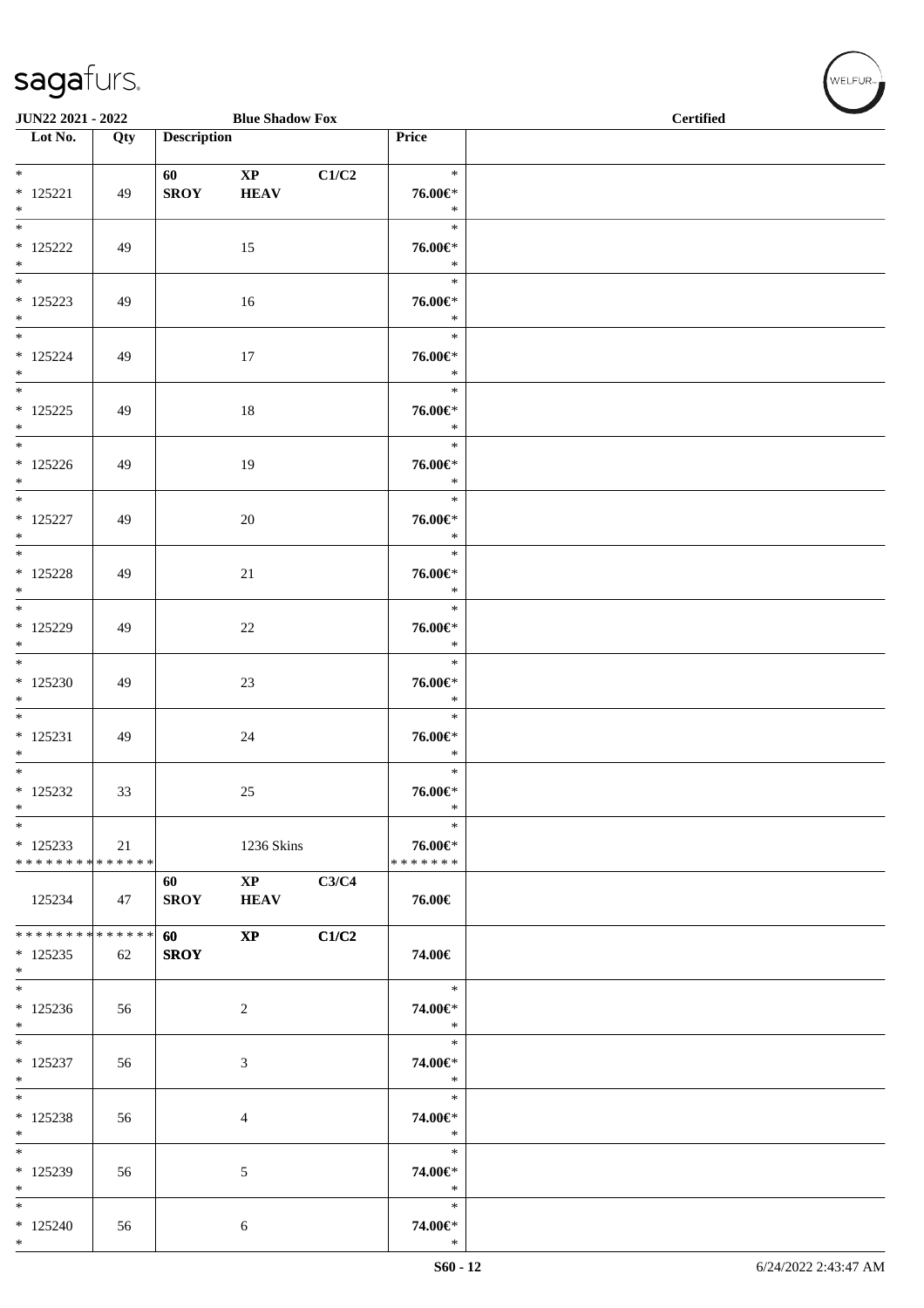| JUN22 2021 - 2022                                                              |     |                    | <b>Blue Shadow Fox</b>       |       |                                       | <b>Certified</b> |  |  |  |
|--------------------------------------------------------------------------------|-----|--------------------|------------------------------|-------|---------------------------------------|------------------|--|--|--|
| $\overline{\phantom{1}}$ Lot No.                                               | Qty | <b>Description</b> |                              |       | Price                                 |                  |  |  |  |
| $*$<br>$* 125241$<br>$\ast$                                                    | 56  | <b>SROY</b>        | $\mathbf{X}\mathbf{P}$       | C1/C2 | $\ast$<br>74.00€*<br>$\ast$           |                  |  |  |  |
| $\overline{\phantom{0}}$<br>$* 125242$<br>$*$<br>$\frac{1}{*}$                 | 56  |                    | 8                            |       | $\ast$<br>74.00€*<br>$\ast$           |                  |  |  |  |
| $* 125243$<br>$*$                                                              | 56  |                    | $\overline{9}$               |       | $\ast$<br>74.00€*<br>$\ast$           |                  |  |  |  |
| $*$<br>$* 125244$<br>$*$<br>$\ast$                                             | 56  |                    | 10                           |       | $\ast$<br>74.00€*<br>$\ast$<br>$\ast$ |                  |  |  |  |
| $* 125245$<br>$\ast$                                                           | 56  |                    | 11                           |       | 74.00€*<br>$\ast$                     |                  |  |  |  |
| $\overline{\phantom{0}}$<br>$*125246$<br>$*$                                   | 56  |                    | 12                           |       | $\ast$<br>74.00€*<br>$\ast$           |                  |  |  |  |
| $\overline{\phantom{0}}$<br>$* 125247$<br>$\ast$                               | 56  |                    | 13                           |       | $\ast$<br>74.00€*<br>$\ast$           |                  |  |  |  |
| $\overline{\phantom{a}^*}$<br>$* 125248$<br>$\ast$<br>$\overline{\phantom{0}}$ | 56  |                    | 14                           |       | $\ast$<br>74.00€*<br>$\ast$           |                  |  |  |  |
| $* 125249$<br>$\ast$                                                           | 56  |                    | 15                           |       | $\ast$<br>74.00€*<br>$\ast$           |                  |  |  |  |
| $\overline{\phantom{a}^*}$<br>$*125250$<br>$\ast$                              | 56  |                    | 16                           |       | $\ast$<br>74.00€*<br>$\ast$           |                  |  |  |  |
| $*$<br>$* 125251$<br>$\ast$                                                    | 56  |                    | 17                           |       | $\ast$<br>74.00€*<br>$\ast$           |                  |  |  |  |
| $\overline{\phantom{0}}$<br>$* 125252$<br>$\ast$                               | 49  |                    | 18                           |       | $\ast$<br>74.00€*<br>∗                |                  |  |  |  |
| $\ast$<br>$*125253$<br>* * * * * * * * * * * * * *                             | 25  |                    | 1032 Skins                   |       | $\ast$<br>72.00€*<br>* * * * * * *    |                  |  |  |  |
| * * * * * * * * * * * * * * *<br>$* 125254$<br>$\ast$                          | 62  | 60<br><b>SROY</b>  | $\mathbf{X}\mathbf{P}$       | C3/C4 | 74.00€                                |                  |  |  |  |
| $\overline{\phantom{0}}$<br>$* 125255$<br>$\ast$                               | 56  |                    | 2                            |       | $\ast$<br>74.00€*<br>$\ast$           |                  |  |  |  |
| $_{\ast}^{-}$<br>$*125256$<br>* * * * * * * * * * * * * *                      | 51  |                    | 169 Skins                    |       | $\ast$<br>74.00€*<br>* * * * * * *    |                  |  |  |  |
| * * * * * * * * * * * * * * *<br>$*125257$<br>$\ast$                           | 62  | 60<br><b>SROY</b>  | $\mathbf{XP}$                | C3/C4 | 74.00€                                |                  |  |  |  |
| $\ast$<br>$* 125258$<br>$\ast$                                                 | 42  |                    | 2                            |       | $\ast$<br>74.00€*<br>$\ast$           |                  |  |  |  |
| $\ast$<br>$*125259$<br>* * * * * * * * * * * * * *                             | 23  |                    | 127 Skins                    |       | $\ast$<br>74.00€*<br>* * * * * * *    |                  |  |  |  |
| * * * * * * * * * * * * * * *<br>$*125260$<br>$*$                              | 69  | 60<br><b>SROY</b>  | $\mathbf{XP}$<br><b>LGHT</b> | C1/C2 | 70.00€                                |                  |  |  |  |

WELFUR<sub><sup>N</sub></sub></sub></sup>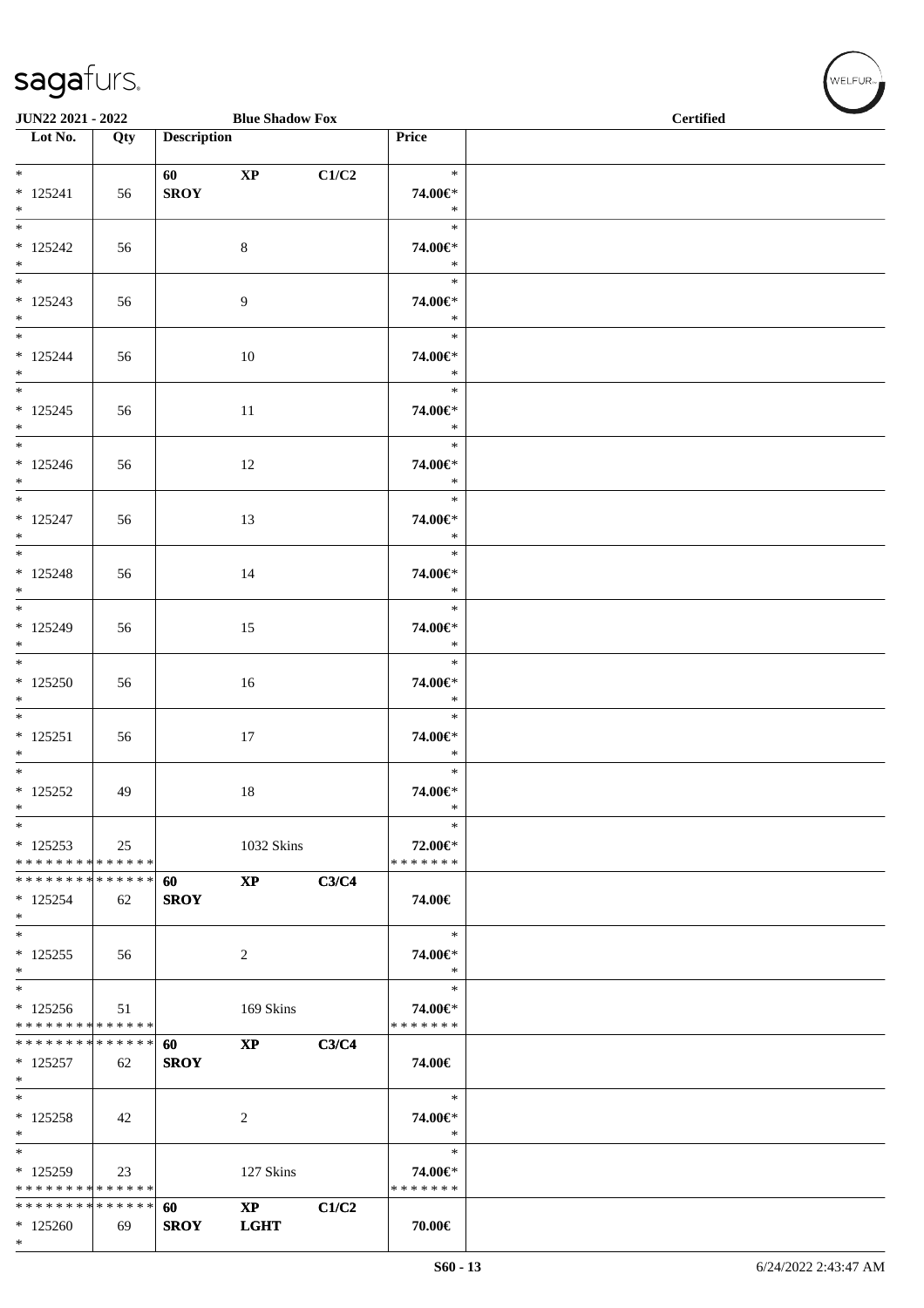| JUN22 2021 - 2022                                                        |     |                        | <b>Blue Shadow Fox</b>                |       |                                        | <b>Certified</b> |
|--------------------------------------------------------------------------|-----|------------------------|---------------------------------------|-------|----------------------------------------|------------------|
| $\overline{\phantom{1}}$ Lot No.                                         | Qty | <b>Description</b>     |                                       |       | Price                                  |                  |
| $*$<br>$* 125261$<br>$\ast$                                              | 63  | 60 — 10<br><b>SROY</b> | $\mathbf{X}\mathbf{P}$<br><b>LGHT</b> | C1/C2 | $\ast$<br>70.00€*<br>$\ast$            |                  |
| $\overline{\ast}$<br>$*125262$<br>$\ast$                                 | 63  |                        | 3                                     |       | $\ast$<br>70.00€*<br>$\ast$            |                  |
| $\ast$<br>$*125263$<br>$*$<br>$\overline{\phantom{0}}$                   | 63  |                        | $\overline{4}$                        |       | $\ast$<br>70.00€*<br>$\ast$            |                  |
| $* 125264$<br>$*$<br>$\overline{\phantom{0}}$                            | 63  |                        | $5\,$                                 |       | $\ast$<br>70.00€*<br>$\ast$<br>$\ast$  |                  |
| $* 125265$<br>$*$<br>$*$                                                 | 63  |                        | $\boldsymbol{6}$                      |       | $70.00 \in$ *<br>$\ast$<br>$\ast$      |                  |
| $*125266$<br>$*$<br>$*$                                                  | 63  |                        | $\tau$                                |       | 70.00€*<br>$\ast$<br>$\ast$            |                  |
| $* 125267$<br>$\ast$<br>$\overline{\ast}$                                | 63  |                        | $\,8\,$                               |       | 70.00€*<br>$\ast$<br>$\ast$            |                  |
| $* 125268$<br>$\ast$<br>$*$                                              | 63  |                        | 9                                     |       | $70.00 \in$ *<br>$\ast$<br>$\ast$      |                  |
| $*125269$<br>* * * * * * * * * * * * * *<br>******** <mark>******</mark> | 24  | 60                     | 597 Skins<br>$\mathbf{XP}$            | C1/C2 | $70.00 \in$ *<br>* * * * * * *         |                  |
| * 125270<br>$\ast$<br>$\overline{\phantom{0}}$                           | 69  | <b>SAGA</b>            |                                       |       | 68.00€<br>$\ast$                       |                  |
| $* 125271$<br>$\ast$<br>$*$                                              | 63  |                        | $\boldsymbol{2}$                      |       | $68.00 \in$<br>$\ast$<br>$\ast$        |                  |
| $* 125272$<br>$\ast$<br>$\ast$                                           | 63  |                        | $\mathfrak{Z}$                        |       | $68.00 \text{E}^*$<br>$\ast$<br>$\ast$ |                  |
| $* 125273$<br>$*$<br>$\overline{\phantom{0}}$                            | 63  |                        | $\overline{4}$                        |       | $68.00 \in$<br>$\ast$<br>$\ast$        |                  |
| $* 125274$<br>$*$<br>$*$                                                 | 63  |                        | 5                                     |       | $68.00 \in$<br>$\ast$<br>$\ast$        |                  |
| $* 125275$<br>$*$<br>$\overline{\phantom{0}}$                            | 63  |                        | $\sqrt{6}$                            |       | $68.00 \in$<br>$\ast$<br>$\ast$        |                  |
| $* 125276$<br>$*$<br>$\overline{\phantom{0}}$                            | 63  |                        | $\boldsymbol{7}$                      |       | $68.00 \in$<br>$*$<br>$\ast$           |                  |
| $* 125277$<br>$*$<br>$*$                                                 | 63  |                        | $\,8\,$                               |       | $68.00 \in$<br>$*$<br>$\ast$           |                  |
| $* 125278$<br>$*$<br>$\overline{\phantom{0}}$                            | 63  |                        | 9                                     |       | $68.00 \in$<br>$\ast$<br>$\ast$        |                  |
| $*125279$<br>$*$<br>$\overline{\phantom{1}}$                             | 63  |                        | 10                                    |       | $68.00 \in$<br>$\ast$<br>$\ast$        |                  |
| $*125280$<br>$*$                                                         | 63  |                        | $11\,$                                |       | $68.00 \text{E}^*$<br>$\ast$           |                  |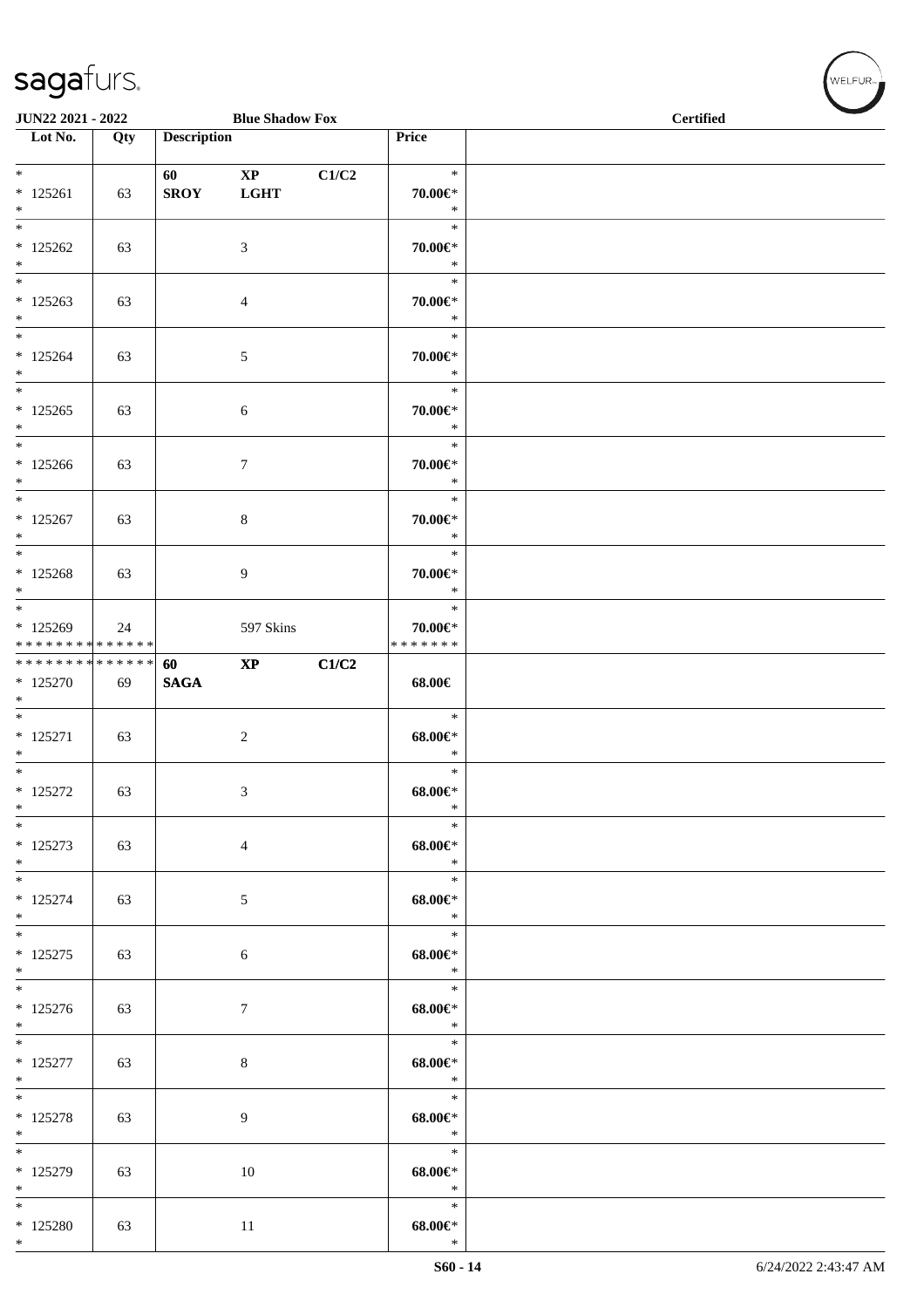| JUN22 2021 - 2022                                                          |     |                    | <b>Blue Shadow Fox</b>                |       | <b>Certified</b>                       |  |  |
|----------------------------------------------------------------------------|-----|--------------------|---------------------------------------|-------|----------------------------------------|--|--|
| Lot No.                                                                    | Qty | <b>Description</b> |                                       |       | Price                                  |  |  |
| $*$<br>$* 125281$<br>* * * * * * * * * * * * * *                           | 58  | 60<br><b>SAGA</b>  | $\mathbf{X}\mathbf{P}$                | C1/C2 | $\ast$<br>$68.00 \in$<br>* * * * * * * |  |  |
| * * * * * * * * * * * * * *<br>$*125282$<br>$*$                            | 69  | 60<br><b>SAGA</b>  | $\mathbf{X} \mathbf{P}$               | C3/C4 | 66.00€                                 |  |  |
| $*$<br>$* 125283$<br>$*$                                                   | 63  |                    | $\overline{2}$                        |       | $\ast$<br>$66.00 \in$<br>$\ast$        |  |  |
| $*$<br>$*125284$<br>* * * * * * * * * * * * * *                            | 59  |                    | 191 Skins                             |       | $\ast$<br>$66.00 \in$<br>* * * * * * * |  |  |
| * * * * * * * * * * * * * * *<br>$*125285$<br>$\ast$                       | 76  | 60<br><b>SAGA</b>  | $\mathbf{X}\mathbf{P}$<br><b>LGHT</b> | C1/C2 | 64.00€                                 |  |  |
| $\ast$<br>$* 125286$<br>$*$                                                | 70  |                    | 2                                     |       | $\ast$<br>$66.00 \in$<br>$\ast$        |  |  |
| $\ast$<br>$* 125287$<br>$*$                                                | 70  |                    | 3                                     |       | $\ast$<br>$66.00 \text{E}$<br>$\ast$   |  |  |
| $\ast$<br>$* 125288$<br>* * * * * * * * * * * * * *                        | 61  |                    | 277 Skins                             |       | $\ast$<br>64.00€*<br>* * * * * * *     |  |  |
| ******** <mark>******</mark><br>* 125289<br>$*$                            | 76  | 60<br>SI           | <b>XP</b>                             | C1/C2 | 64.00€                                 |  |  |
| $*$<br>* 125290<br>$*$                                                     | 70  |                    | 2                                     |       | $\ast$<br>64.00€*<br>$\ast$            |  |  |
| $*$<br>$* 125291$<br>$*$                                                   | 70  |                    | 3                                     |       | $\ast$<br>64.00€*<br>$\ast$            |  |  |
| $*$<br>$*125292$<br>* * * * * * * * * * * * * *                            | 65  |                    | 281 Skins                             |       | $\ast$<br>$64.00 \in$<br>* * * * * * * |  |  |
| * * * * * * * * * * * * * *<br>* 125293<br>$*$<br>$\overline{\phantom{0}}$ | 55  | 60<br><b>SROY</b>  | <b>PALE</b><br><b>HEAV</b>            | C1/C2 | 74.00€                                 |  |  |
| * 125294<br>$*$                                                            | 49  |                    | $\boldsymbol{2}$                      |       | $\ast$<br>74.00€*<br>$\ast$            |  |  |
| $*$<br>$* 125295$<br>$*$                                                   | 49  |                    | 3                                     |       | $\ast$<br>74.00€*<br>$\ast$            |  |  |
| $*$<br>$*125296$<br>$*$                                                    | 34  |                    | 4                                     |       | $\ast$<br>74.00€*<br>$\ast$            |  |  |
| $*$<br>$*125297$<br>* * * * * * * * * * * * * *                            | 21  |                    | 208 Skins                             |       | $\ast$<br>74.00€*<br>* * * * * * *     |  |  |
| * * * * * * * * * * * * * * *<br>$*125298$<br>$*$                          | 62  | 60<br><b>SROY</b>  | <b>PALE</b>                           | C1/C2 | 72.00€                                 |  |  |
| $*$<br>* 125299<br>$*$                                                     | 56  |                    | 2                                     |       | $\ast$<br>72.00€*<br>$\ast$            |  |  |
| $\ast$<br>* 125300<br>$*$                                                  | 56  |                    | 3                                     |       | $\ast$<br>72.00€*<br>$\ast$            |  |  |

 $(\forall ELFUR_{\text{max}})$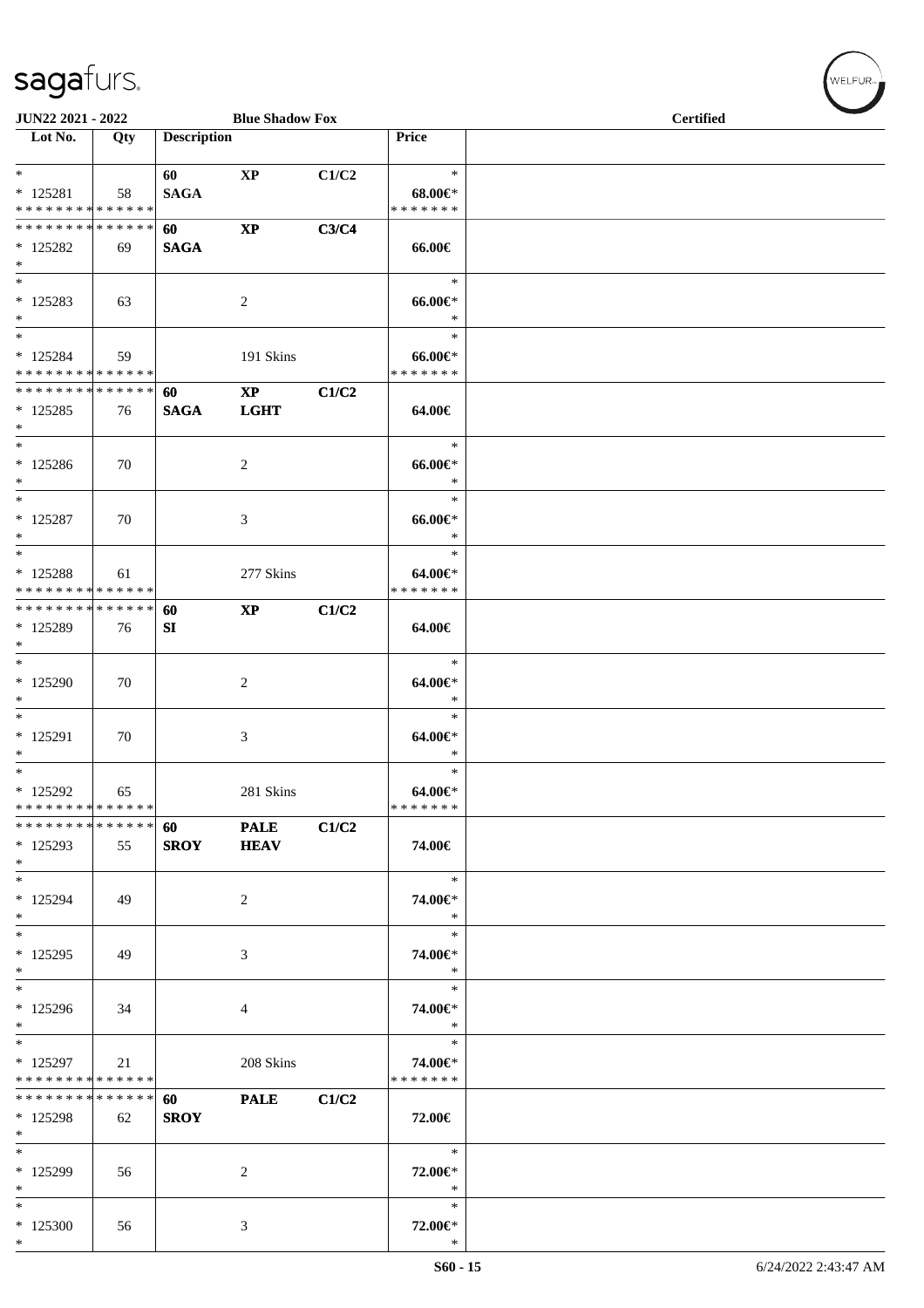| JUN22 2021 - 2022                                                     |     |                        | <b>Blue Shadow Fox</b> |       | $\sim$<br><b>Certified</b>              |  |
|-----------------------------------------------------------------------|-----|------------------------|------------------------|-------|-----------------------------------------|--|
| $\overline{\phantom{1}}$ Lot No.                                      | Qty | <b>Description</b>     |                        |       | Price                                   |  |
| $*$<br>$*125301$<br>$\ast$                                            | 56  | 60 — 10<br><b>SROY</b> | <b>PALE</b>            | C1/C2 | $\ast$<br>72.00€*<br>$\ast$             |  |
| $\overline{\ast}$<br>$*125302$<br>$*$<br>$\overline{\phantom{0}}$     | 56  |                        | $5\phantom{.0}$        |       | $\ast$<br>72.00€*<br>$\ast$             |  |
| $*125303$<br>$*$<br>$*$                                               | 56  |                        | 6                      |       | $\ast$<br>72.00€*<br>$\ast$             |  |
| $*125304$<br>$*$<br>$*$                                               | 56  |                        | $\tau$                 |       | $\ast$<br>72.00€*<br>$\ast$<br>$\ast$   |  |
| $*$ 125305<br>$*$<br>$\overline{\phantom{0}}$                         | 56  |                        | $\,8\,$                |       | 72.00€*<br>$\ast$                       |  |
| $*125306$<br>$\ast$                                                   | 56  |                        | $\boldsymbol{9}$       |       | $\ast$<br>72.00€*<br>$\ast$             |  |
| $\overline{\ }$<br>* 125307<br>$\ast$                                 | 56  |                        | $10\,$                 |       | $\ast$<br>72.00€*<br>$\ast$             |  |
| $\overline{\ast}$<br>$* 125308$<br>$\ast$                             | 56  |                        | 11                     |       | $\ast$<br>72.00€*<br>$\ast$             |  |
| $*125309$<br>$*$                                                      | 45  |                        | 12                     |       | $\ast$<br>72.00€*<br>$\ast$             |  |
| $\overline{\phantom{0}}$<br>$* 125310$<br>* * * * * * * * * * * * * * | 21  |                        | 688 Skins              |       | $\ast$<br>72.00€*<br>* * * * * * *      |  |
| * * * * * * * * * * * * * *<br>$* 125311$<br>$*$                      | 62  | 60<br><b>SROY</b>      | <b>PALE</b>            | C1/C2 | $(74.00\epsilon)$                       |  |
| $\overline{\phantom{0}}$<br>$* 125312$<br>$\ast$                      | 56  |                        | $\overline{c}$         |       | $\ast$<br>$(74.00\epsilon)$ *<br>$\ast$ |  |
| $\overline{\phantom{0}}$<br>$* 125313$<br>$*$                         | 56  |                        | $\mathfrak{Z}$         |       | $\ast$<br>$(74.00\epsilon)$ *<br>$\ast$ |  |
| $\ast$<br>$* 125314$<br>$\ast$                                        | 56  |                        | 4                      |       | $\ast$<br>$(74.00\epsilon)$ *<br>$\ast$ |  |
| $\overline{\phantom{0}}$<br>$* 125315$<br>$*$                         | 56  |                        | $\mathfrak{S}$         |       | $\ast$<br>$(74.00\epsilon)$ *<br>$\ast$ |  |
| $\overline{\phantom{0}}$<br>$* 125316$<br>$*$                         | 56  |                        | $\sqrt{6}$             |       | $\ast$<br>$(74.00\epsilon)$ *<br>$\ast$ |  |
| $*$<br>$* 125317$<br>$*$                                              | 56  |                        | $\boldsymbol{7}$       |       | $\ast$<br>$(74.00\epsilon)$ *<br>$\ast$ |  |
| $*$<br>$* 125318$<br>$\ast$                                           | 56  |                        | $8\,$                  |       | $\ast$<br>$(74.00\epsilon)$ *<br>$\ast$ |  |
| $\overline{\phantom{0}}$<br>$* 125319$<br>$*$                         | 56  |                        | 9                      |       | $\ast$<br>$(74.00\epsilon)$ *<br>$\ast$ |  |
| $*$<br>$*125320$<br>$*$                                               | 56  |                        | 10                     |       | $\ast$<br>$(74.00\epsilon)$ *<br>$\ast$ |  |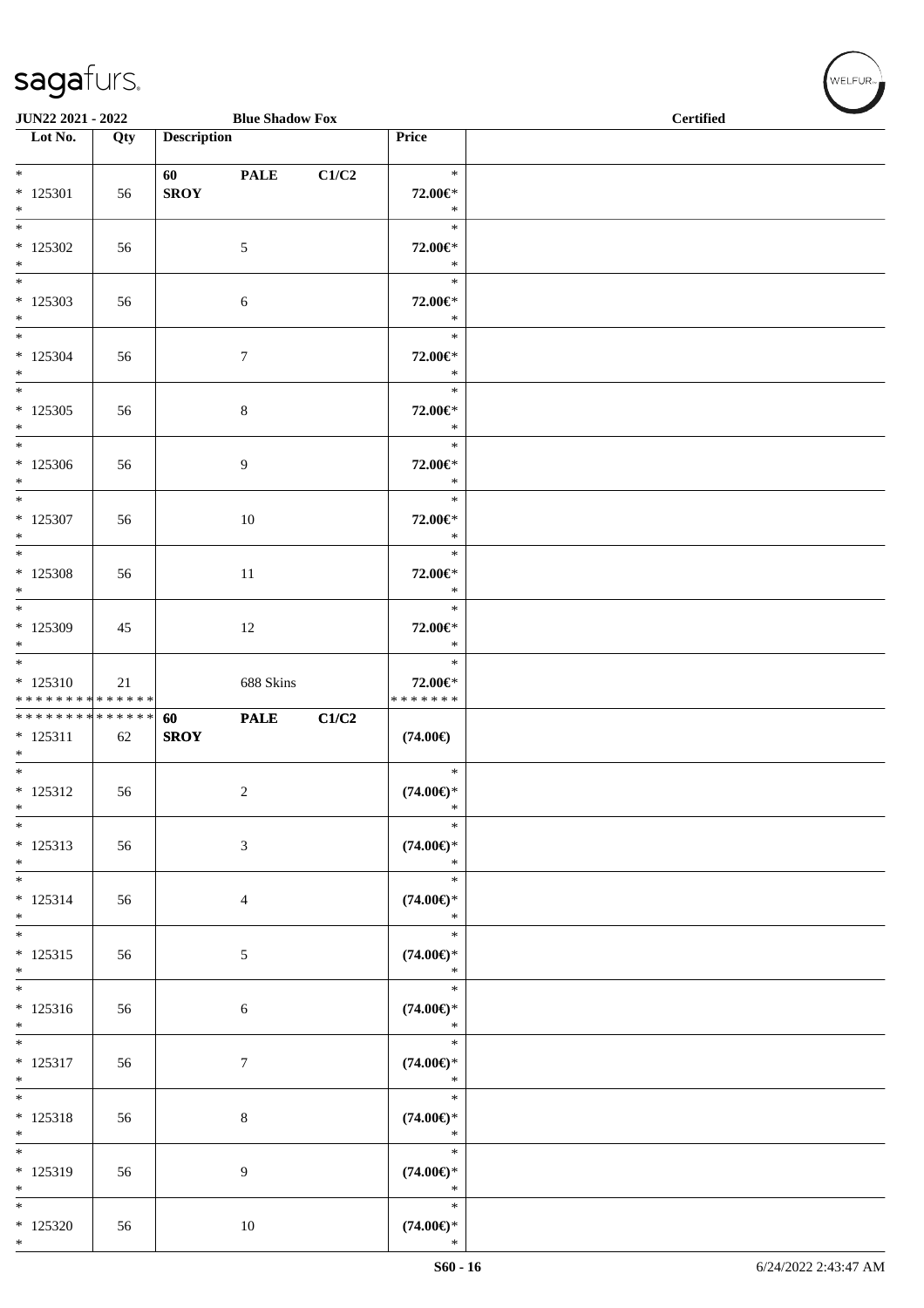| JUN22 2021 - 2022                                                        |     |                    | <b>Blue Shadow Fox</b>     |       |                                                   | <b>Certified</b> |
|--------------------------------------------------------------------------|-----|--------------------|----------------------------|-------|---------------------------------------------------|------------------|
| Lot No.                                                                  | Qty | <b>Description</b> |                            |       | Price                                             |                  |
| $*$<br>$* 125321$<br>$\ast$                                              | 56  | 60<br><b>SROY</b>  | <b>PALE</b>                | C1/C2 | $\ast$<br>$(74.00\epsilon)$ *<br>$\ast$           |                  |
| $\ast$<br>$* 125322$<br>$\ast$                                           | 56  |                    | 12                         |       | $\ast$<br>$(74.00\epsilon)$ *<br>$\ast$           |                  |
| $\overline{\ast}$<br>$*125323$<br>$\ast$                                 | 56  |                    | 13                         |       | $\ast$<br>$(74.00\epsilon)$ *<br>$\ast$           |                  |
| $\ast$<br>$* 125324$<br>$\ast$<br>$\overline{\phantom{0}}$               | 56  |                    | 14                         |       | $\ast$<br>$(74.00\epsilon)$ *<br>$\ast$           |                  |
| $* 125325$<br>$*$<br>$\overline{\phantom{0}}$                            | 56  |                    | 15                         |       | $\ast$<br>$(74.00\epsilon)$ *<br>$\ast$<br>$\ast$ |                  |
| $* 125326$<br>$*$<br>$\ast$                                              | 56  |                    | 16                         |       | $(74.00\epsilon)$ *<br>$\ast$<br>$\ast$           |                  |
| $* 125327$<br>$*$<br>$*$                                                 | 56  |                    | 17                         |       | $(74.00\epsilon)$ *<br>$\ast$<br>$\ast$           |                  |
| $* 125328$<br>* * * * * * * * * * * * * *<br>* * * * * * * * * * * * * * | 39  | 60                 | 997 Skins<br><b>PALE</b>   | C3/C4 | $(74.00\epsilon)$ *<br>* * * * * * *              |                  |
| * 125329<br>$\ast$<br>$\overline{\phantom{0}}$                           | 62  | <b>SROY</b>        |                            |       | 70.00€<br>$\ast$                                  |                  |
| $*125330$<br>* * * * * * * * * * * * * *                                 | 41  |                    | 103 Skins                  |       | 70.00€*<br>* * * * * * *                          |                  |
| * * * * * * * * * * * * * *<br>$* 125331$<br>$\ast$<br>$\overline{\ast}$ | 69  | 60<br><b>SROY</b>  | <b>PALE</b><br><b>LGHT</b> | C1/C2 | 68.00€                                            |                  |
| $*125332$<br>$\ast$                                                      | 63  |                    | $\boldsymbol{2}$           |       | $\ast$<br>$68.00 \in$<br>$\ast$                   |                  |
| $\ast$<br>$* 125333$<br>$*$                                              | 63  |                    | 3                          |       | $\ast$<br>$68.00 \in$<br>$\ast$                   |                  |
| $*$<br>$* 125334$<br>$*$                                                 | 53  |                    | $\overline{4}$             |       | $\ast$<br>$68.00 \in$<br>$\ast$                   |                  |
| $*$<br>$*125335$<br>* * * * * * * * * * * * * *                          | 21  |                    | 269 Skins                  |       | $\ast$<br>$68.00 \in$<br>* * * * * * *            |                  |
| * * * * * * * * * * * * * *<br>$*125336$<br>$*$                          | 69  | 60<br><b>SROY</b>  | <b>PALE</b><br><b>LGHT</b> | C1/C2 | 68.00€                                            |                  |
| $*$<br>$* 125337$<br>$*$<br>$\overline{\ast}$                            | 63  |                    | 2                          |       | $\ast$<br>$68.00 \in$<br>$\ast$                   |                  |
| $* 125338$<br>$\ast$                                                     | 63  |                    | $\mathfrak{Z}$             |       | $\ast$<br>$68.00 \in$<br>$\ast$                   |                  |
| $\ast$<br>* 125339<br>$*$                                                | 63  |                    | 4                          |       | $\ast$<br>$68.00 \in$<br>$\ast$                   |                  |
| $\ast$<br>$*125340$<br>$*$                                               | 63  |                    | 5                          |       | $\ast$<br>$68.00 \in$<br>$\ast$                   |                  |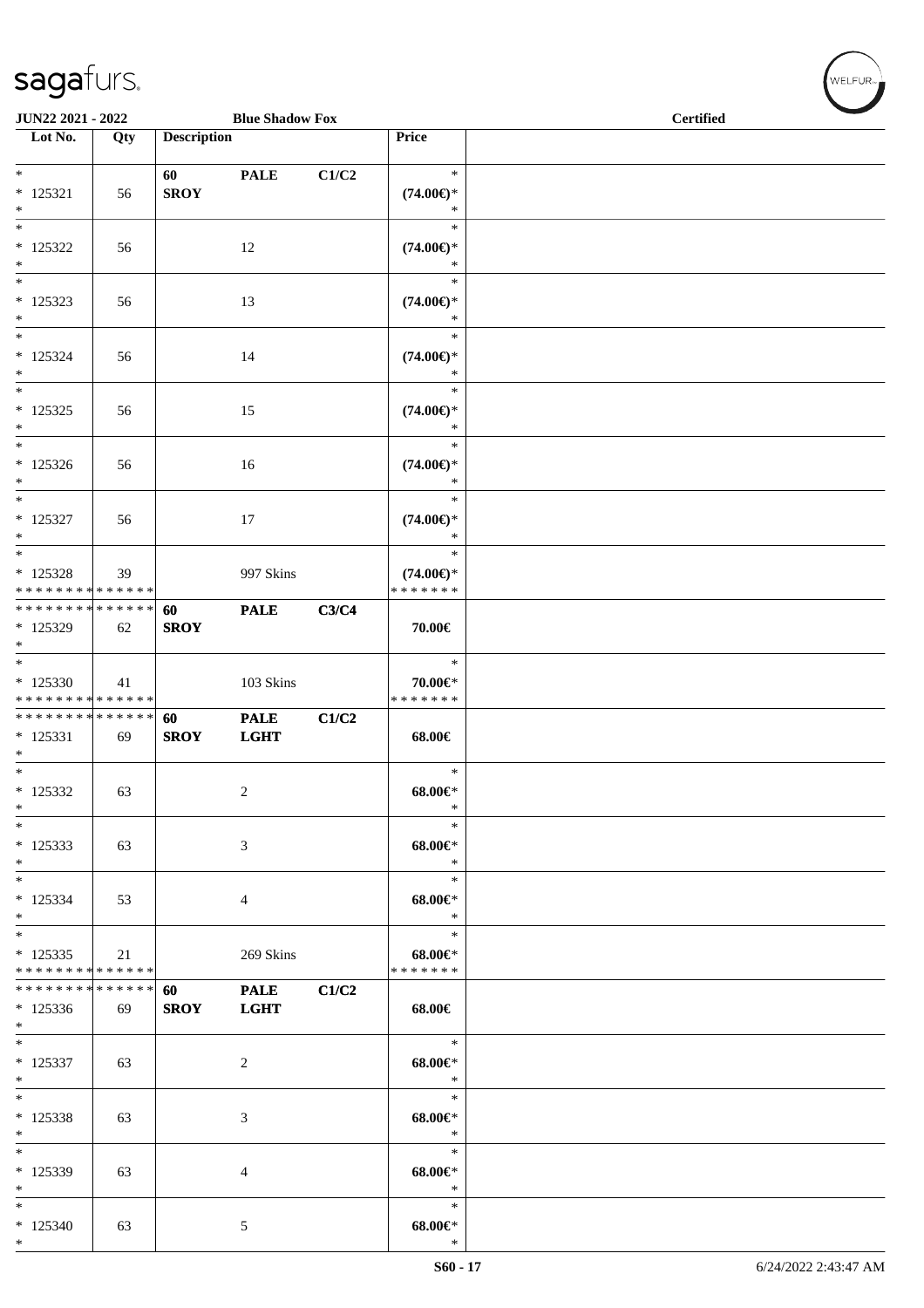| JUN22 2021 - 2022                                                          |     |                    | <b>Blue Shadow Fox</b>     |       |                                           | <b>Certified</b> |  |  |
|----------------------------------------------------------------------------|-----|--------------------|----------------------------|-------|-------------------------------------------|------------------|--|--|
| Lot No.                                                                    | Qty | <b>Description</b> |                            |       | Price                                     |                  |  |  |
| $*$<br>$* 125341$<br>$*$                                                   | 63  | 60<br><b>SROY</b>  | <b>PALE</b><br><b>LGHT</b> | C1/C2 | $\ast$<br>$68.00 \in$<br>$\ast$           |                  |  |  |
| $\ast$<br>$* 125342$<br>* * * * * * * * * * * * * *                        | 55  |                    | 439 Skins                  |       | $\ast$<br>$68.00 \in$<br>* * * * * * *    |                  |  |  |
| * * * * * * * * * * * * * *<br>$*125343$<br>$*$                            | 69  | 60<br><b>SAGA</b>  | <b>PALE</b>                | C1/C2 | 66.00€                                    |                  |  |  |
| $\overline{\ast}$<br>$* 125344$<br>$*$                                     | 63  |                    | 2                          |       | $\ast$<br>$66.00 \in$<br>$\ast$           |                  |  |  |
| $* 125345$<br>$*$<br>$*$                                                   | 63  |                    | 3                          |       | $\ast$<br>$66.00 \in$<br>$\ast$<br>$\ast$ |                  |  |  |
| $* 125346$<br>$*$<br>$\overline{\phantom{0}}$                              | 63  |                    | 4                          |       | $66.00 \in$<br>$\ast$<br>$\ast$           |                  |  |  |
| * 125347<br>$*$<br>$\ast$                                                  | 63  |                    | 5                          |       | $66.00 \in$<br>$\ast$<br>$\ast$           |                  |  |  |
| $* 125348$<br>$*$<br>$*$                                                   | 63  |                    | 6                          |       | $66.00 \in$<br>$\ast$<br>$\ast$           |                  |  |  |
| * 125349<br>$*$<br>$\overline{\ast}$                                       | 63  |                    | $\tau$                     |       | $66.00 \text{E}$<br>$\ast$<br>$\ast$      |                  |  |  |
| $*125350$<br>$\ast$<br>$\ast$                                              | 63  |                    | 8                          |       | $66.00 \text{E}$<br>$\ast$<br>$\ast$      |                  |  |  |
| $* 125351$<br>* * * * * * * * * * * * * *<br>* * * * * * * * * * * * * * * | 65  | 60                 | 575 Skins<br><b>PALE</b>   | C1/C2 | $66.00 \text{E}$<br>* * * * * * *         |                  |  |  |
| $*125352$<br>$\ast$<br>$\ast$                                              | 56  | <b>SAGA</b>        |                            |       | 66.00€<br>$\ast$                          |                  |  |  |
| $*125353$<br>$*$<br>$\ast$                                                 | 56  |                    | $\overline{c}$             |       | $66.00 \in$<br>$\ast$<br>$\ast$           |                  |  |  |
| $* 125354$<br>$*$<br>$*$                                                   | 56  |                    | 3                          |       | $66.00 \in$<br>$\ast$<br>$\ast$           |                  |  |  |
| $* 125355$<br>$*$<br>$*$                                                   | 56  |                    | 4                          |       | $66.00 \in$<br>$\ast$<br>$\ast$           |                  |  |  |
| $*125356$<br>$*$<br>$*$                                                    | 56  |                    | 5                          |       | $66.00 \in$<br>$\ast$<br>$\ast$           |                  |  |  |
| $* 125357$<br>$*$                                                          | 56  |                    | 6                          |       | $66.00 \in$<br>$\ast$                     |                  |  |  |
| $*$<br>$* 125358$<br>$*$<br>$\overline{\phantom{0}}$                       | 56  |                    | $\tau$                     |       | $\ast$<br>$66.00 \in$<br>$\ast$           |                  |  |  |
| $*125359$<br>* * * * * * * * * * * * * *                                   | 34  |                    | 426 Skins                  |       | $\ast$<br>$66.00 \in$<br>* * * * * * *    |                  |  |  |
| * * * * * * * * * * * * * * *<br>$*125360$<br>$*$                          | 69  | 60<br><b>SAGA</b>  | <b>PALE</b>                | C1/C2 | 66.00€                                    |                  |  |  |

 $(w$ ELFUR-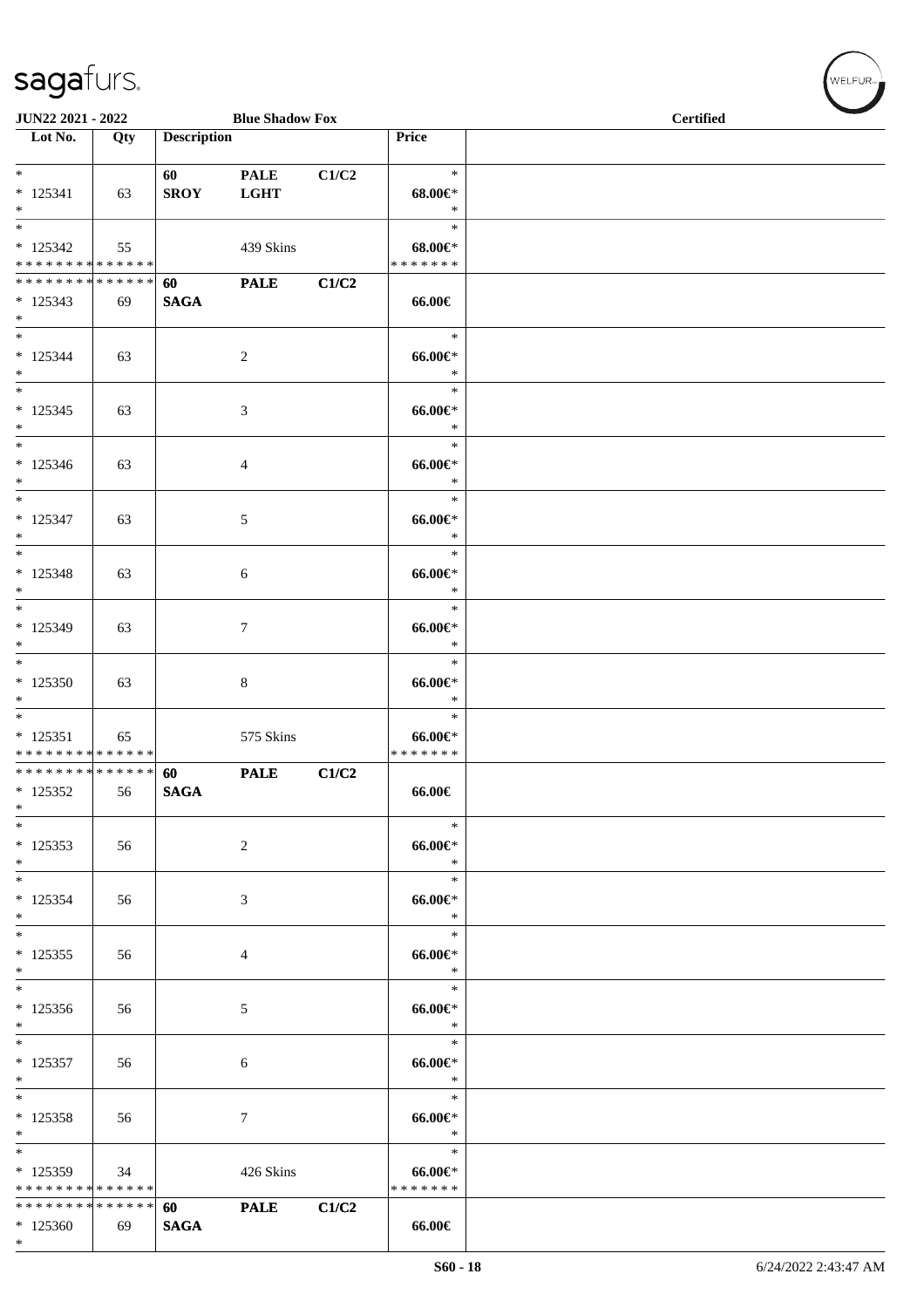| JUN22 2021 - 2022                          |     |                    | <b>Blue Shadow Fox</b> |       |                              | <b>Certified</b> |
|--------------------------------------------|-----|--------------------|------------------------|-------|------------------------------|------------------|
| Lot No.                                    | Qty | <b>Description</b> |                        |       | Price                        |                  |
|                                            |     |                    |                        |       |                              |                  |
| $\ast$                                     |     | 60                 | <b>PALE</b>            | C1/C2 | $\ast$                       |                  |
| $*125361$                                  | 56  | <b>SAGA</b>        |                        |       | $66.00 \text{e}$             |                  |
| $\ast$                                     |     |                    |                        |       | $\ast$                       |                  |
| $\ast$                                     |     |                    |                        |       | $\ast$                       |                  |
| $*125362$                                  | 56  |                    | 3                      |       | $66.00 \text{E}$             |                  |
| $\ast$<br>$\overline{\ast}$                |     |                    |                        |       | $\ast$<br>$\ast$             |                  |
|                                            |     |                    |                        |       |                              |                  |
| $*125363$<br>$\ast$                        | 56  |                    | 4                      |       | $66.00 \in$<br>$\ast$        |                  |
| $\ast$                                     |     |                    |                        |       | $\ast$                       |                  |
| $*125364$                                  | 56  |                    | $\mathfrak{S}$         |       | $66.00 \text{E}$             |                  |
| $\ast$                                     |     |                    |                        |       | $\ast$                       |                  |
| $\ast$                                     |     |                    |                        |       | $\ast$                       |                  |
| $*125365$                                  | 56  |                    | $\sqrt{6}$             |       | $66.00 \in$                  |                  |
| $\ast$                                     |     |                    |                        |       | $\ast$                       |                  |
| $\ast$                                     |     |                    |                        |       | $\ast$                       |                  |
| $*125366$                                  | 56  |                    | $\tau$                 |       | $66.00 \in$                  |                  |
| $\ast$                                     |     |                    |                        |       | $\ast$                       |                  |
| $\ast$                                     |     |                    |                        |       | $\ast$                       |                  |
| $* 125367$                                 | 56  |                    | 8                      |       | $66.00 \in$                  |                  |
| $\ast$<br>$*$                              |     |                    |                        |       | $\ast$<br>$\ast$             |                  |
| $*125368$                                  |     |                    |                        |       | $66.00 \in$                  |                  |
| * * * * * * * * * * * * * *                | 56  |                    | 517 Skins              |       | * * * * * * *                |                  |
| * * * * * * * * * * * * * *                |     | 60                 | <b>PALE</b>            | C3/C4 |                              |                  |
| * 125369                                   | 69  | <b>SAGA</b>        |                        |       | 64.00€                       |                  |
| $\ast$                                     |     |                    |                        |       |                              |                  |
| $\overline{\ast}$                          |     |                    |                        |       | $\ast$                       |                  |
| $*125370$                                  | 34  |                    | 103 Skins              |       | $64.00 \text{eV}$            |                  |
| * * * * * * * * * * * * * *                |     |                    |                        |       | * * * * * * *                |                  |
| * * * * * * * * * * * * * *                |     | 60                 | <b>PALE</b>            | C1/C2 |                              |                  |
| $* 125371$                                 | 76  | <b>SAGA</b>        | <b>LGHT</b>            |       | 64.00€                       |                  |
| $\ast$<br>$\overline{\ast}$                |     |                    |                        |       |                              |                  |
|                                            |     |                    |                        |       | $\ast$                       |                  |
| $* 125372$<br>$\ast$                       | 70  |                    | $\overline{c}$         |       | $64.00 \in$<br>$\ast$        |                  |
| $\ast$                                     |     |                    |                        |       | $\ast$                       |                  |
| $* 125373$                                 | 21  |                    | 167 Skins              |       | 64.00€*                      |                  |
| * * * * * * * * <mark>* * * * * * *</mark> |     |                    |                        |       | * * * * * * *                |                  |
| * * * * * * * * * * * * * *                |     | 60                 | <b>PALE</b>            | C1/C2 |                              |                  |
| $* 125374$                                 | 76  | SI                 |                        |       | 64.00€                       |                  |
| $\ast$                                     |     |                    |                        |       |                              |                  |
| $\ast$                                     |     |                    |                        |       | $\ast$                       |                  |
| $* 125375$                                 | 56  |                    | 2                      |       | 64.00€*                      |                  |
| $\ast$<br>$\overline{\phantom{1}}$         |     |                    |                        |       | $\ast$                       |                  |
|                                            |     |                    |                        |       | $\ast$                       |                  |
| $*125376$<br>* * * * * * * * * * * * * *   | 25  |                    | 157 Skins              |       | $64.00 \in$<br>* * * * * * * |                  |
| * * * * * * * * * * * * * *                |     | 60                 | MED/PAL C3/C4          |       |                              |                  |
| $* 125377$                                 | 62  | <b>SROY</b>        |                        |       | $(72.00\epsilon)$            |                  |
| $\ast$                                     |     |                    |                        |       |                              |                  |
| $\ast$                                     |     |                    |                        |       | $\ast$                       |                  |
| $* 125378$                                 | 21  |                    | 83 Skins               |       | $(72.00\epsilon)$ *          |                  |
| * * * * * * * * * * * * * *                |     |                    |                        |       | * * * * * * *                |                  |
| * * * * * * * * * * * * * *                |     | 60                 | <b>MED</b>             | C1/C2 |                              |                  |
| $*125379$                                  | 55  | <b>SROY</b>        | <b>HEAV</b>            |       | 76.00€                       |                  |
| $\ast$                                     |     |                    |                        |       |                              |                  |
| $\ast$                                     |     |                    |                        |       | $\ast$                       |                  |
| * 125380                                   | 46  |                    | 101 Skins              |       | 76.00€*<br>* * * * * * *     |                  |
| * * * * * * * * * * * * * *                |     |                    |                        |       |                              |                  |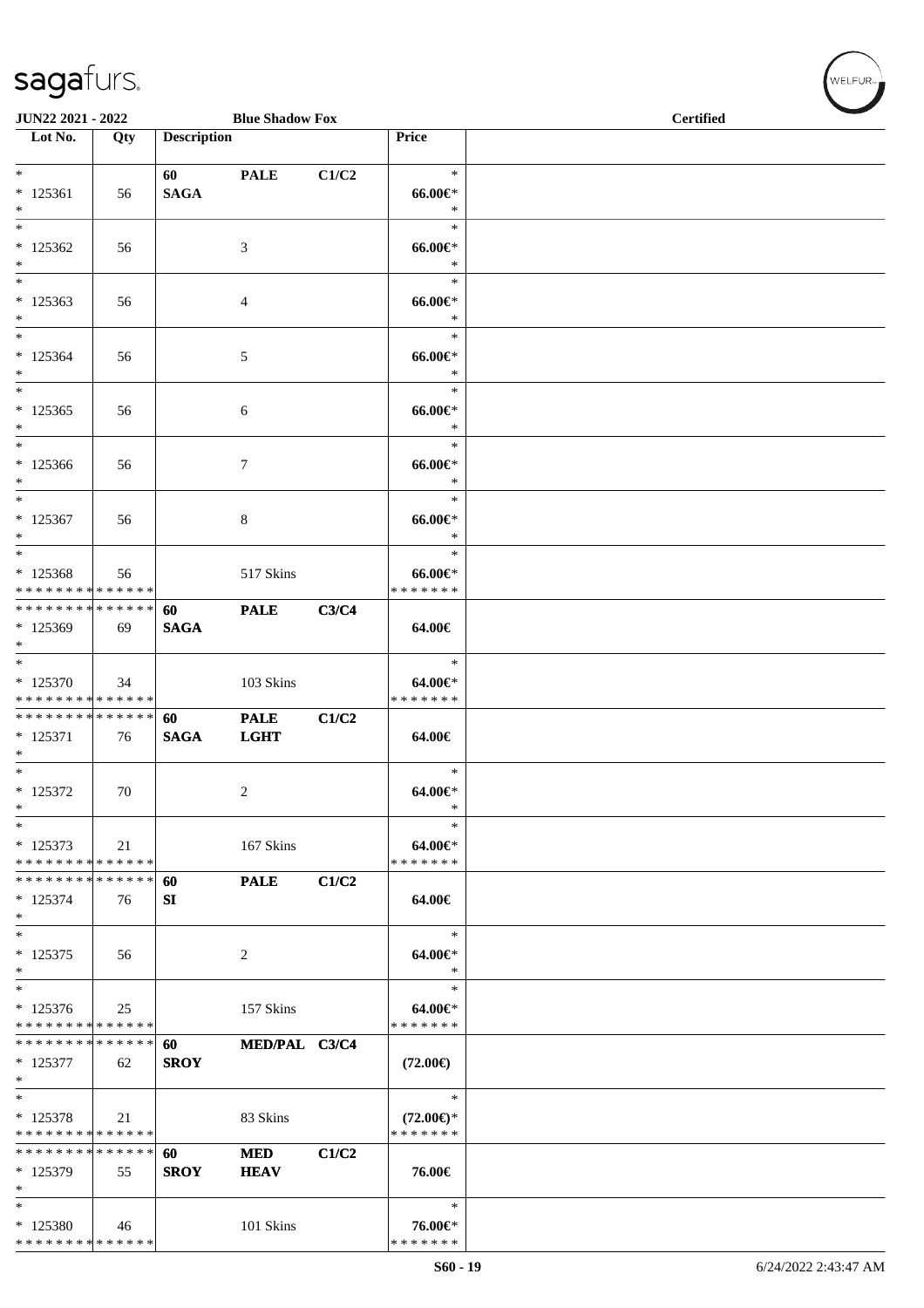\*

| JUN22 2021 - 2022<br><b>Blue Shadow Fox</b>      |     |                    |                           |       |                                                | <b>Certified</b> |  |  |
|--------------------------------------------------|-----|--------------------|---------------------------|-------|------------------------------------------------|------------------|--|--|
| Lot No.                                          | Qty | <b>Description</b> |                           |       | Price                                          |                  |  |  |
| * * * * * * * * * * * * * *<br>$*$ 125381<br>$*$ | 62  | 60<br><b>SROY</b>  | <b>MED</b>                | C1/C2 | $(74.00\epsilon)$                              |                  |  |  |
| $\ast$<br>$*$ 125382<br>$\ast$                   | 56  |                    | $\overline{2}$            |       | $\ast$<br>$(74.00\epsilon)$ *<br>$\ast$        |                  |  |  |
| $*$<br>* 125383<br>$*$                           | 56  |                    | 3                         |       | $\ast$<br>$(74.00\epsilon)$ *<br>$\ast$        |                  |  |  |
| $*$<br>$* 125384$<br>$*$                         | 56  |                    | $\overline{4}$            |       | $\ast$<br>$(74.00\epsilon)$ *<br>$\ast$        |                  |  |  |
| $*$<br>$* 125385$<br>$*$                         | 56  |                    | $5\,$                     |       | $\ast$<br>$(74.00\epsilon)$ *<br>$\ast$        |                  |  |  |
| $*$<br>$*125386$<br>$*$                          | 56  |                    | 6                         |       | $\ast$<br>$(74.00\epsilon)$ *<br>$\ast$        |                  |  |  |
| $\overline{\ast}$<br>$* 125387$<br>$\ast$        | 56  |                    | $\tau$                    |       | $\ast$<br>$(74.00\epsilon)$ *<br>$\ast$        |                  |  |  |
| $* 125388$<br>$\ast$                             | 56  |                    | 8                         |       | $\ast$<br>$(74.00\epsilon)$ *<br>$\ast$        |                  |  |  |
| $\overline{\phantom{0}}$<br>* 125389<br>$\ast$   | 56  |                    | 9                         |       | $\ast$<br>$(74.00\epsilon)$ *                  |                  |  |  |
| $*$<br>$*125390$<br>$\ast$                       | 56  |                    | $10\,$                    |       | $\ast$<br>$(74.00\epsilon)$ *<br>$\ast$        |                  |  |  |
| $*$<br>$* 125391$<br>$\ast$                      | 56  |                    | $11\,$                    |       | $\ast$<br>$(74.00\epsilon)$ *<br>$\ast$        |                  |  |  |
| $\overline{\ast}$<br>$*$ 125392<br>$\ast$        | 56  |                    | 12                        |       | $\ast$<br>$(74.00\epsilon)$ *<br>$\ast$        |                  |  |  |
| $*$<br>* 125393<br>* * * * * * * * * * * * * *   | 40  |                    | 718 Skins                 |       | $\ast$<br>$(74.00\epsilon)$ *<br>* * * * * * * |                  |  |  |
| * * * * * * * * * * * * * * *<br>* 125394<br>$*$ | 69  | 60<br><b>SROY</b>  | <b>MED</b><br><b>LGHT</b> | C1/C2 | 68.00€                                         |                  |  |  |
| $*$<br>$*125395$<br>$*$                          | 63  |                    | 2                         |       | $\ast$<br>$68.00 \in$<br>$\ast$                |                  |  |  |
| $\overline{\ast}$<br>* 125396<br>$*$             | 63  |                    | 3                         |       | $\ast$<br>$68.00 \in$<br>$\ast$                |                  |  |  |
| $*$<br>* 125397<br>$*$                           | 63  |                    | 4                         |       | $\ast$<br>$68.00 \in$<br>$\ast$                |                  |  |  |
| $*$<br>$*125398$<br>$*$                          | 63  |                    | 5                         |       | $\ast$<br>$68.00 \in$<br>$\ast$                |                  |  |  |
| $*$<br>* 125399<br>* * * * * * * * * * * * * *   | 60  |                    | 381 Skins                 |       | $\ast$<br>$68.00 \in$<br>* * * * * * *         |                  |  |  |
| * * * * * * * * * * * * * * *<br>$*125400$       | 69  | 60<br><b>SAGA</b>  | <b>MED</b>                | C1/C2 | 66.00€                                         |                  |  |  |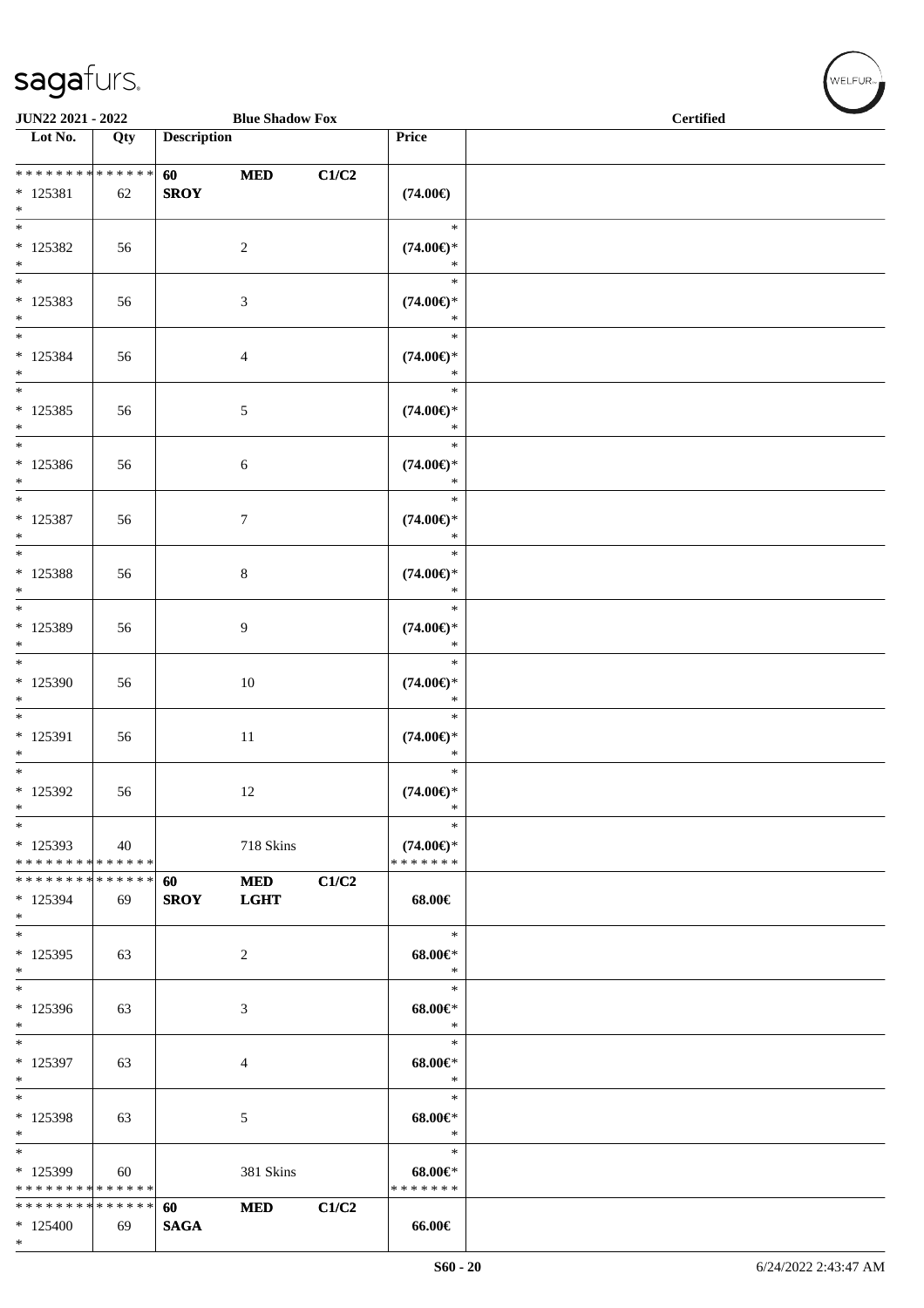| JUN22 2021 - 2022                                              |     |                    | <b>Blue Shadow Fox</b>    |       |                                             | <b>Certified</b> |
|----------------------------------------------------------------|-----|--------------------|---------------------------|-------|---------------------------------------------|------------------|
| $\overline{\phantom{1}}$ Lot No.                               | Qty | <b>Description</b> |                           |       | Price                                       |                  |
| $*$<br>$* 125401$<br>$*$                                       | 63  | 60<br><b>SAGA</b>  | <b>MED</b>                | C1/C2 | $\ast$<br>66.00€*<br>$\ast$                 |                  |
| $*$<br>$*125402$<br>* * * * * * * * * * * * * *                | 69  |                    | 201 Skins                 |       | $\ast$<br>$66.00 \text{e}$<br>* * * * * * * |                  |
| * * * * * * * * * * * * * *<br>$*125403$<br>$*$                | 69  | 60<br><b>SAGA</b>  | <b>MED</b>                | C3/C4 | 64.00€                                      |                  |
| $*$<br>$* 125404$<br>$*$                                       | 63  |                    | 2                         |       | $\ast$<br>64.00€*<br>$\ast$                 |                  |
| $*$<br>$*125405$<br>* * * * * * * * * * * * * *                | 62  |                    | 194 Skins                 |       | $\ast$<br>64.00€*<br>* * * * * * *          |                  |
| * * * * * * * * <mark>* * * * * * *</mark><br>$*125406$<br>$*$ | 76  | 60<br><b>SAGA</b>  | <b>MED</b><br><b>LGHT</b> | C1/C2 | 62.00€                                      |                  |
| $*$<br>$* 125407$<br>$*$                                       | 70  |                    | 2                         |       | $\ast$<br>$62.00 \in$<br>$\ast$             |                  |
| $*$<br>$*125408$<br>* * * * * * * * * * * * * *                | 53  |                    | 199 Skins                 |       | $\ast$<br>$62.00 \in$ *<br>* * * * * * *    |                  |
| * * * * * * * * * * * * * * *<br>* 125409<br>$*$               | 76  | 60<br>SI           | <b>MED</b>                | C1/C2 | $(62.00\epsilon)$                           |                  |
| $*$<br>$* 125410$<br>$*$                                       | 70  |                    | 2                         |       | $\ast$<br>$(62.00\epsilon)$ *<br>$\ast$     |                  |
| $*$<br>$* 125411$<br>$*$                                       | 70  |                    | 3                         |       | $\ast$<br>$(62.00\epsilon)$ *<br>$\ast$     |                  |
| $*$<br>$* 125412$<br>* * * * * * * * * * * * * *               | 51  |                    | 267 Skins                 |       | $\ast$<br>$62.00 \in$<br>* * * * * * *      |                  |

WELFUR<sub><sup>N</sup></sub>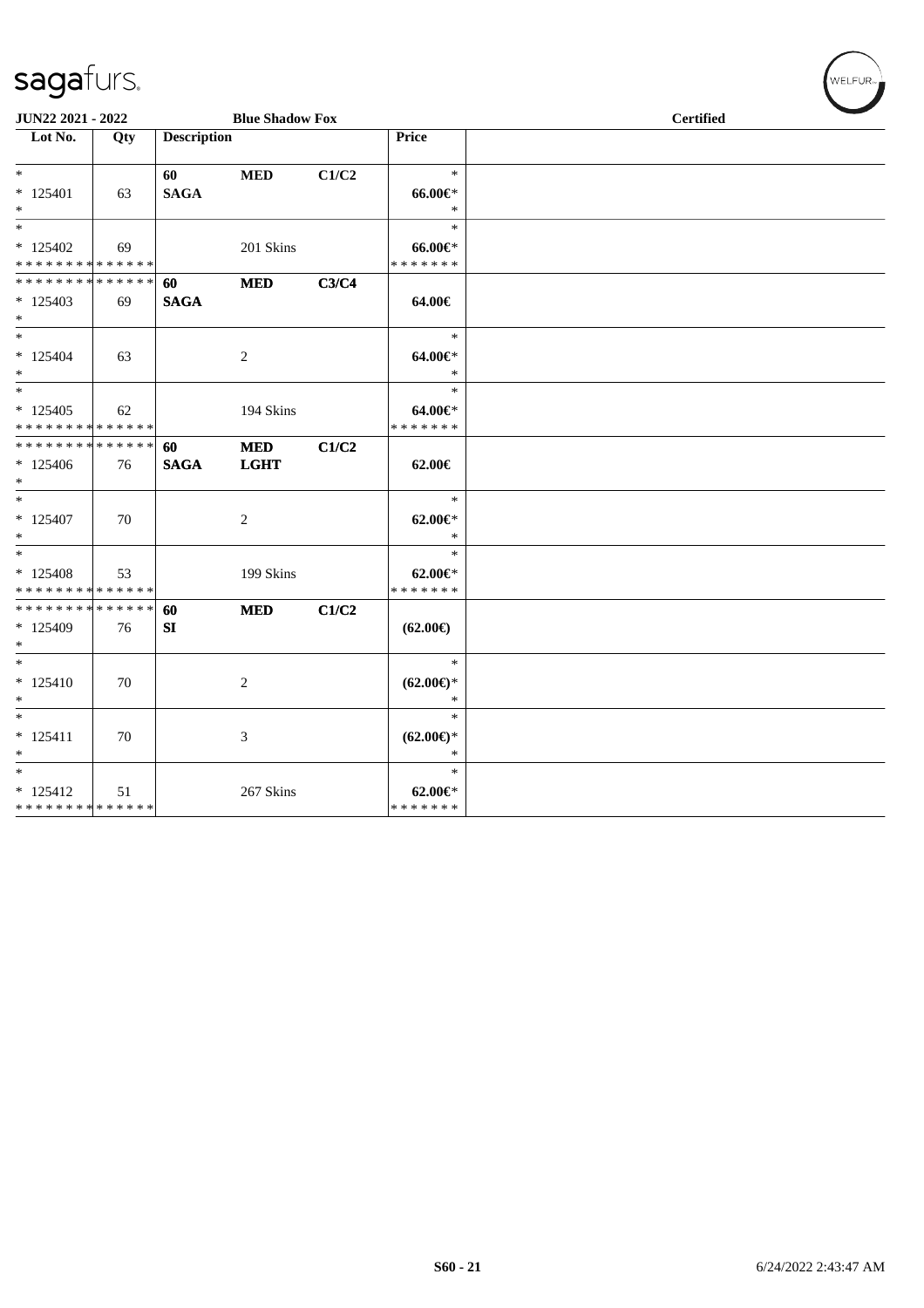| ~                        |     |                    |                        |                  |          |                  |
|--------------------------|-----|--------------------|------------------------|------------------|----------|------------------|
| <b>JUN22 2021 - 2022</b> |     |                    | <b>Blue Shadow Fox</b> |                  |          | <b>Certified</b> |
| Lot No.                  | Qty | <b>Description</b> |                        |                  | Price    |                  |
| 125421                   | 6   | -60<br><b>LUMI</b> | White<br><b>HEAV</b>   | C1<br><b>TOP</b> | (320.00) |                  |

WELFUR-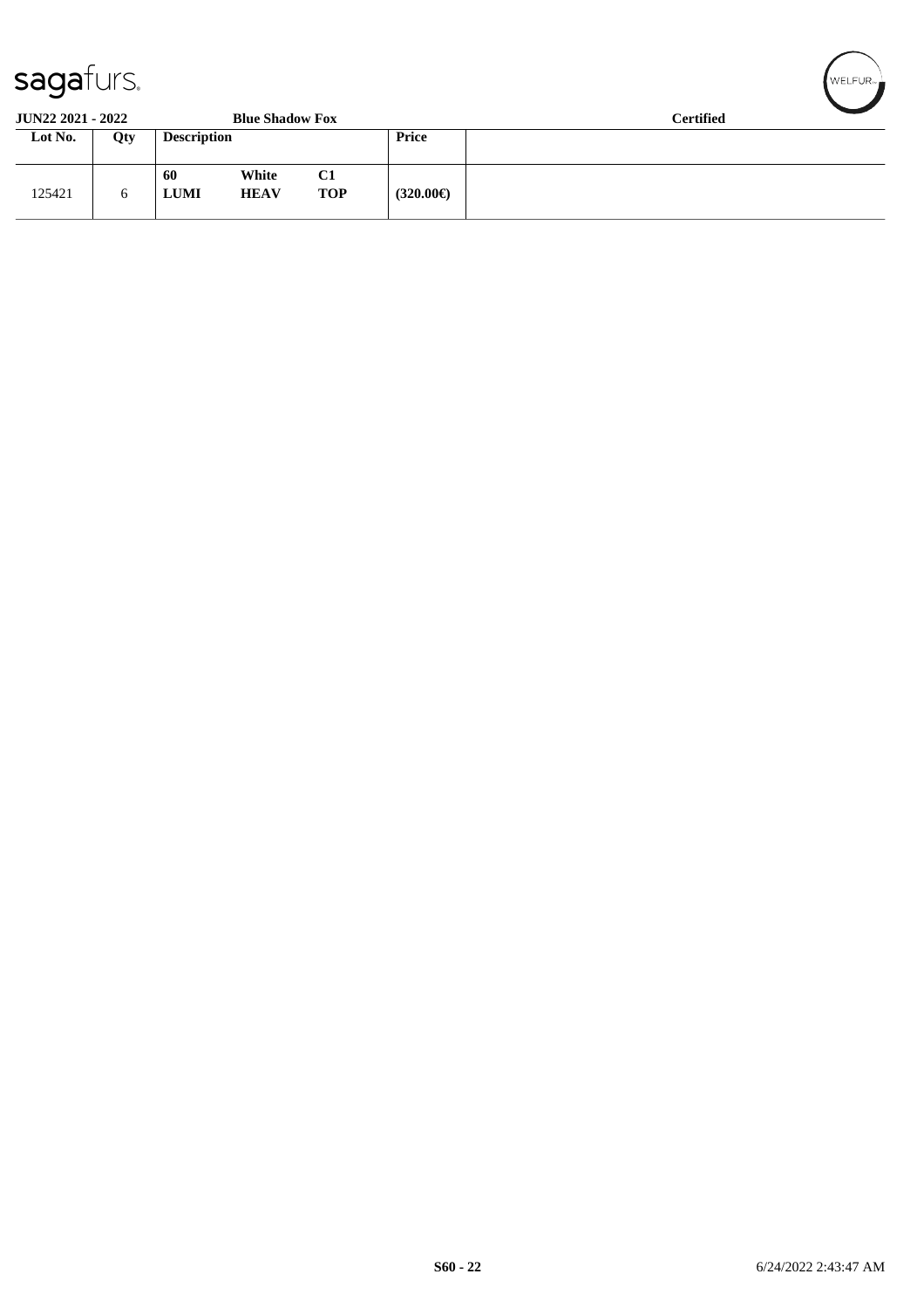\*

| JUN22 2021 - 2022<br><b>Blue Shadow Fox</b>          |     |                    |                      |       |                                                | <b>Certified</b> |
|------------------------------------------------------|-----|--------------------|----------------------|-------|------------------------------------------------|------------------|
| Lot No.                                              | Qty | <b>Description</b> |                      |       | Price                                          |                  |
| ******** <mark>******</mark><br>$* 125481$<br>$\ast$ | 63  | 50<br><b>SROY</b>  | White<br><b>HEAV</b> | C1/C2 | 72.00€                                         |                  |
| $\ast$<br>$* 125482$<br>* * * * * * * * * * * * * *  | 60  |                    | 123 Skins            |       | $\ast$<br>72.00€*<br>* * * * * * *             |                  |
| * * * * * * * * * * * * * *<br>$* 125483$<br>$*$     | 63  | 50<br><b>SROY</b>  | White<br><b>HEAV</b> | C1/C2 | 72.00€                                         |                  |
| $\ast$<br>$* 125484$<br>$\ast$<br>$\ast$             | 56  |                    | $\overline{c}$       |       | $\ast$<br>72.00€*<br>$\ast$<br>$\ast$          |                  |
| $* 125485$<br>* * * * * * * * * * * * * *            | 19  |                    | 138 Skins            |       | 72.00€*<br>* * * * * * *                       |                  |
| * * * * * * * * * * * * * * *<br>* 125486<br>$\ast$  | 70  | 50<br><b>SROY</b>  | White                | C1/C2 | $(70.00\epsilon)$                              |                  |
| $*$<br>* 125487<br>$\ast$                            | 63  |                    | $\sqrt{2}$           |       | $\ast$<br>$(70.00\in)^\ast$<br>$\ast$          |                  |
| $\ast$<br>$* 125488$<br>$\ast$                       | 63  |                    | $\mathfrak{Z}$       |       | $\ast$<br>$(70.00\in)^\ast$<br>$\ast$          |                  |
| $*$<br>* 125489<br>$*$                               | 63  |                    | 4                    |       | $\ast$<br>$(70.00\in)^\ast$<br>$\ast$          |                  |
| $*$<br>$*125490$<br>$\ast$                           | 63  |                    | 5                    |       | $\ast$<br>$(70.00\epsilon)$ *<br>$\ast$        |                  |
| $*$<br>$* 125491$<br>$\ast$                          | 63  |                    | 6                    |       | $\ast$<br>$(70.00\epsilon)$ *<br>$\ast$        |                  |
| $\overline{\phantom{0}}$<br>$*125492$<br>$\ast$      | 63  |                    | $\tau$               |       | $\ast$<br>$(70.00 \in )^*$<br>$\ast$           |                  |
| $\ast$<br>* 125493<br>$\ast$                         | 63  |                    | $\,8\,$              |       | $\ast$<br>$(70.00\epsilon)$ *<br>$\ast$        |                  |
| $\ast$<br>$* 125494$<br>$\ast$                       | 63  |                    | $\overline{9}$       |       | $\ast$<br>$(70.00\epsilon)$ *<br>$\ast$        |                  |
| $\ast$<br>$*125495$<br>$*$                           | 63  |                    | $10\,$               |       | $\ast$<br>$(70.00\epsilon)$ *<br>$\ast$        |                  |
| $\ast$<br>* 125496<br>* * * * * * * * * * * * * *    | 26  |                    | 663 Skins            |       | $\ast$<br>$(70.00\epsilon)$ *<br>* * * * * * * |                  |
| 125497                                               | 36  | 50<br><b>SROY</b>  | White                | C3/C4 | $(68.00\epsilon)$                              |                  |
| * * * * * * * * * * * * * *<br>* 125498<br>$\ast$    | 77  | 50<br><b>SROY</b>  | White<br><b>LGHT</b> | C1/C2 | 66.00€                                         |                  |
| $\ast$<br>* 125499<br>$\ast$                         | 70  |                    | $\boldsymbol{2}$     |       | $\ast$<br>$66.00 \in$<br>$\ast$                |                  |
| $\ast$<br>$*125500$<br>$\ast$                        | 70  |                    | $\mathfrak{Z}$       |       | $\ast$<br>$66.00 \in$<br>$\ast$                |                  |

 $w$ ELFUR<sub>m</sub>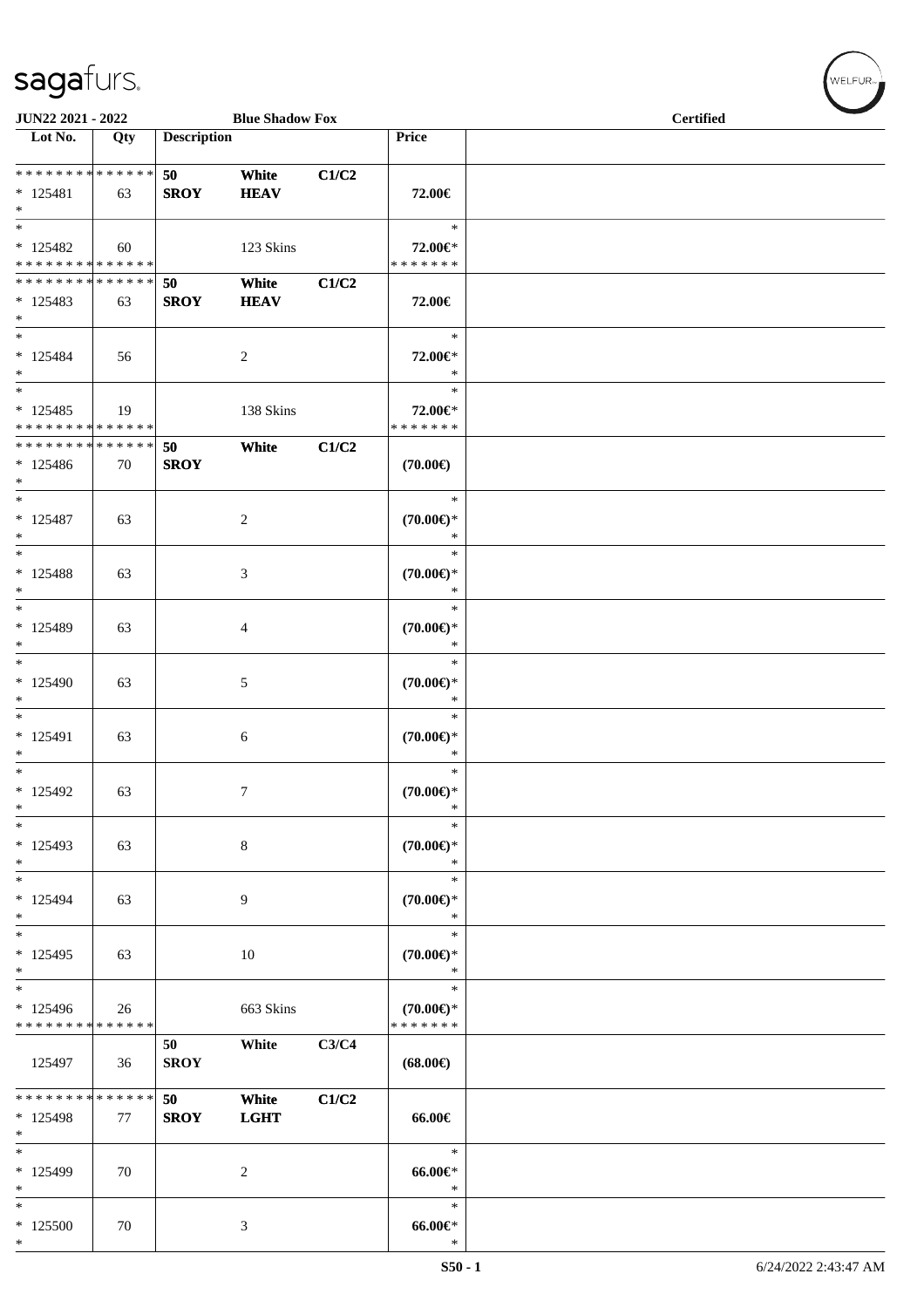| JUN22 2021 - 2022                                              |     |                    | <b>Blue Shadow Fox</b> |       |                                        | <b>Certified</b> |
|----------------------------------------------------------------|-----|--------------------|------------------------|-------|----------------------------------------|------------------|
| Lot No.                                                        | Qty | <b>Description</b> |                        |       | Price                                  |                  |
| $*$<br>$* 125501$<br>******** <mark>******</mark>              | 29  | 50<br><b>SROY</b>  | White<br><b>LGHT</b>   | C1/C2 | $\ast$<br>$66.00 \in$<br>* * * * * * * |                  |
| * * * * * * * * * * * * * *<br>$*125502$<br>$*$                | 77  | 50<br><b>SAGA</b>  | White                  | C1/C2 | 64.00€                                 |                  |
| $\overline{\phantom{0}}$<br>$*125503$<br>$\ast$                | 70  |                    | $\sqrt{2}$             |       | $\ast$<br>64.00€*<br>$\ast$            |                  |
| $*$<br>$* 125504$<br>$*$                                       | 70  |                    | 3                      |       | $\ast$<br>$64.00 \in$<br>$\ast$        |                  |
| $\overline{\phantom{0}}$<br>$* 125505$<br>$*$                  | 70  |                    | 4                      |       | $\ast$<br>$64.00 \in$<br>$\ast$        |                  |
| $*$<br>$*125506$<br>$*$                                        | 70  |                    | 5                      |       | $\ast$<br>$64.00 \in$<br>$\ast$        |                  |
| $*$<br>$* 125507$<br>$*$                                       | 70  |                    | 6                      |       | $\ast$<br>$64.00 \in$<br>$\ast$        |                  |
| $\overline{\phantom{0}}$<br>$* 125508$<br>$\ast$               | 70  |                    | 7                      |       | $\ast$<br>64.00€*<br>$\ast$            |                  |
| $\overline{\phantom{0}}$<br>$*125509$<br>$\ast$                | 70  |                    | 8                      |       | $\ast$<br>64.00€*<br>$\ast$            |                  |
| $\overline{\phantom{0}}$<br>$* 125510$<br>$\ast$               | 70  |                    | 9                      |       | $\ast$<br>$64.00 \in$<br>$\ast$        |                  |
| $\overline{\phantom{0}}$<br>$* 125511$<br>$*$                  | 70  |                    | $10\,$                 |       | $\ast$<br>64.00€*<br>$\ast$            |                  |
| $\overline{\ast}$<br>$* 125512$<br>$\ast$                      | 70  |                    | $11\,$                 |       | $\ast$<br>$64.00 \in$<br>$\ast$        |                  |
| $*$<br>$* 125513$<br>$*$                                       | 70  |                    | 12                     |       | $\ast$<br>64.00€*<br>$\ast$            |                  |
| $*$<br>$* 125514$<br>$*$                                       | 70  |                    | 13                     |       | $\ast$<br>64.00€*<br>$\ast$            |                  |
| $*$<br>$* 125515$<br>$*$                                       | 70  |                    | 14                     |       | $\ast$<br>64.00€*<br>$\ast$            |                  |
| $\overline{\ast}$<br>$* 125516$<br>* * * * * * * * * * * * * * | 23  |                    | 1010 Skins             |       | $\ast$<br>64.00€*<br>* * * * * * *     |                  |
| 125517                                                         | 79  | 50<br><b>SAGA</b>  | White                  | C3/C4 | 62.00€                                 |                  |
| ******** <mark>******</mark><br>$* 125518$<br>$*$              | 84  | 50<br><b>SAGA</b>  | White<br><b>LGHT</b>   | C1/C2 | 64.00€                                 |                  |
| $\overline{\phantom{0}}$<br>$* 125519$<br>$*$                  | 77  |                    | 2                      |       | $\ast$<br>64.00€*<br>$\ast$            |                  |
| $\ast$<br>$*125520$<br>$*$                                     | 77  |                    | 3                      |       | $\ast$<br>$64.00 \in$<br>$\ast$        |                  |

WELFUR-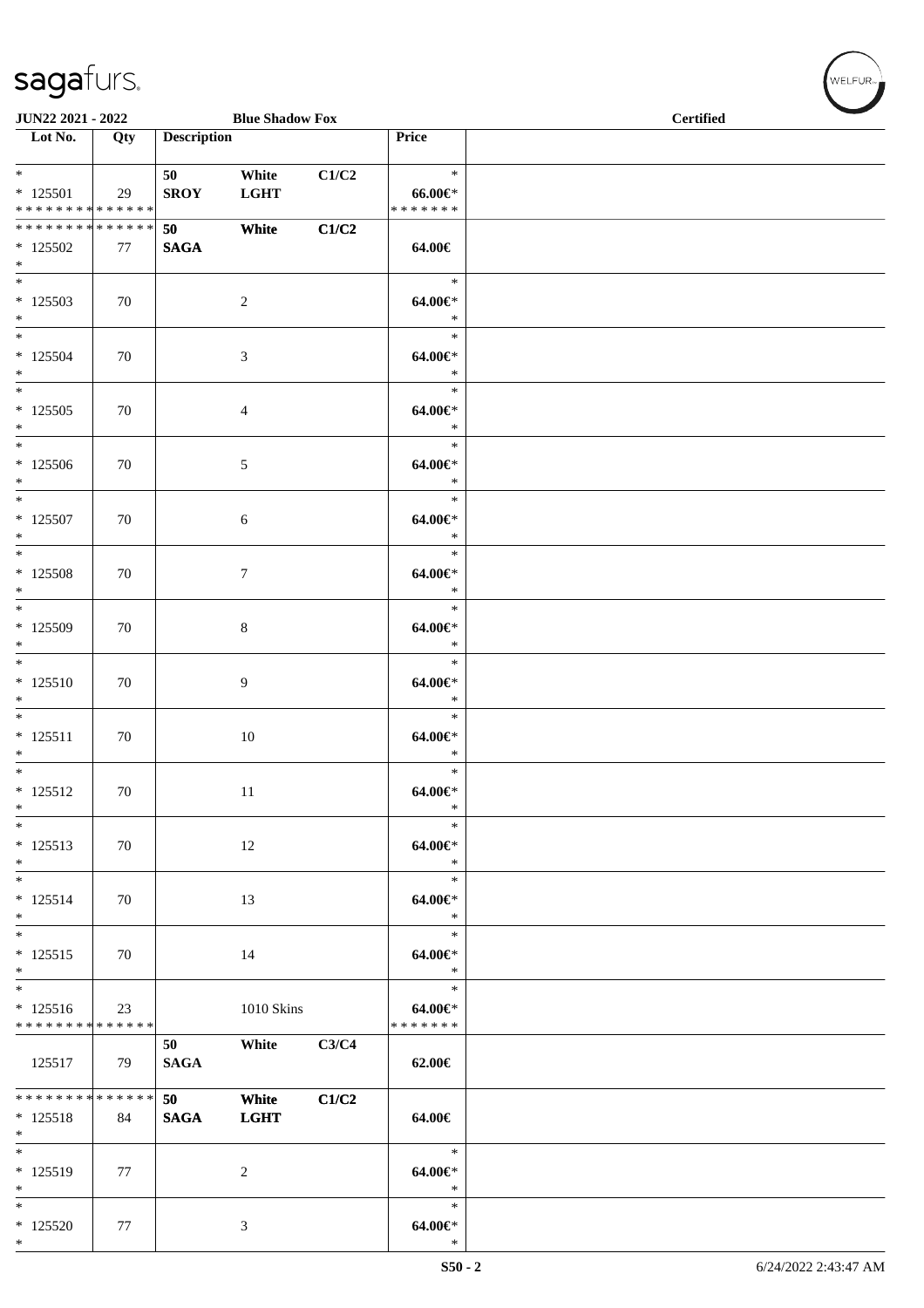| JUN22 2021 - 2022                                                       |     |                    | <b>Blue Shadow Fox</b> |       |                                        | <b>Certified</b> |  |  |  |
|-------------------------------------------------------------------------|-----|--------------------|------------------------|-------|----------------------------------------|------------------|--|--|--|
| $\overline{\phantom{1}}$ Lot No.                                        | Qty | <b>Description</b> |                        |       | Price                                  |                  |  |  |  |
| $\ast$<br>$* 125521$<br>$\ast$                                          | 77  | 50<br><b>SAGA</b>  | White<br><b>LGHT</b>   | C1/C2 | $\ast$<br>64.00€*<br>$\ast$            |                  |  |  |  |
| $\overline{\phantom{a}^*}$<br>$* 125522$<br>$\ast$                      | 77  |                    | $\mathfrak{S}$         |       | $\ast$<br>64.00€*<br>$\ast$            |                  |  |  |  |
| $\overline{\ast}$<br>$* 125523$<br>$\ast$                               | 77  |                    | $\sqrt{6}$             |       | $\ast$<br>64.00€*<br>$\ast$            |                  |  |  |  |
| $\ast$<br>$* 125524$<br>$\ast$                                          | 77  |                    | $\tau$                 |       | $\ast$<br>64.00€*<br>$\ast$            |                  |  |  |  |
| $\ast$<br>$* 125525$<br>$\ast$                                          | 77  |                    | $\,8\,$                |       | $\ast$<br>$64.00 \in$<br>$\ast$        |                  |  |  |  |
| $\overline{\phantom{a}^*}$<br>$* 125526$<br>* * * * * * * * * * * * * * | 72  |                    | 695 Skins              |       | $\ast$<br>64.00€*<br>* * * * * * *     |                  |  |  |  |
| **************<br>$* 125527$<br>$\ast$                                  | 84  | 50<br>SI           | White                  | C1/C2 | 64.00€                                 |                  |  |  |  |
| $\ast$<br>$* 125528$<br>$\ast$                                          | 77  |                    | $\overline{c}$         |       | $\ast$<br>64.00€*<br>$\ast$            |                  |  |  |  |
| $\overline{\phantom{a}^*}$<br>* 125529<br>$\ast$                        | 77  |                    | 3                      |       | $\ast$<br>$62.00 \in$ *<br>$\ast$      |                  |  |  |  |
| $\ast$<br>$*125530$<br>$\ast$                                           | 77  |                    | 4                      |       | $\ast$<br>$62.00 \in$ *<br>$\ast$      |                  |  |  |  |
| $\overline{\phantom{a}^*}$<br>$* 125531$<br>* * * * * * * * * * * * * * | 81  |                    | 396 Skins              |       | $\ast$<br>$62.00 \in$<br>* * * * * * * |                  |  |  |  |
| **************<br>$* 125532$<br>$\ast$                                  | 63  | 50<br><b>SROY</b>  | 2XP<br><b>HEAV</b>     | C1/C2 | $70.00 \in$                            |                  |  |  |  |
| $\ast$<br>$* 125533$<br>$\ast$                                          | 56  |                    | $\overline{c}$         |       | $\ast$<br>70.00€*<br>$\ast$            |                  |  |  |  |
| $\ast$<br>$* 125534$<br>$*$                                             | 56  |                    | 3                      |       | $\ast$<br>70.00€*<br>$\ast$            |                  |  |  |  |
| $\ast$<br>$*125535$<br>$\ast$                                           | 56  |                    | 4                      |       | $\ast$<br>70.00€*<br>$\ast$            |                  |  |  |  |
| $\ast$<br>$*125536$<br>$\ast$                                           | 56  |                    | 5                      |       | $\ast$<br>70.00€*<br>$\ast$            |                  |  |  |  |
| $\ast$<br>$* 125537$<br>* * * * * * * * * * * * * *                     | 60  |                    | 347 Skins              |       | $\ast$<br>70.00€*<br>* * * * * * *     |                  |  |  |  |
| * * * * * * * * * * * * * *<br>$* 125538$<br>$\ast$                     | 63  | 50<br><b>SROY</b>  | 2XP<br><b>HEAV</b>     | C1/C2 | 70.00€                                 |                  |  |  |  |
| $\ast$<br>* 125539<br>$\ast$                                            | 56  |                    | 2                      |       | $\ast$<br>70.00€*<br>$\ast$            |                  |  |  |  |
| $\ast$<br>$*125540$<br>******** <mark>******</mark>                     | 33  |                    | 152 Skins              |       | $\ast$<br>70.00€*<br>* * * * * * *     |                  |  |  |  |

WELFUR<sub><sup>N</sup></sub>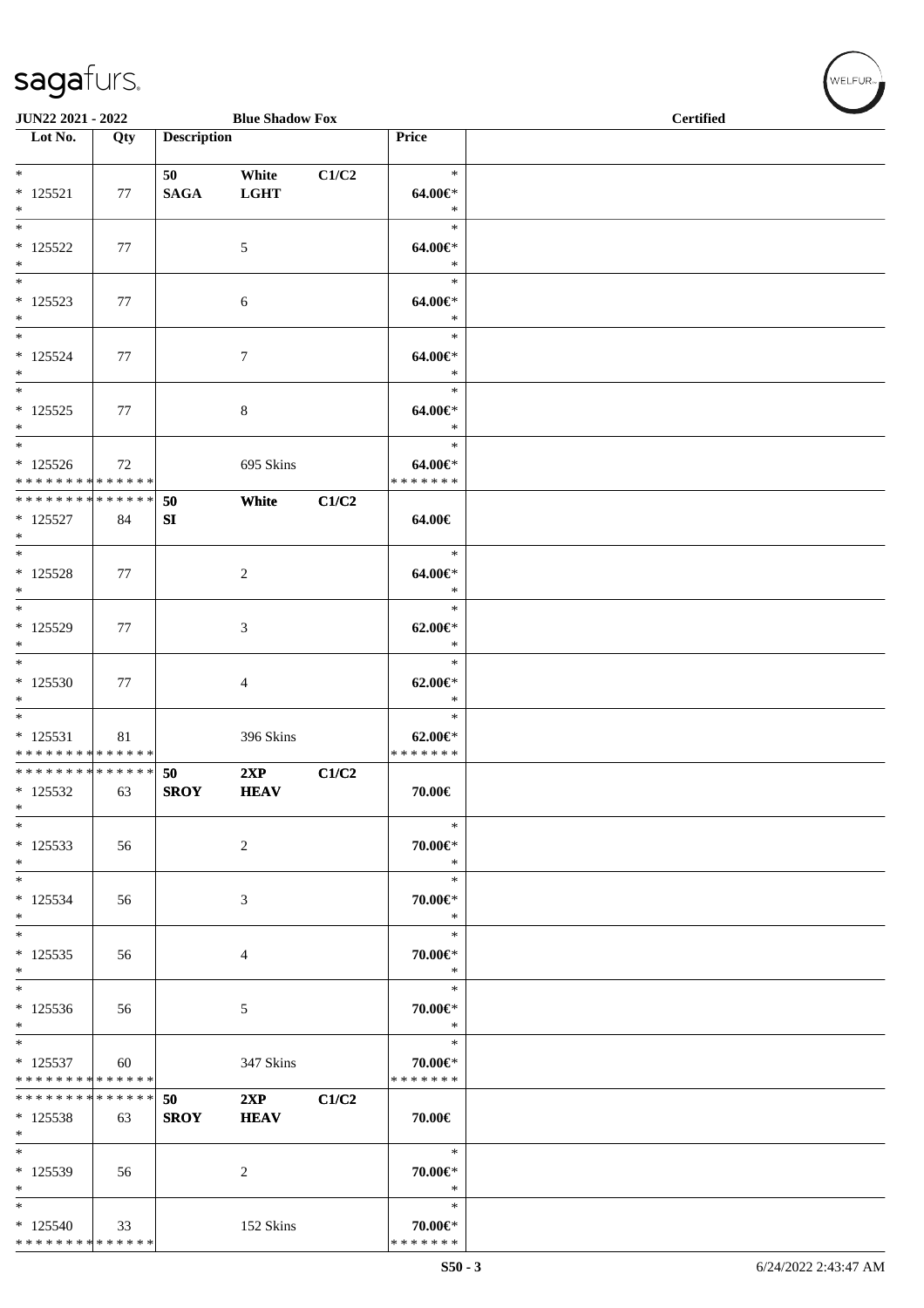| JUN22 2021 - 2022                                 |     |                    | <b>Blue Shadow Fox</b> |       |                                                  | <b>Certified</b> |
|---------------------------------------------------|-----|--------------------|------------------------|-------|--------------------------------------------------|------------------|
| Lot No.                                           | Qty | <b>Description</b> |                        |       | Price                                            |                  |
| ******** <mark>******</mark><br>$* 125541$<br>$*$ | 70  | 50<br><b>SROY</b>  | 2XP                    | C1/C2 | 68.00€                                           |                  |
| $\overline{\ast}$<br>$* 125542$<br>$*$            | 63  |                    | $\overline{2}$         |       | $\ast$<br>$68.00 \in$<br>$\ast$                  |                  |
| $\overline{\phantom{0}}$<br>$* 125543$<br>$*$     | 63  |                    | $\mathfrak{Z}$         |       | $\ast$<br>$68.00 \in$<br>$\ast$                  |                  |
| $*$<br>$* 125544$<br>$*$                          | 63  |                    | $\overline{4}$         |       | $\ast$<br>$68.00 \in$<br>$\ast$                  |                  |
| $\ast$<br>$* 125545$<br>$*$                       | 63  |                    | $\mathfrak{S}$         |       | $\ast$<br>$68.00 \in$<br>$\ast$                  |                  |
| $*$<br>* 125546<br>$*$                            | 63  |                    | $\sqrt{6}$             |       | $\ast$<br>$68.00 \in$<br>$\ast$                  |                  |
| $* 125547$<br>$*$                                 | 63  |                    | $\boldsymbol{7}$       |       | $\ast$<br>$68.00 \in$<br>$\ast$                  |                  |
| $* 125548$<br>$*$                                 | 63  |                    | $\,8\,$                |       | $\ast$<br>$68.00 \in$<br>$\ast$                  |                  |
| $*$<br>* 125549<br>$*$                            | 63  |                    | 9                      |       | $\ast$<br>$68.00 \in$<br>$\ast$                  |                  |
| $*$<br>$*125550$<br>$*$                           | 63  |                    | 10                     |       | $\ast$<br>$68.00 \in$<br>$\ast$                  |                  |
| $*$<br>$* 125551$<br>$*$                          | 63  |                    | 11                     |       | $\ast$<br>$68.00 \in$<br>$\ast$                  |                  |
| $*$<br>$*125552$<br>$\ast$                        | 63  |                    | 12                     |       | $\ast$<br>$68.00 \in$<br>$\ast$                  |                  |
| $*125553$<br>$*$                                  | 63  |                    | 13                     |       | $\ast$<br>$68.00 \in$<br>$\ast$                  |                  |
| $* 125554$<br>$*$                                 | 63  |                    | 14                     |       | $\ast$<br>$68.00 \in$<br>$\ast$                  |                  |
| $* 125555$<br>$*$                                 | 63  |                    | 15                     |       | $\ast$<br>$68.00 \in$<br>$\ast$                  |                  |
| $*125556$<br>$*$ $-$                              | 63  |                    | 16                     |       | $\ast$<br>$68.00 \in$<br>$\ast$                  |                  |
| $\overline{\ast}$<br>$* 125557$<br>$*$            | 63  |                    | 17                     |       | $\ast$<br>$68.00 \in$<br>$\ast$                  |                  |
| $*$<br>$* 125558$<br>$*$                          | 63  |                    | 18                     |       | $\ast$<br>$68.00 \in$<br>$*$                     |                  |
| * 125559<br>$*$                                   | 63  |                    | 19                     |       | $\ast$<br>$68.00 \in$<br>$\overline{\mathbf{r}}$ |                  |
| $*$<br>$*125560$<br>$*$                           | 63  |                    | 20                     |       | $\ast$<br>$68.00 \in$<br>$\ast$                  |                  |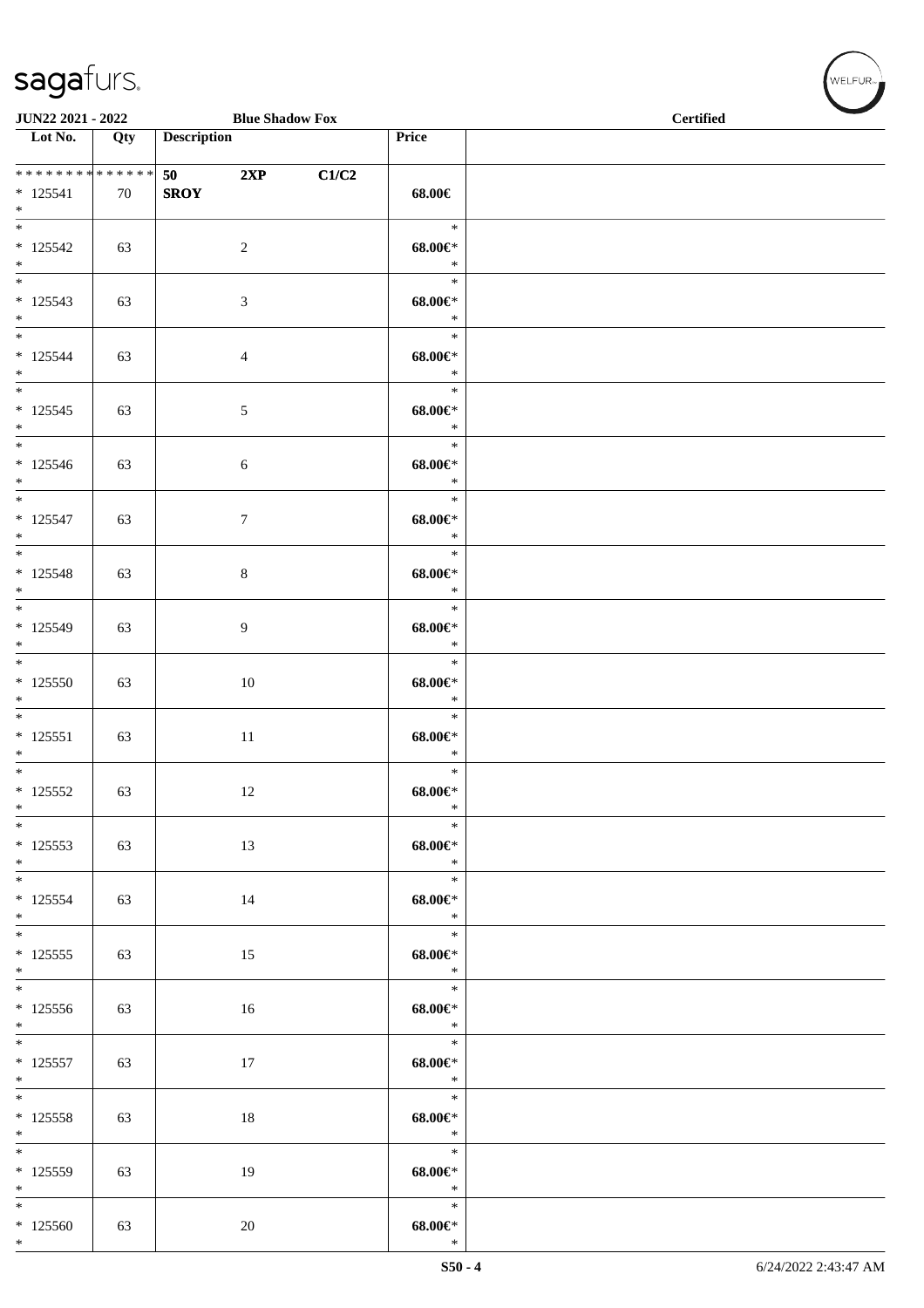|                                                      | JUN22 2021 - 2022<br><b>Blue Shadow Fox</b> |                        |                             |       |                                             | <b>Certified</b> |
|------------------------------------------------------|---------------------------------------------|------------------------|-----------------------------|-------|---------------------------------------------|------------------|
| $\overline{\phantom{1}}$ Lot No.                     | Qty                                         | <b>Description</b>     |                             |       | Price                                       |                  |
| $\ast$<br>$* 125561$<br>$\ast$                       | 63                                          | 50 — 10<br><b>SROY</b> | 2XP                         | C1/C2 | $\ast$<br>$68.00 \in$<br>$\ast$             |                  |
| $\ast$<br>$*125562$<br>$\ast$                        | 63                                          |                        | 22                          |       | $\ast$<br>$68.00 \in$<br>$\ast$             |                  |
| $\ast$<br>$*125563$<br>$\ast$                        | 63                                          |                        | 23                          |       | $\ast$<br>$68.00 \in$<br>$\ast$             |                  |
| $_{\ast}^{-}$<br>$*125564$<br>$\ast$                 | 63                                          |                        | 24                          |       | $\ast$<br>$68.00 \in$<br>$\ast$             |                  |
| $\overline{\ast}$<br>$*125565$<br>$\ast$             | 63                                          |                        | 25                          |       | $\ast$<br>$68.00 \in$<br>$\ast$             |                  |
| $\ast$<br>$*125566$<br>$\ast$                        | 63                                          |                        | 26                          |       | $\ast$<br>$68.00 \in$<br>$\ast$             |                  |
| $\ast$<br>$* 125567$<br>$\ast$                       | 63                                          |                        | $27\,$                      |       | $\ast$<br>$68.00 \in$<br>$\ast$             |                  |
| $\overline{\ast}$<br>$* 125568$<br>$\ast$            | 56                                          |                        | $28\,$                      |       | $\ast$<br>$68.00 \in$<br>$\ast$             |                  |
| $\ast$<br>* 125569<br>* * * * * * * * * * * * * *    | 23                                          |                        | 1787 Skins                  |       | $\ast$<br>$68.00 \in$<br>* * * * * * *      |                  |
| ******** <mark>******</mark><br>$* 125570$<br>$\ast$ | 70                                          | 50<br><b>SROY</b>      | 2XP                         | C1/C2 | 68.00€                                      |                  |
| $\overline{\phantom{0}}$<br>$* 125571$<br>$\ast$     | 63                                          |                        | $\sqrt{2}$                  |       | $\ast$<br>$68.00 \in$<br>$\ast$             |                  |
| $\ast$<br>$* 125572$<br>$\ast$                       | 63                                          |                        | 3                           |       | $\ast$<br>$68.00 \in$<br>$\ast$             |                  |
| $\ast$<br>$* 125573$<br>$\ast$                       | 63                                          |                        | $\overline{4}$              |       | $\ast$<br>$68.00 \in$<br>$\ast$             |                  |
| $\ast$<br>$* 125574$<br>* * * * * * * * * * * * * *  | 42                                          |                        | 301 Skins                   |       | $\ast$<br>$68.00 \in$<br>* * * * * * *      |                  |
| * * * * * * * * * * * * * *<br>$* 125575$<br>$\ast$  | 70                                          | 50<br><b>SROY</b>      | 2XP                         | C3/C4 | 66.00€                                      |                  |
| $\ast$<br>$* 125576$<br>$\ast$                       | 63                                          |                        | 2                           |       | $\ast$<br>$66.00 \text{e}$<br>$\ast$        |                  |
| $\overline{\phantom{1}}$<br>$* 125577$<br>$\ast$     | 63                                          |                        | $\ensuremath{\mathfrak{Z}}$ |       | $\ast$<br>$66.00 \text{e}$<br>$\ast$        |                  |
| $\ast$<br>$* 125578$<br>$\ast$                       | 57                                          |                        | 4                           |       | $\ast$<br>64.00€*<br>$\ast$                 |                  |
| $\ast$<br>* 125579<br>* * * * * * * * * * * * * *    | 21                                          |                        | 274 Skins                   |       | $\ast$<br>$66.00 \text{e}$<br>* * * * * * * |                  |
| 125580                                               | 49                                          | 50<br><b>SROY</b>      | 2XP                         | C3/C4 | $(66.00\epsilon)$                           |                  |

WELFUR<sub><sup>N</sup></sub>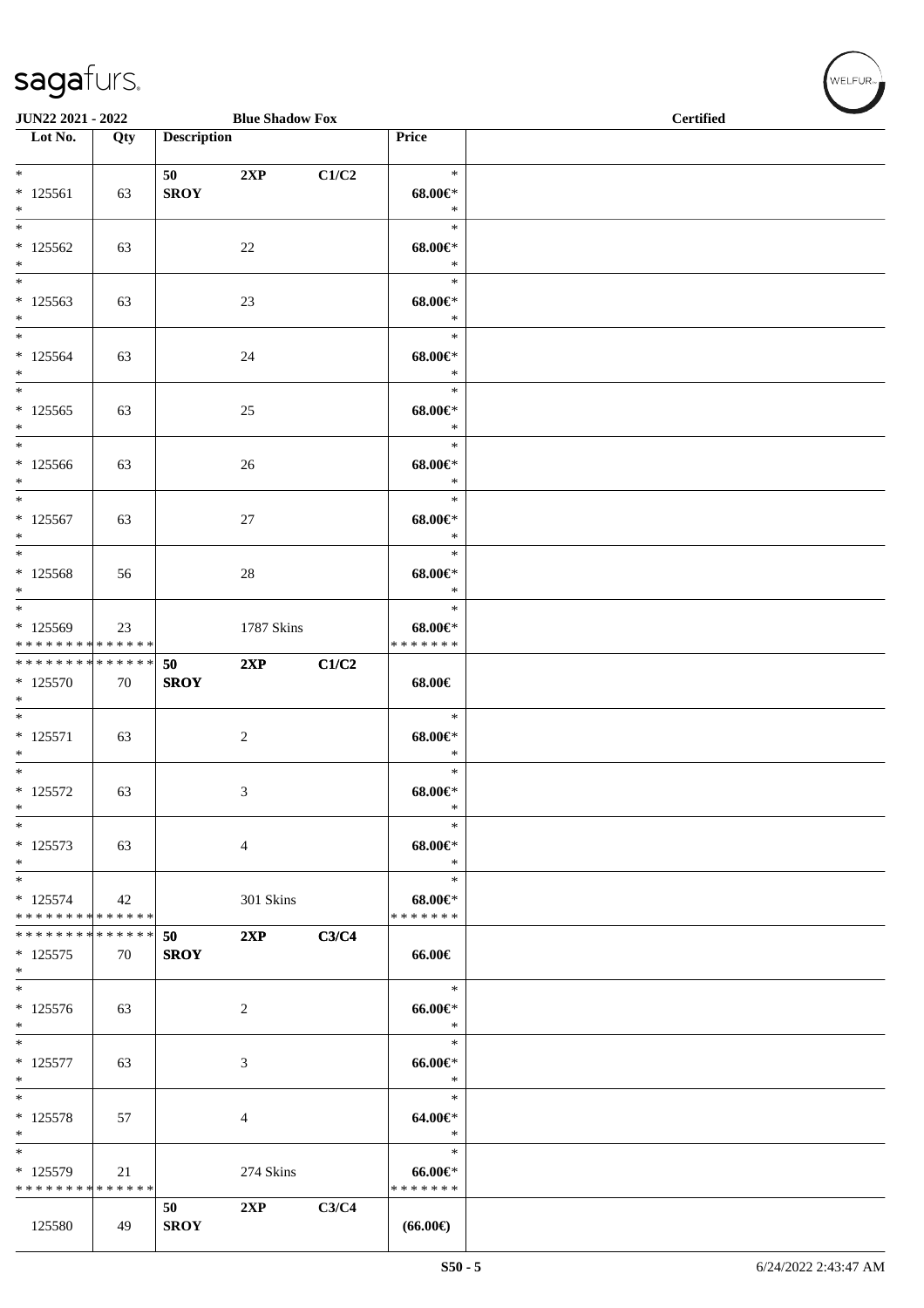| JUN22 2021 - 2022                                    |     |                    | <b>Blue Shadow Fox</b> |       |                                           | <b>Certified</b> |  |  |  |
|------------------------------------------------------|-----|--------------------|------------------------|-------|-------------------------------------------|------------------|--|--|--|
| $\overline{\phantom{1}}$ Lot No.                     | Qty | <b>Description</b> |                        |       | Price                                     |                  |  |  |  |
| **************<br>$* 125581$<br>$\ast$               | 77  | 50<br><b>SROY</b>  | 2XP<br><b>LGHT</b>     | C1/C2 | 64.00€                                    |                  |  |  |  |
| $\overline{\phantom{a}^*}$<br>$*125582$<br>$*   *$   | 70  |                    | $\overline{2}$         |       | $\ast$<br>$64.00 \in$<br>$\ast$           |                  |  |  |  |
| $* 125583$<br>$\ast$<br>$\overline{\phantom{0}}$     | 70  |                    | $\mathfrak{Z}$         |       | $\ast$<br>$64.00 \in$<br>$\ast$           |                  |  |  |  |
| $* 125584$<br>$\ast$<br>$_{\ast}^{-}$                | 70  |                    | $\overline{4}$         |       | $\ast$<br>64.00€*<br>$\ast$               |                  |  |  |  |
| $* 125585$<br>$*$<br>$\overline{\phantom{0}}$        | 70  |                    | $\sqrt{5}$             |       | $\ast$<br>64.00€*<br>$\ast$               |                  |  |  |  |
| $*125586$<br>$\ast$                                  | 70  |                    | $6\,$                  |       | $\ast$<br>64.00€*<br>$\ast$               |                  |  |  |  |
| $\ast$<br>$* 125587$<br>$*$<br>$\overline{\ast}$     | 70  |                    | $\boldsymbol{7}$       |       | $\ast$<br>$64.00 \in$<br>$\ast$           |                  |  |  |  |
| $*$ 125588<br>$\ast$<br>$\overline{\phantom{0}}$     | 70  |                    | $\,8\,$                |       | $\ast$<br>$64.00 \in$<br>$\ast$           |                  |  |  |  |
| * 125589<br>$\ast$<br>$\overline{\phantom{a}^*}$     | 70  |                    | 9                      |       | $\ast$<br>$64.00 \in$<br>$\ast$           |                  |  |  |  |
| * 125590<br>$\ast$<br>$\overline{\phantom{a}^*}$     | 70  |                    | 10                     |       | $\ast$<br>$64.00 \in$<br>$\ast$           |                  |  |  |  |
| $* 125591$<br>$\ast$<br>$\overline{\phantom{0}}$     | 68  |                    | $11\,$                 |       | $\ast$<br>$64.00 \in$<br>$\ast$<br>$\ast$ |                  |  |  |  |
| $*$ 125592<br>* * * * * * * * * * * * * * *          | 21  |                    | 796 Skins              |       | $64.00 \in$<br>* * * * * * *              |                  |  |  |  |
| * * * * * * * * * * * * * *<br>$*125593$<br>$*$      | 77  | 50<br><b>SAGA</b>  | 2XP                    | C1/C2 | 62.00€                                    |                  |  |  |  |
| $*$<br>* 125594<br>$*$<br>$\overline{\phantom{a}^*}$ | 70  |                    | $\sqrt{2}$             |       | $\ast$<br>$62.00 \in$<br>$\ast$           |                  |  |  |  |
| $* 125595$<br>$\ast$<br>$\overline{\phantom{0}}$     | 70  |                    | $\sqrt{3}$             |       | $\ast$<br>64.00€*<br>$\ast$               |                  |  |  |  |
| * 125596<br>$*$<br>$\overline{\ast}$                 | 70  |                    | $\overline{4}$         |       | $\ast$<br>$64.00 \in$<br>$\ast$           |                  |  |  |  |
| $*$ 125597<br>$\ast$                                 | 70  |                    | $\sqrt{5}$             |       | $\ast$<br>$64.00 \in$<br>$\ast$           |                  |  |  |  |
| $\ast$<br>* 125598<br>$\ast$                         | 70  |                    | 6                      |       | $\ast$<br>64.00€*<br>$\ast$               |                  |  |  |  |
| $\overline{\phantom{0}}$<br>* 125599<br>$\ast$       | 70  |                    | $\tau$                 |       | $\ast$<br>$64.00 \in$<br>$\ast$           |                  |  |  |  |
| $\ast$<br>$*125600$<br>$\ast$                        | 70  |                    | $8\,$                  |       | $\ast$<br>$64.00 \in$<br>$\ast$           |                  |  |  |  |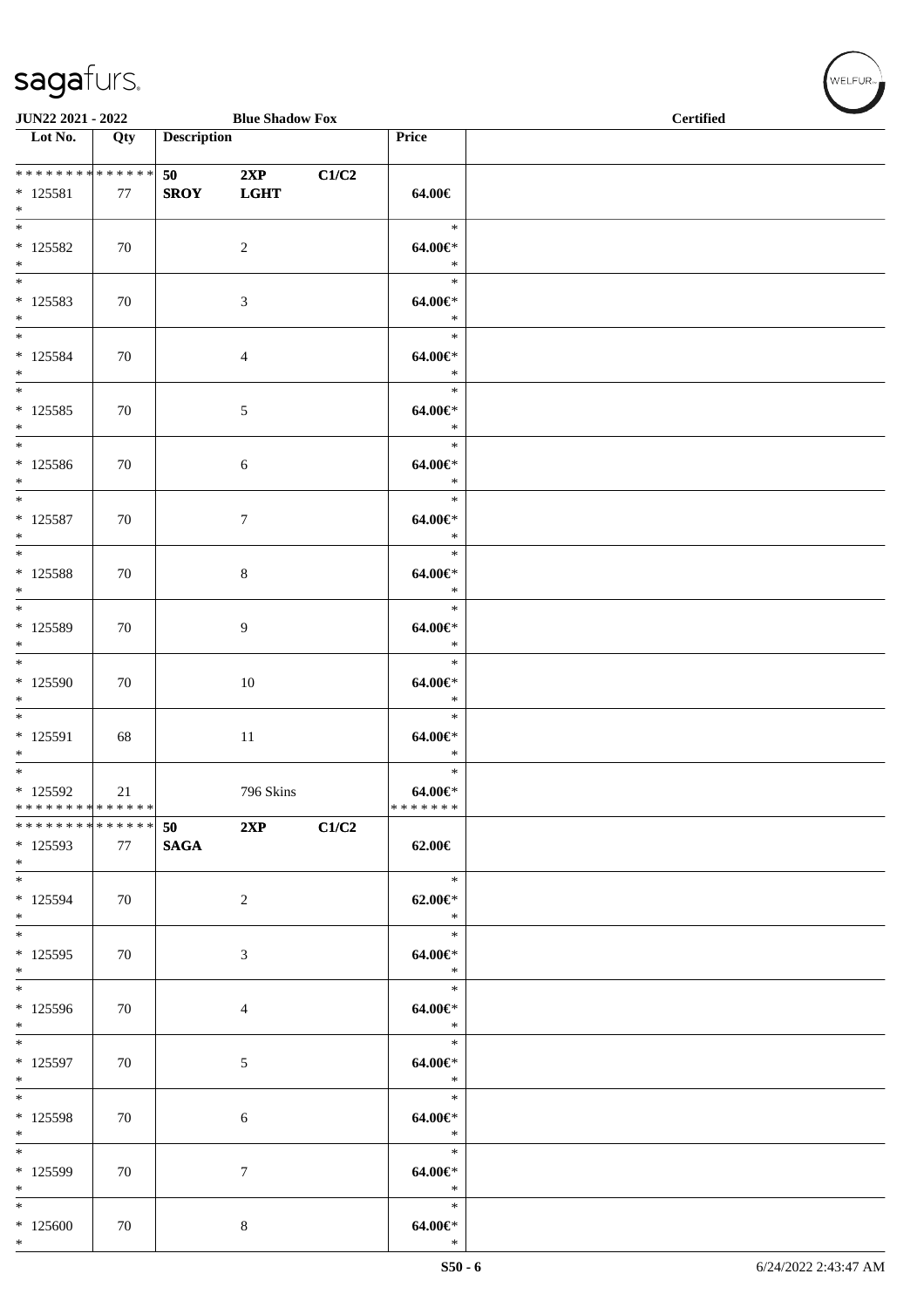| JUN22 2021 - 2022                                |                  |                               | <b>Blue Shadow Fox</b> |       |                                                    | $\sim$<br><b>Certified</b> |  |  |  |
|--------------------------------------------------|------------------|-------------------------------|------------------------|-------|----------------------------------------------------|----------------------------|--|--|--|
| $\overline{\phantom{1}}$ Lot No.                 | $\overline{Qty}$ | <b>Description</b>            |                        |       | Price                                              |                            |  |  |  |
| $*$<br>$*125601$<br>$\ast$                       | 70               | 50 70 70 70 71<br><b>SAGA</b> | 2XP                    | C1/C2 | $\ast$<br>$64.00 \in$<br>$\ast$                    |                            |  |  |  |
| $\ast$<br>$*125602$<br>$\ast$                    | 70               |                               | 10                     |       | $\ast$<br>$64.00 \in$<br>$\ast$                    |                            |  |  |  |
| $\overline{\phantom{0}}$<br>$*125603$<br>$*$     | 70               |                               | 11                     |       | $\ast$<br>64.00€*<br>$\ast$                        |                            |  |  |  |
| $*$<br>$*125604$<br>$*$<br>$*$                   | 70               |                               | 12                     |       | $\ast$<br>$64.00 \in$<br>$\ast$                    |                            |  |  |  |
| $*125605$<br>$*$<br>$\overline{\phantom{0}}$     | 70               |                               | 13                     |       | $\ast$<br>64.00€*<br>$\ast$                        |                            |  |  |  |
| $*125606$<br>$*$                                 | 70               |                               | 14                     |       | $\ast$<br>$64.00 \in$<br>$\ast$                    |                            |  |  |  |
| $*125607$<br>$\ast$                              | 70               |                               | 15                     |       | $\ast$<br>$64.00 \in$<br>$\ast$                    |                            |  |  |  |
| $\overline{\ }$<br>$*125608$<br>$*$              | 70               |                               | 16                     |       | $\ast$<br>$64.00 \text{E}^*$<br>$\ast$             |                            |  |  |  |
| $\overline{\phantom{0}}$<br>$*125609$<br>$*$     | 70               |                               | 17                     |       | $\ast$<br>$64.00 \in$<br>$\ast$                    |                            |  |  |  |
| $\overline{\phantom{0}}$<br>$*125610$<br>$\ast$  | 70               |                               | $18\,$                 |       | $\ast$<br>$64.00 \in$<br>$\ast$                    |                            |  |  |  |
| $*$<br>$* 125611$<br>$*$                         | 70               |                               | 19                     |       | $\ast$<br>$64.00 \in$<br>$\ast$                    |                            |  |  |  |
| $\overline{\phantom{0}}$<br>$* 125612$<br>$\ast$ | 70               |                               | 20                     |       | $\ast$<br>$(64.00\epsilon)$ *<br>*                 |                            |  |  |  |
| $\overline{\phantom{a}^*}$<br>$* 125613$<br>$*$  | 70               |                               | $21\,$                 |       | $\ast$<br>$(64.00€)$ *<br>$\ast$                   |                            |  |  |  |
| $\ast$<br>$* 125614$<br>$\ast$                   | 70               |                               | $22\,$                 |       | $\ast$<br>$(64.00ε)$ *<br>$\ast$                   |                            |  |  |  |
| $\overline{\phantom{0}}$<br>$* 125615$<br>$*$    | 70               |                               | 23                     |       | $\ast$<br>$(64.00ε)$ *<br>$\ast$                   |                            |  |  |  |
| $\overline{\phantom{0}}$<br>$* 125616$<br>$*$    | 70               |                               | $24\,$                 |       | $\ast$<br>$(64.00\mathnormal{\infty})^*$<br>$\ast$ |                            |  |  |  |
| $\overline{\phantom{0}}$<br>$* 125617$<br>$\ast$ | 70               |                               | 25                     |       | $\ast$<br>$(64.00ε)$ *<br>$\ast$                   |                            |  |  |  |
| $\ast$<br>$* 125618$<br>$\ast$                   | 70               |                               | 26                     |       | $\ast$<br>$(64.00ε)$ *<br>$\ast$                   |                            |  |  |  |
| $\overline{\phantom{0}}$<br>$*125619$<br>$\ast$  | 70               |                               | 27                     |       | $\ast$<br>$62.00 \in$ *<br>$\ast$                  |                            |  |  |  |
| $\ast$<br>$*125620$<br>$*$                       | 70               |                               | $28\,$                 |       | $\ast$<br>$62.00 \text{E}^*$<br>$\ast$             |                            |  |  |  |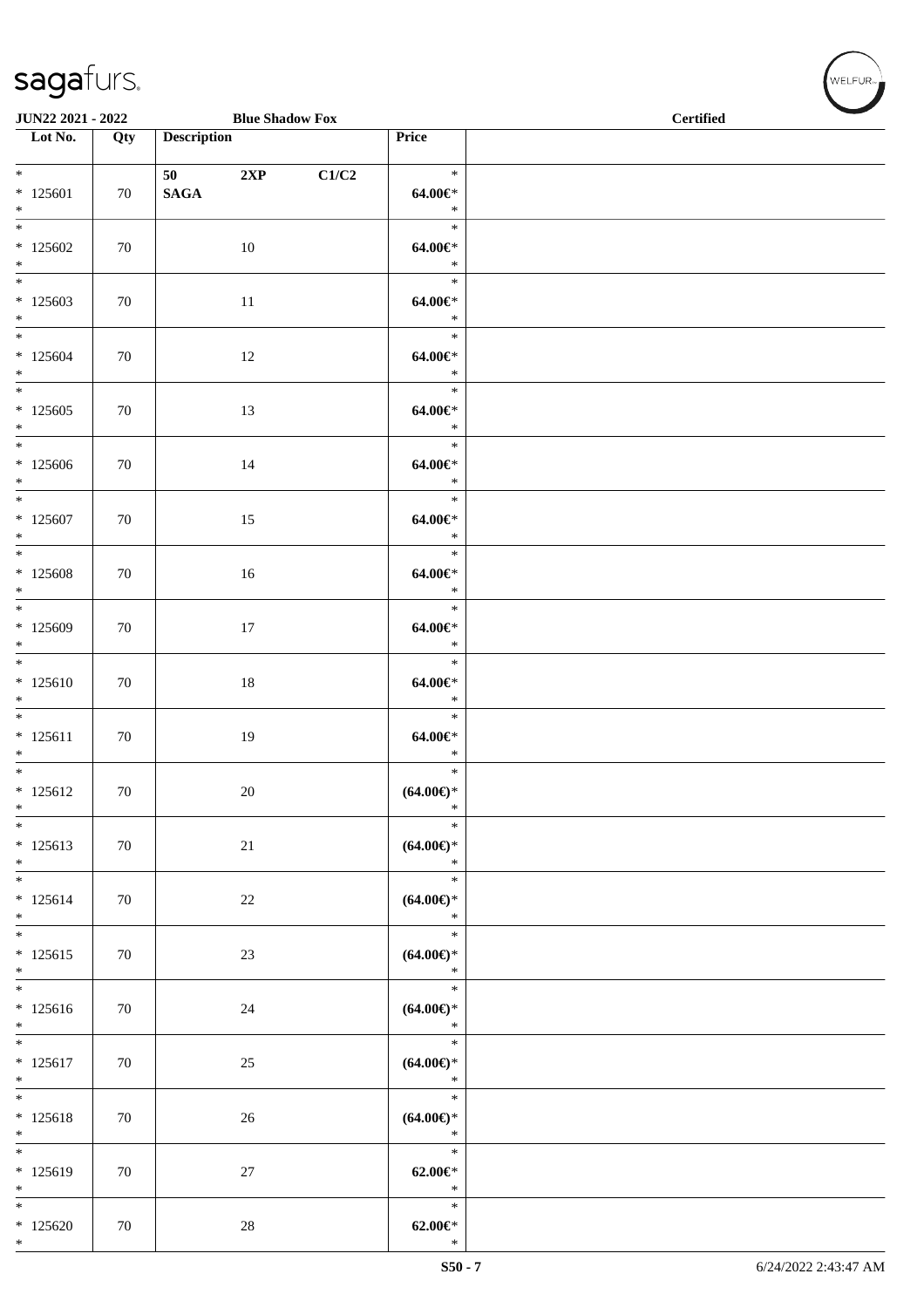| JUN22 2021 - 2022                                               |     |                    | <b>Blue Shadow Fox</b> |       |                                           | <b>Certified</b> |  |  |  |
|-----------------------------------------------------------------|-----|--------------------|------------------------|-------|-------------------------------------------|------------------|--|--|--|
| Lot No.                                                         | Qty | <b>Description</b> |                        |       | Price                                     |                  |  |  |  |
| $*$ $*$<br>$*125621$<br>$*$                                     | 70  | 50<br><b>SAGA</b>  | 2XP                    | C1/C2 | $\ast$<br>$62.00 \in$<br>$\ast$           |                  |  |  |  |
| $\overline{\ast}$<br>$*125622$<br>* * * * * * * * * * * * * * * | 70  |                    | 2107 Skins             |       | $\ast$<br>$62.00 \in$<br>* * * * * * *    |                  |  |  |  |
| * * * * * * * * * * * * * *<br>$*125623$<br>$*$                 | 77  | 50<br><b>SAGA</b>  | 2XP                    | C3/C4 | 62.00€                                    |                  |  |  |  |
| $*$<br>$* 125624$<br>$*$                                        | 70  |                    | $\overline{c}$         |       | $\ast$<br>$62.00 \in$ *<br>$\ast$         |                  |  |  |  |
| $\ast$<br>$*125625$<br>$\ast$                                   | 70  |                    | 3                      |       | $\ast$<br>$62.00 \in$ *<br>$\ast$         |                  |  |  |  |
| $\overline{\phantom{0}}$<br>$*125626$<br>$*$                    | 70  |                    | 4                      |       | $\ast$<br>$62.00 \in$<br>$\ast$           |                  |  |  |  |
| $\ast$<br>$*125627$<br>$*$                                      | 70  |                    | 5                      |       | $\ast$<br>$62.00 \in$<br>$\ast$           |                  |  |  |  |
| $\ast$<br>$*125628$<br>$*$                                      | 70  |                    | 6                      |       | $\ast$<br>$62.00 \in$<br>$\ast$           |                  |  |  |  |
| $*$<br>$*125629$<br>$*$                                         | 70  |                    | $\tau$                 |       | $\ast$<br>$62.00 \in$<br>$\ast$           |                  |  |  |  |
| $\ast$<br>$*125630$<br>* * * * * * * * * * * * * *              | 73  |                    | 570 Skins              |       | $\ast$<br>$62.00 \in$<br>* * * * * * *    |                  |  |  |  |
| 125631                                                          | 57  | 50<br><b>SAGA</b>  | 2XP                    | C3/C4 | (60.00)                                   |                  |  |  |  |
| *************** 50<br>$*125632$<br>$\ast$                       | 84  | <b>SAGA</b>        | 2XP<br><b>LGHT</b>     | C1/C2 | $62.00 \in$                               |                  |  |  |  |
| $*$<br>$*125633$<br>$*$                                         | 77  |                    | $\overline{c}$         |       | $\ast$<br>$62.00 \in$ *<br>$\ddot{x}$     |                  |  |  |  |
| $*$<br>$*125634$<br>$*$                                         | 77  |                    | $\mathfrak{Z}$         |       | $\ast$<br>$62.00 \in$<br>$\ast$           |                  |  |  |  |
| $*$<br>$*125635$<br>$*$                                         | 77  |                    | $\overline{4}$         |       | $62.00 \in$<br>$\ast$                     |                  |  |  |  |
| $*$<br>$*125636$<br>$*$ $-$                                     | 77  |                    | $\mathfrak{S}$         |       | $\ast$<br>$62.00 \in$ *<br>$\ast$         |                  |  |  |  |
| $*$<br>$*125637$<br>$*$ and $*$                                 | 77  |                    | 6                      |       | $\ast$<br>$62.00 \in$ *<br>$\ast$         |                  |  |  |  |
| $*$<br>$*125638$<br>$*$                                         | 77  |                    | $\tau$                 |       | $\ast$<br>$62.00 \in$ *<br>$\ast$         |                  |  |  |  |
| $\ast$<br>* 125639<br>$*$                                       | 77  |                    | 8                      |       | ri C<br>$\ast$<br>$62.00 \in$ *<br>$\ast$ |                  |  |  |  |
| $*$<br>$*125640$<br>$*$                                         | 77  |                    | $\overline{9}$         |       | $\ast$<br>$62.00 \text{E}^*$<br>$\ast$    |                  |  |  |  |

 $(\forall ELFUR_{\text{max}})$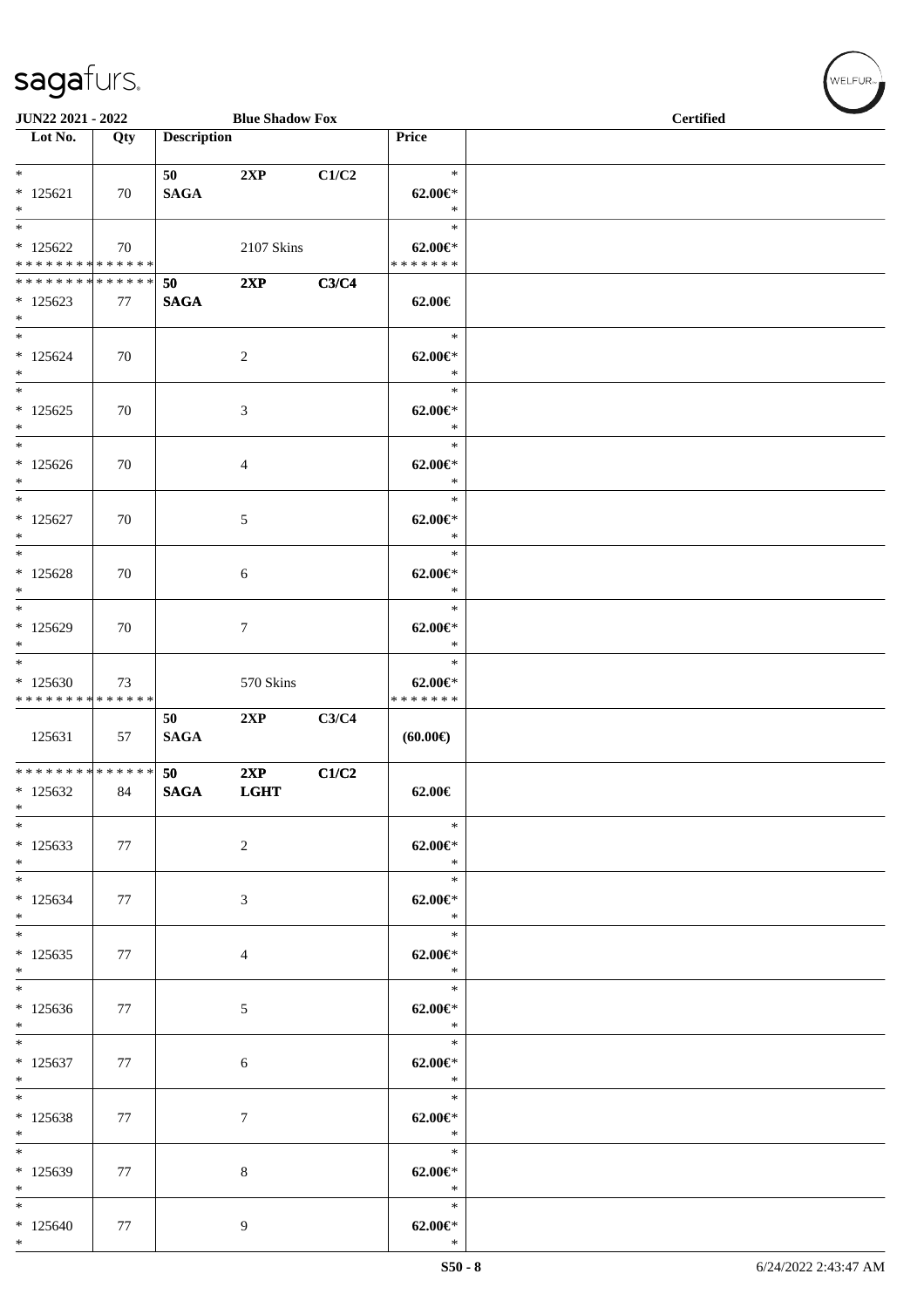| JUN22 2021 - 2022                                                 |     |                    | <b>Blue Shadow Fox</b>                |       |                                        | <b>Certified</b> |  |  |  |
|-------------------------------------------------------------------|-----|--------------------|---------------------------------------|-------|----------------------------------------|------------------|--|--|--|
| Lot No.                                                           | Qty | <b>Description</b> |                                       |       | Price                                  |                  |  |  |  |
| $\ast$<br>$* 125641$<br>$\ast$                                    | 77  | 50<br><b>SAGA</b>  | 2XP<br><b>LGHT</b>                    | C1/C2 | $\ast$<br>$62.00 \in$ *<br>$\ast$      |                  |  |  |  |
| $\overline{\phantom{1}}$<br>$*125642$<br>$\ast$                   | 77  |                    | 11                                    |       | $\ast$<br>$62.00 \in$<br>$\ast$        |                  |  |  |  |
| $\ast$<br>$*125643$<br>* * * * * * * * * * * * * *                | 77  |                    | 931 Skins                             |       | $\ast$<br>$62.00 \in$<br>* * * * * * * |                  |  |  |  |
| 125644                                                            | 85  | 50<br><b>SAGA</b>  | 2XP<br><b>LGHT</b>                    | C3/C4 | $(62.00\epsilon)$                      |                  |  |  |  |
| 125645                                                            | 84  | 50<br>SI           | 2XP                                   | C1/C2 | 62.00€                                 |                  |  |  |  |
| * * * * * * * * * * * * * *<br>$*125646$<br>$\ast$                | 84  | 50<br>SI           | 2XP<br><b>LGHT</b>                    | C1/C2 | 66.00€                                 |                  |  |  |  |
| $\ast$<br>$* 125647$<br>* * * * * * * * * * * * * *               | 72  |                    | 156 Skins                             |       | $\ast$<br>$64.00 \in$<br>* * * * * * * |                  |  |  |  |
| 125648                                                            | 85  | 50<br>SI           | XP/2XP                                | C3/C4 | 54.00€                                 |                  |  |  |  |
| **************<br>$*125649$<br>$\ast$                             | 63  | 50<br><b>SROY</b>  | $\mathbf{XP}$<br><b>HEAV</b>          | C1/C2 | 68.00€                                 |                  |  |  |  |
| $\ast$<br>$*125650$<br>$\ast$                                     | 56  |                    | $\overline{c}$                        |       | $\ast$<br>$68.00 \in$<br>$\ast$        |                  |  |  |  |
| $\ast$<br>$* 125651$<br>******** <mark>******</mark>              | 33  |                    | 152 Skins                             |       | $\ast$<br>$68.00 \in$<br>* * * * * * * |                  |  |  |  |
| ************** 50<br>$*125652$<br>$\ast$                          | 63  | <b>SROY</b>        | $\mathbf{X}\mathbf{P}$<br><b>HEAV</b> | C1/C2 | 68.00€                                 |                  |  |  |  |
| $\ast$<br>$*125653$<br>$\ast$                                     | 56  |                    | $\overline{c}$                        |       | $\ast$<br>$68.00 \in$<br>$\ast$        |                  |  |  |  |
| $\overline{\phantom{0}}$<br>$*125654$<br>$\ast$                   | 56  |                    | 3                                     |       | $\ast$<br>$68.00 \in$<br>$\ast$        |                  |  |  |  |
| $\ast$<br>$*125655$<br>* * * * * * * * * * * * * *                | 21  |                    | 196 Skins                             |       | $\ast$<br>$68.00 \in$<br>* * * * * * * |                  |  |  |  |
| * * * * * * * * <mark>* * * * * * *</mark><br>$*125656$<br>$\ast$ | 70  | 50<br><b>SROY</b>  | $\mathbf{XP}$                         | C1/C2 | $(66.00\epsilon)$                      |                  |  |  |  |
| $\ast$<br>$*125657$<br>$\ast$                                     | 63  |                    | 2                                     |       | $\ast$<br>$(66.00ε)$ *<br>$\ast$       |                  |  |  |  |
| $\ast$<br>$*125658$<br>$\ast$                                     | 63  |                    | 3                                     |       | $\ast$<br>$(66.00ε)$ *<br>$\ast$       |                  |  |  |  |
| $\ast$<br>* 125659<br>$\ast$                                      | 63  |                    | 4                                     |       | $\ast$<br>$(66.00ε)$ *<br>∗            |                  |  |  |  |
| $\overline{\phantom{0}}$<br>$*125660$<br>$\ast$                   | 63  |                    | 5                                     |       | $\ast$<br>$(66.00ε)$ *<br>$\ast$       |                  |  |  |  |

 $w$ ELFUR<sub>n</sub>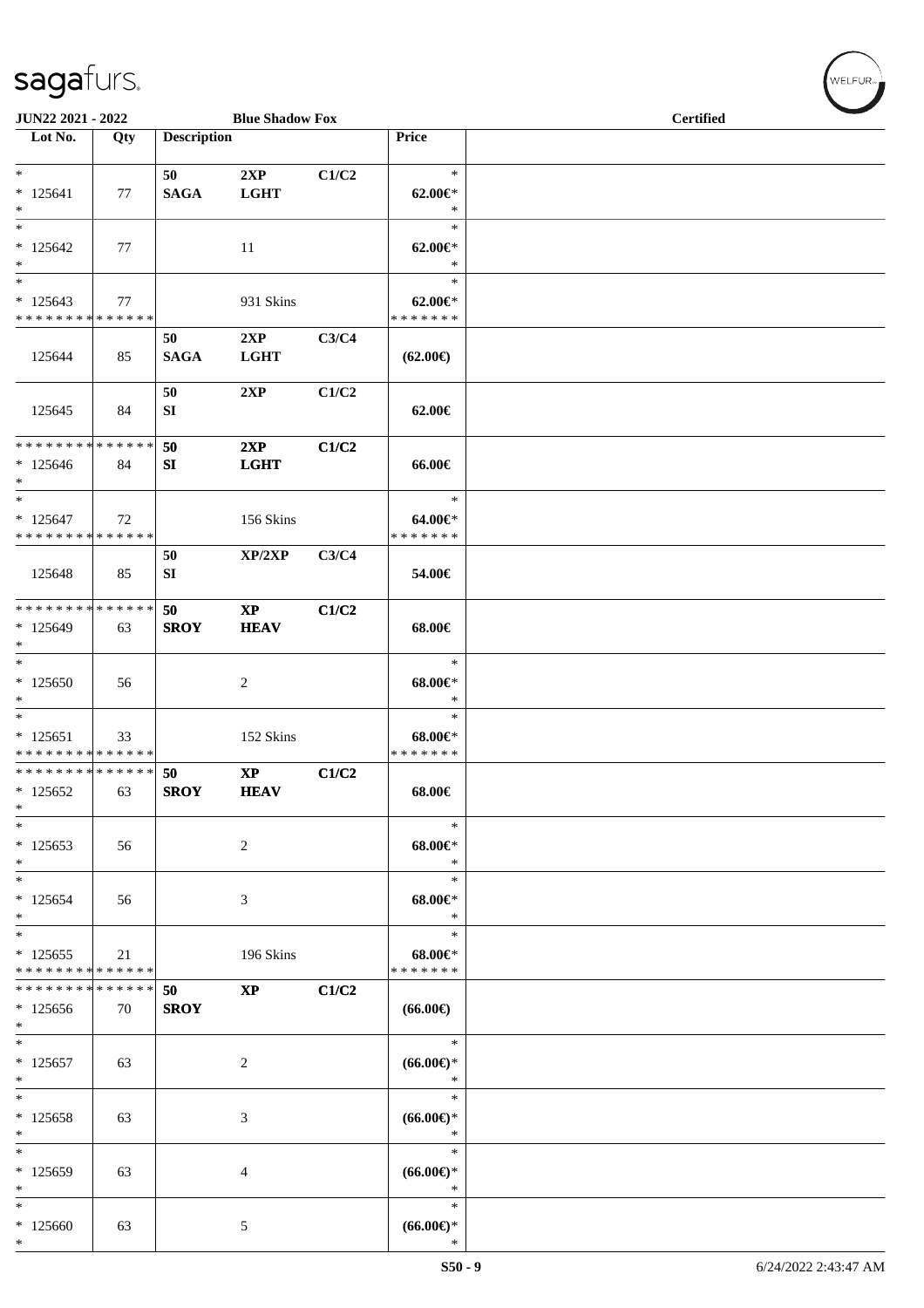\*

WELFUR-

| JUN22 2021 - 2022                                   |     |                    | <b>Blue Shadow Fox</b>       |       |                                                | <b>Certified</b> |  |  |  |
|-----------------------------------------------------|-----|--------------------|------------------------------|-------|------------------------------------------------|------------------|--|--|--|
| Lot No.                                             | Qty | <b>Description</b> |                              |       | Price                                          |                  |  |  |  |
| $*$<br>$*125661$<br>$*$                             | 63  | 50<br><b>SROY</b>  | $\mathbf{X}\mathbf{P}$       | C1/C2 | $\ast$<br>$(66.00ε)$ *<br>$\ast$               |                  |  |  |  |
| $*$<br>$*125662$<br>$*$                             | 63  |                    | $\tau$                       |       | $\ast$<br>$(66.00\epsilon)$ *<br>$\ast$        |                  |  |  |  |
| $*$<br>$*125663$<br>$\ast$                          | 63  |                    | $\,8\,$                      |       | $\ast$<br>$(66.00ε)$ *<br>$\ast$               |                  |  |  |  |
| $*$<br>$*125664$<br>$*$                             | 63  |                    | 9                            |       | $\ast$<br>$(66.00ε)$ *<br>$\ast$               |                  |  |  |  |
| $*125665$<br>$*$                                    | 63  |                    | 10                           |       | $\ast$<br>$(66.00ε)$ *<br>$\ast$               |                  |  |  |  |
| $*$<br>$*125666$<br>$*$                             | 63  |                    | 11                           |       | $\ast$<br>$(66.00ε)$ *<br>$\ast$               |                  |  |  |  |
| $*$<br>$* 125667$<br>$*$                            | 63  |                    | 12                           |       | $\ast$<br>$(66.00ε)$ *<br>$\ast$               |                  |  |  |  |
| $\ast$<br>$*125668$<br>$\ast$                       | 63  |                    | 13                           |       | $\ast$<br>$(66.00\epsilon)$ *<br>$\ast$        |                  |  |  |  |
| $*$<br>* 125669<br>* * * * * * * * * * * * * *      | 30  |                    | 856 Skins                    |       | $\ast$<br>$(66.00\epsilon)$ *<br>* * * * * * * |                  |  |  |  |
| ******** <mark>******</mark><br>$*125670$<br>$\ast$ | 70  | 50<br><b>SROY</b>  | $\mathbf{X}\mathbf{P}$       | C1/C2 | 66.00€                                         |                  |  |  |  |
| $\overline{\phantom{0}}$<br>$* 125671$<br>$\ast$    | 63  |                    | $\overline{2}$               |       | $\ast$<br>$66.00 \in$<br>$\ast$                |                  |  |  |  |
| $*$<br>$* 125672$<br>$\ast$                         | 63  |                    | 3                            |       | $\ast$<br>$66.00 \in$<br>$\ast$                |                  |  |  |  |
| $\ast$<br>$* 125673$<br>$\ast$                      | 63  |                    | $\overline{4}$               |       | $\ast$<br>$(66.00ε)$ *<br>$\ast$               |                  |  |  |  |
| $\ast$<br>$*125674$<br>$\ast$                       | 63  |                    | 5                            |       | $\ast$<br>$(66.00ε)$ *<br>∗                    |                  |  |  |  |
| $*$<br>$*125675$<br>$\ast$                          | 63  |                    | 6                            |       | $\ast$<br>$(66.00ε)$ *<br>∗                    |                  |  |  |  |
| $*$<br>$*125676$<br>* * * * * * * * * * * * * *     | 37  |                    | 422 Skins                    |       | $\ast$<br>$(66.00\epsilon)$ *<br>* * * * * * * |                  |  |  |  |
| * * * * * * * * * * * * * *<br>$*125677$<br>$*$     | 70  | 50<br><b>SROY</b>  | $\mathbf{X}\mathbf{P}$       | C3/C4 | $(64.00\epsilon)$                              |                  |  |  |  |
| $\ast$<br>$*125678$<br>* * * * * * * * * * * * * *  | 39  |                    | 109 Skins                    |       | $\ast$<br>$(64.00\epsilon)$ *<br>* * * * * * * |                  |  |  |  |
| 125679                                              | 70  | 50<br><b>SROY</b>  | $\bold{XP}$                  | C3/C4 | $(64.00\epsilon)$                              |                  |  |  |  |
| * * * * * * * * * * * * * *<br>* 125680             | 77  | 50<br><b>SROY</b>  | $\mathbf{XP}$<br><b>LGHT</b> | C1/C2 | $(62.00\epsilon)$                              |                  |  |  |  |

 $S50 - 10$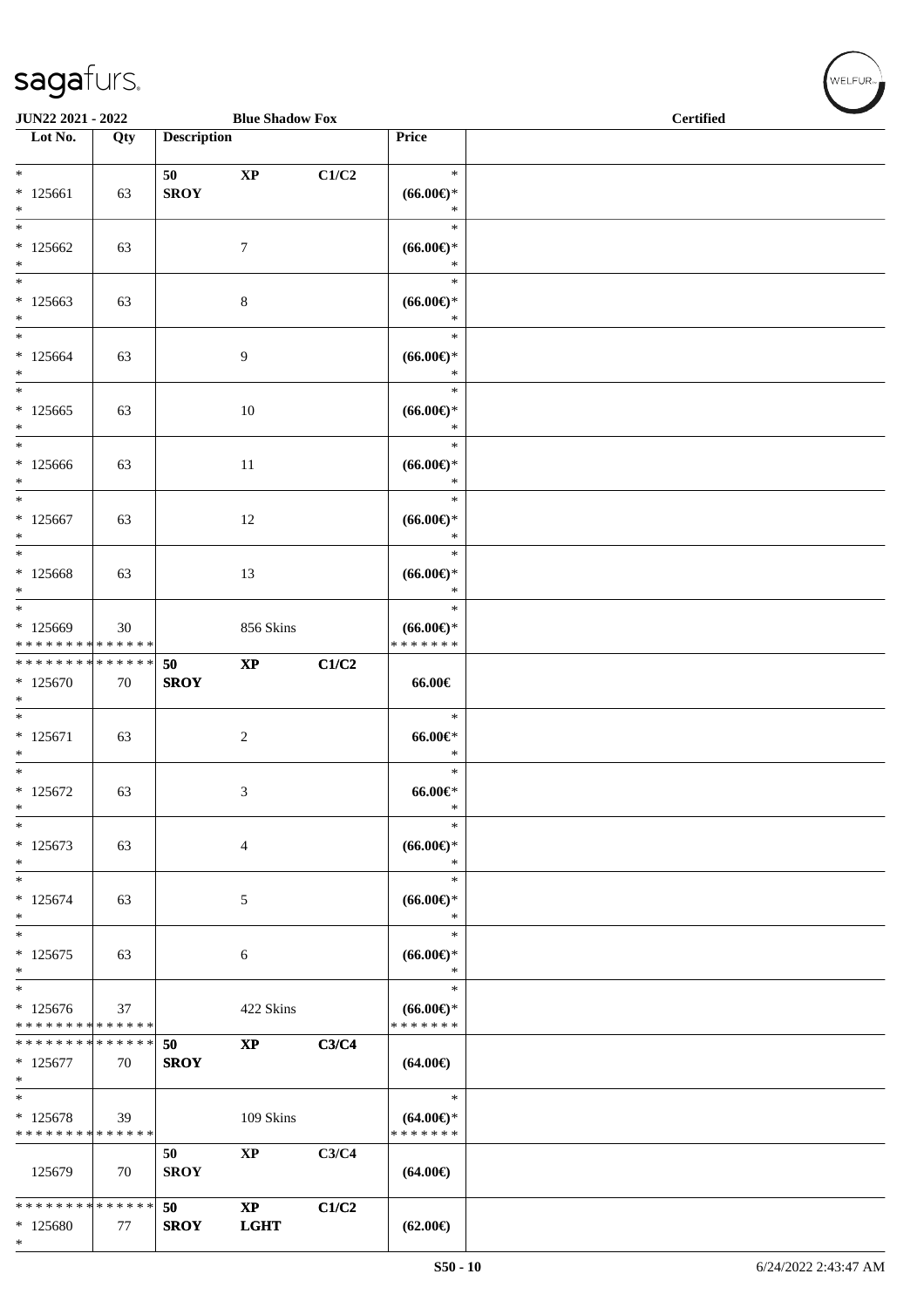| JUN22 2021 - 2022<br><b>Blue Shadow Fox</b>                            |     |                    |                                       |       |                                                | <b>Certified</b> |  |  |  |
|------------------------------------------------------------------------|-----|--------------------|---------------------------------------|-------|------------------------------------------------|------------------|--|--|--|
| $\overline{\phantom{1}}$ Lot No.                                       | Qty | <b>Description</b> |                                       |       | Price                                          |                  |  |  |  |
| $*$<br>$* 125681$<br>$\ast$                                            | 70  | 50<br><b>SROY</b>  | $\mathbf{X}\mathbf{P}$<br><b>LGHT</b> | C1/C2 | $\ast$<br>$62.00 \in$<br>$\ast$                |                  |  |  |  |
| $\overline{\ast}$<br>$*125682$<br>$\ast$                               | 70  |                    | 3                                     |       | $\ast$<br>$62.00 \in$<br>$\ast$                |                  |  |  |  |
| $\ast$<br>$*125683$<br>$\ast$                                          | 70  |                    | $\overline{4}$                        |       | $\ast$<br>$62.00 \in$<br>$\ast$                |                  |  |  |  |
| $\ast$<br>$*125684$<br>$\ast$<br>$\overline{\ast}$                     | 70  |                    | 5                                     |       | $\ast$<br>$62.00 \in$ *<br>$\ast$              |                  |  |  |  |
| $*125685$<br>* * * * * * * * * * * * * *                               | 53  |                    | $410~\rm Skins$                       |       | $\ast$<br>$62.00 \in$ *<br>* * * * * * *       |                  |  |  |  |
| **************<br>* 125686<br>$*$<br>$*$                               | 70  | 50<br><b>SROY</b>  | $\mathbf{XP}$<br><b>LGHT</b>          | C1/C2 | $(62.00\epsilon)$                              |                  |  |  |  |
| $* 125687$<br>$*$<br>$\ast$                                            | 70  |                    | $\overline{c}$                        |       | $\ast$<br>$(62.00\epsilon)$ *<br>$\ast$        |                  |  |  |  |
| * 125688<br>$*$<br>$\overline{\phantom{0}}$                            | 70  |                    | $\ensuremath{\mathfrak{Z}}$           |       | $\ast$<br>$(62.00\epsilon)$ *<br>$\ast$        |                  |  |  |  |
| * 125689<br>* * * * * * * * * * * * * *                                | 49  |                    | 259 Skins                             |       | $\ast$<br>$(62.00\epsilon)$ *<br>* * * * * * * |                  |  |  |  |
| * * * * * * * * * * * * * *<br>* 125690<br>$\ast$<br>$\overline{\ast}$ | 77  | 50<br><b>SAGA</b>  | $\mathbf{X}\mathbf{P}$                | C1/C2 | $60.00 \in$                                    |                  |  |  |  |
| * 125691<br>$*$<br>$\overline{\phantom{0}}$                            | 70  |                    | $\overline{c}$                        |       | $\ast$<br>$60.00 \in$<br>$\ast$<br>$\ast$      |                  |  |  |  |
| $*125692$<br>$\ast$<br>$\ast$                                          | 70  |                    | $\mathfrak{Z}$                        |       | $60.00 \in$<br>$\ast$<br>$\ast$                |                  |  |  |  |
| * 125693<br>$*$<br>$\ast$                                              | 70  |                    | $\overline{4}$                        |       | $60.00 \text{E}^*$<br>$\ast$<br>$\ast$         |                  |  |  |  |
| $*125694$<br>$*$<br>$\ast$                                             | 70  |                    | $\sqrt{5}$                            |       | $60.00 \in$ *<br>$\ast$<br>$\ast$              |                  |  |  |  |
| $*125695$<br>$\ast$<br>$\ast$                                          | 70  |                    | 6                                     |       | $60.00 \in$<br>$\ast$<br>$\ast$                |                  |  |  |  |
| * 125696<br>$*$<br>$\ast$                                              | 70  |                    | $\tau$                                |       | $60.00 \in$<br>$\ast$                          |                  |  |  |  |
| $*125697$<br>$\ast$<br>$\overline{\ast}$                               | 70  |                    | $\,8\,$                               |       | $\ast$<br>$60.00 \in$<br>$\ast$                |                  |  |  |  |
| $*125698$<br>$\ast$                                                    | 70  |                    | $\overline{9}$                        |       | $\ast$<br>$60.00 \in$<br>$\ast$                |                  |  |  |  |
| $*$<br>* 125699<br>$\ast$                                              | 70  |                    | $10\,$                                |       | $\ast$<br>$60.00 \in$<br>$\ast$                |                  |  |  |  |
| $\ast$<br>$*125700$<br>$*$                                             | 70  |                    | 11                                    |       | $\ast$<br>$60.00 \text{E}^*$<br>$\ast$         |                  |  |  |  |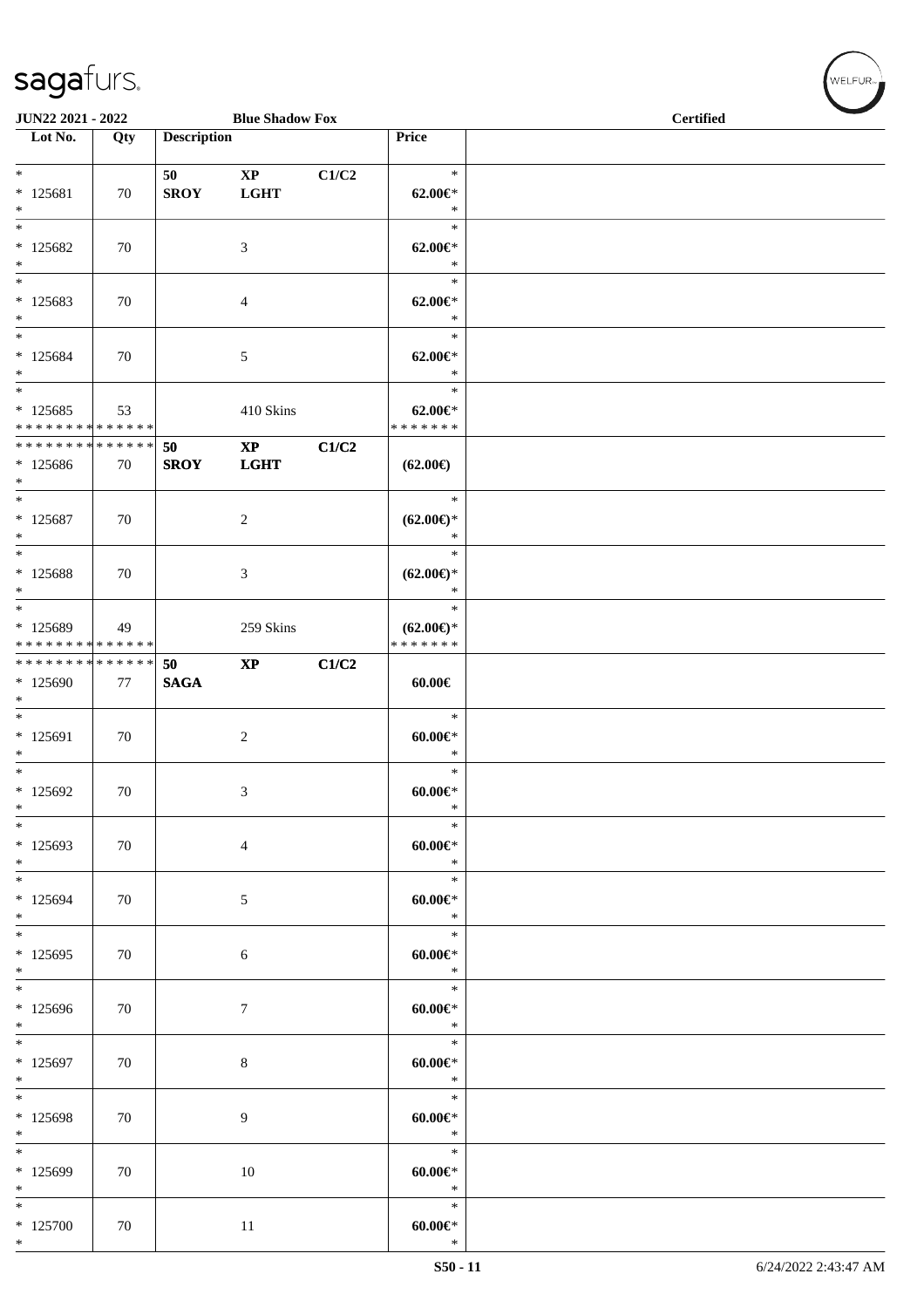| JUN22 2021 - 2022                                                     |     |                    | <b>Blue Shadow Fox</b>     |       |                                                | <b>Certified</b> |  |  |  |
|-----------------------------------------------------------------------|-----|--------------------|----------------------------|-------|------------------------------------------------|------------------|--|--|--|
| $\overline{\phantom{a}}$ Lot No.                                      | Qty | <b>Description</b> |                            |       | Price                                          |                  |  |  |  |
| $*$<br>* 125701<br>$\ast$                                             | 70  | 50<br><b>SAGA</b>  | <b>XP</b>                  | C1/C2 | $\ast$<br>$60.00 \in$<br>$\ast$                |                  |  |  |  |
| $\overline{\phantom{0}}$<br>$*$ 125702<br>* * * * * * * * * * * * * * | 69  |                    | 916 Skins                  |       | $\ast$<br>$60.00 \in$<br>* * * * * * *         |                  |  |  |  |
| * * * * * * * * * * * * * *<br>$*125703$<br>$*$                       | 70  | 50<br><b>SAGA</b>  | $\bold{XP}$                | C1/C2 | $60.00 \in$                                    |                  |  |  |  |
| $*$<br>$* 125704$<br>* * * * * * * * * * * * * *                      | 69  |                    | 139 Skins                  |       | $\ast$<br>$60.00 \in$<br>* * * * * * *         |                  |  |  |  |
| * * * * * * * * * * * * * *<br>$*125705$<br>$\ast$                    | 77  | 50<br><b>SAGA</b>  | $\bold{XP}$                | C3/C4 | $(60.00\epsilon)$                              |                  |  |  |  |
| $\ast$<br>$*125706$<br>* * * * * * * * * * * * * *                    | 63  |                    | 140 Skins                  |       | $\ast$<br>$(60.00ε)$ *<br>* * * * * * *        |                  |  |  |  |
| 125707                                                                | 52  | 50<br><b>SAGA</b>  | <b>XP</b>                  | C3/C4 | (60.00)                                        |                  |  |  |  |
| * * * * * * * * * * * * * *<br>* 125708<br>$*$                        | 84  | 50<br><b>SAGA</b>  | $\bold{XP}$<br><b>LGHT</b> | C1/C2 | $(62.00\epsilon)$                              |                  |  |  |  |
| $\ast$<br>$*125709$<br>$*$                                            | 77  |                    | $\overline{c}$             |       | $\ast$<br>$(62.00\epsilon)$ *<br>$\ast$        |                  |  |  |  |
| $*$<br>$* 125710$<br>* * * * * * * * * * * * * *                      | 33  |                    | 194 Skins                  |       | $\ast$<br>$(62.00\epsilon)$ *<br>* * * * * * * |                  |  |  |  |
| 125711                                                                | 52  | 50<br><b>SAGA</b>  | $\bold{XP}$<br><b>LGHT</b> | C3/C4 | (60.00)                                        |                  |  |  |  |
| * * * * * * * * * * * * * * *<br>$* 125712$<br>$*$                    | 84  | 50<br>SI           | $\mathbf{X}\mathbf{P}$     | C1/C2 | 60.00€                                         |                  |  |  |  |
| $\overline{\phantom{0}}$<br>$* 125713$<br>* * * * * * * * * * * * * * | 55  |                    | 139 Skins                  |       | $\ast$<br>$60.00 \in$<br>* * * * * * *         |                  |  |  |  |
| * * * * * * * * * * * * * * *<br>$* 125714$<br>$*$                    | 63  | 50<br><b>SROY</b>  | <b>PALE</b><br><b>HEAV</b> | C1/C2 | 66.00€                                         |                  |  |  |  |
| $*$<br>$* 125715$<br>$*$                                              | 56  |                    | $\overline{c}$             |       | $\ast$<br>$66.00 \text{e}$<br>$\ast$           |                  |  |  |  |
| $*$<br>$* 125716$<br>* * * * * * * * * * * * * *                      | 27  |                    | 146 Skins                  |       | $\ast$<br>$66.00 \in$<br>* * * * * * *         |                  |  |  |  |
| * * * * * * * * * * * * * * *<br>$* 125717$<br>$*$                    | 70  | 50<br><b>SROY</b>  | <b>PALE</b>                | C1/C2 | 64.00€                                         |                  |  |  |  |
| $*$<br>* 125718<br>$*$                                                | 63  |                    | 2                          |       | $\ast$<br>64.00€*<br>$\ast$                    |                  |  |  |  |
| $*$<br>* 125719<br>$*$                                                | 63  |                    | 3                          |       | $\ast$<br>64.00€*<br>$\ast$                    |                  |  |  |  |
| $*$<br>* 125720<br>$*$                                                | 55  |                    | 4                          |       | $\ast$<br>64.00€*<br>$\ast$                    |                  |  |  |  |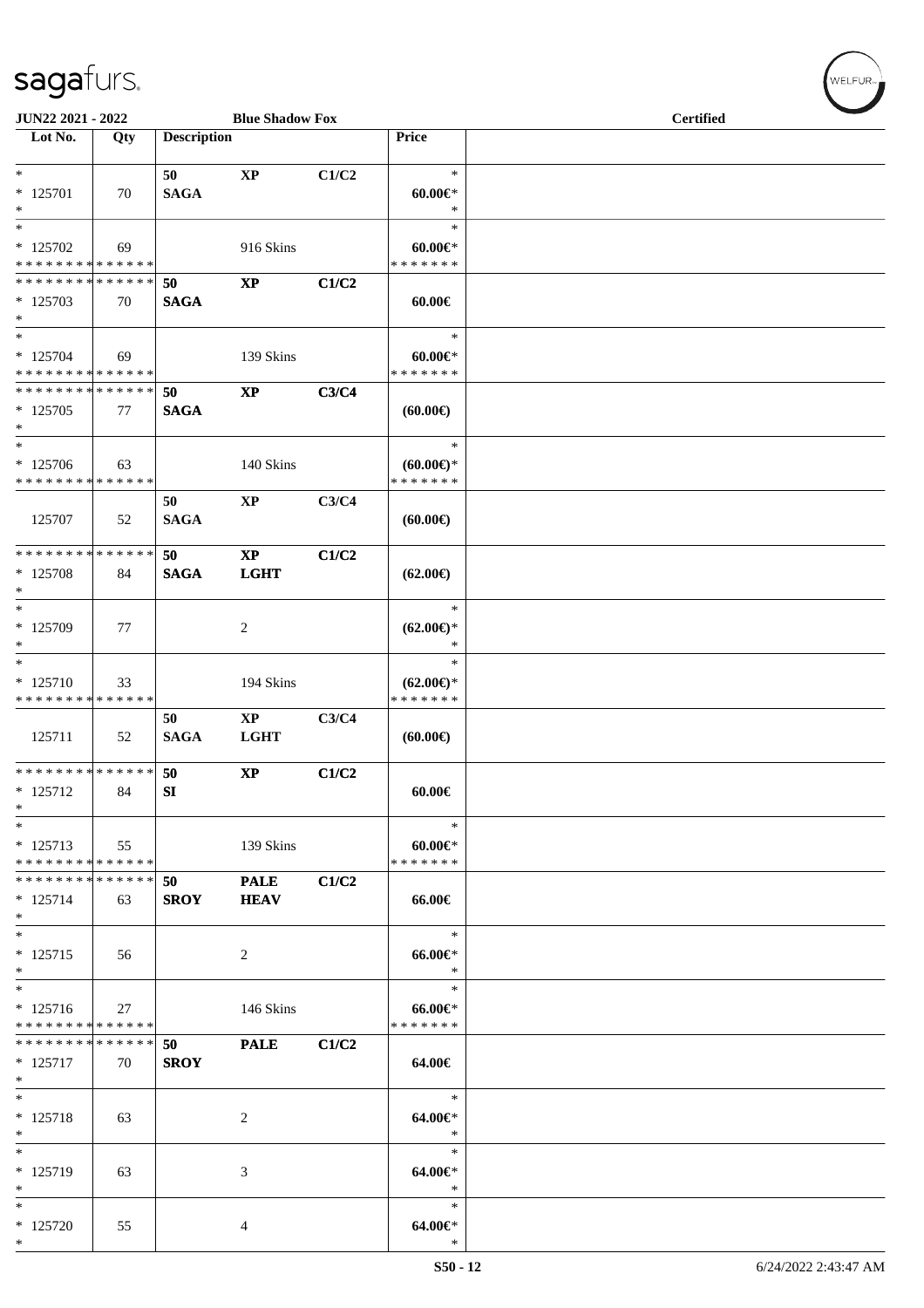| JUN22 2021 - 2022<br><b>Blue Shadow Fox</b>                |     |                    |                              |       |                                             | <b>Certified</b> |  |  |  |
|------------------------------------------------------------|-----|--------------------|------------------------------|-------|---------------------------------------------|------------------|--|--|--|
| Lot No.                                                    | Qty | <b>Description</b> |                              |       | Price                                       |                  |  |  |  |
| $*$<br>$* 125721$<br>* * * * * * * * * * * * * *           | 21  | 50<br><b>SROY</b>  | <b>PALE</b>                  | C1/C2 | $\ast$<br>$62.00 \in$<br>* * * * * * *      |                  |  |  |  |
| * * * * * * * * * * * * * *<br>$*125722$<br>$\ast$         | 77  | 50<br><b>SROY</b>  | <b>PALE</b><br><b>LGHT</b>   | C1/C2 | $(60.00\epsilon)$                           |                  |  |  |  |
| $\ast$<br>$* 125723$<br>$\ast$                             | 70  |                    | 2                            |       | $\ast$<br>(60.00)<br>$\ast$                 |                  |  |  |  |
| $\ast$<br>$* 125724$<br>$\ast$<br>$\overline{\phantom{0}}$ | 56  |                    | 3                            |       | $\ast$<br>$60.00 \in$<br>$\ast$<br>$\ast$   |                  |  |  |  |
| $* 125725$<br>* * * * * * * * * * * * * *                  | 22  |                    | 225 Skins                    |       | $60.00 \in$<br>* * * * * * *                |                  |  |  |  |
| * * * * * * * * * * * * * *<br>$* 125726$<br>$*$           | 70  | 50<br><b>SAGA</b>  | <b>PALE</b>                  | C1/C2 | (60.00)                                     |                  |  |  |  |
| $\ast$<br>$* 125727$<br>* * * * * * * * * * * * * *        | 69  |                    | 139 Skins                    |       | $\ast$<br>$(60.00)$ *<br>* * * * * * *      |                  |  |  |  |
| 125728                                                     | 78  | 50<br><b>SAGA</b>  | <b>PALE</b>                  | C3/C4 | $(58.00\in)$                                |                  |  |  |  |
| * * * * * * * * * * * * * *<br>* 125729<br>$\ast$          | 84  | 50<br><b>SAGA</b>  | <b>PALE</b><br><b>LGHT</b>   | C1/C2 | (60.00)                                     |                  |  |  |  |
| $\ast$<br>$*125730$<br>$\ast$                              | 77  |                    | 2                            |       | $\ast$<br>$(60.00\epsilon)$ *<br>∗          |                  |  |  |  |
| $\ast$<br>$* 125731$<br>* * * * * * * * * * * * * *        | 53  |                    | 214 Skins                    |       | $\ast$<br>$(60.00 \in )$ *<br>* * * * * * * |                  |  |  |  |
| 125732                                                     | 68  | 50<br><b>SAGA</b>  | <b>PALE</b><br><b>LGHT</b>   | C3/C4 | $(58.00\in)$                                |                  |  |  |  |
| * * * * * * * * * * * * * *<br>$*125733$<br>$\ast$         | 63  | 50<br><b>SROY</b>  | MED/PAL C1/C2<br><b>HEAV</b> |       | 66.00€                                      |                  |  |  |  |
| $\ast$<br>$* 125734$<br>$*$                                | 48  |                    | $\boldsymbol{2}$             |       | $\ast$<br>$66.00 \text{e}$<br>$\ast$        |                  |  |  |  |
| $\ast$<br>$* 125735$<br>* * * * * * * * * * * * * *        | 21  |                    | 132 Skins                    |       | $\ast$<br>$66.00 \text{E}$<br>* * * * * * * |                  |  |  |  |
| * * * * * * * * * * * * * *<br>$*125736$<br>$*$            | 70  | 50<br><b>SROY</b>  | MED/PAL C1/C2                |       | $(64.00\epsilon)$                           |                  |  |  |  |
| $\ast$<br>$* 125737$<br>$\ast$                             | 63  |                    | $\sqrt{2}$                   |       | $\ast$<br>$(64.00\epsilon)$ *<br>$\ast$     |                  |  |  |  |
| $*$<br>* 125738<br>$\ast$                                  | 63  |                    | 3                            |       | $\ast$<br>$(64.00ε)$ *<br>$\ast$            |                  |  |  |  |
| $\ast$<br>* 125739<br>$\ast$                               | 63  |                    | 4                            |       | $\ast$<br>$(64.00\epsilon)$ *<br>$\ast$     |                  |  |  |  |
| $\ast$<br>$* 125740$<br>$*$                                | 63  |                    | 5                            |       | $\ast$<br>$(64.00ε)$ *<br>$\ast$            |                  |  |  |  |

WELFUR<sub><sup>N</sub></sub></sub></sup>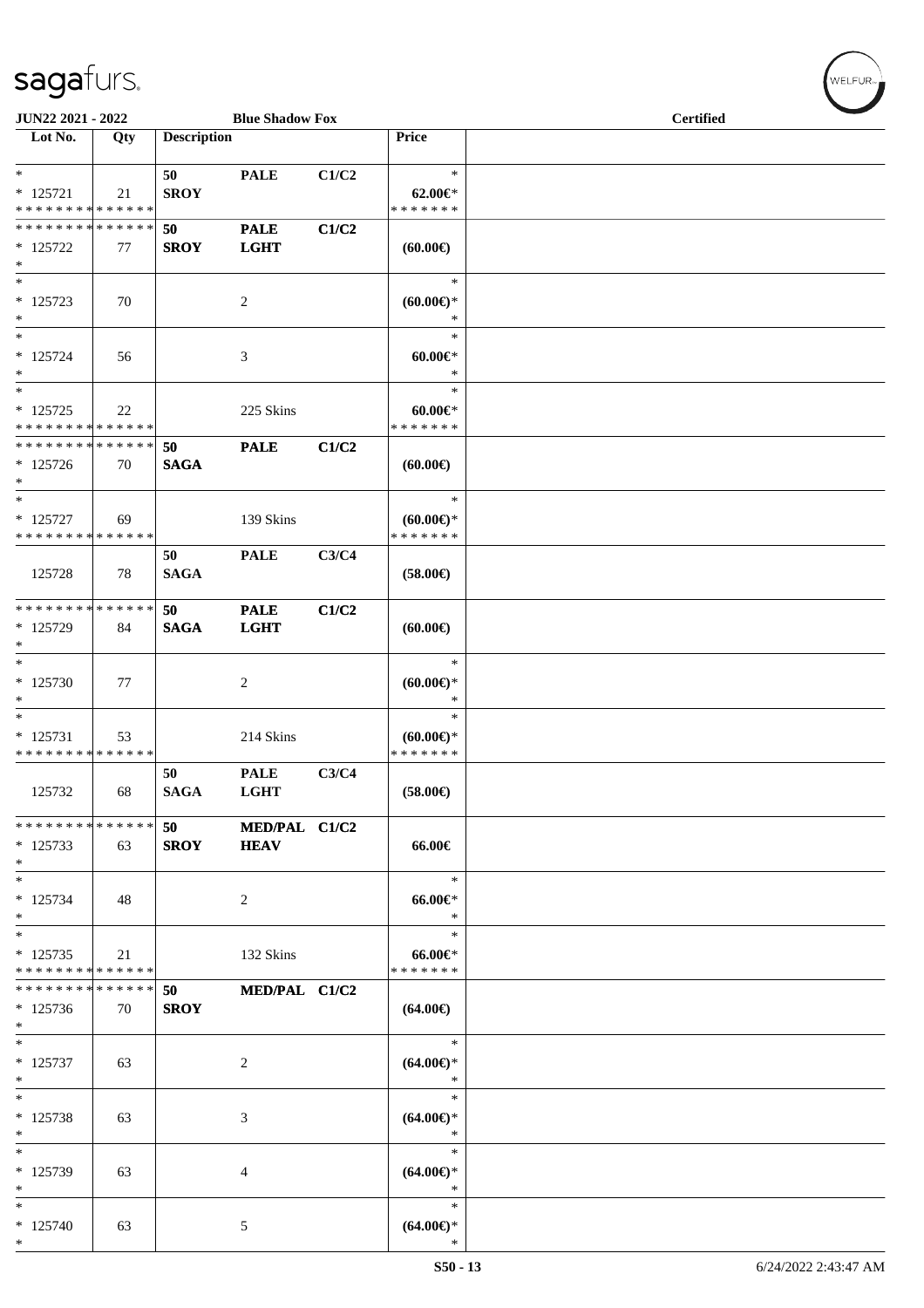| JUN22 2021 - 2022                                               |                   |                    | <b>Blue Shadow Fox</b>       |                                                | <b>Certified</b> |  |
|-----------------------------------------------------------------|-------------------|--------------------|------------------------------|------------------------------------------------|------------------|--|
| Lot No.                                                         | Qty               | <b>Description</b> |                              | Price                                          |                  |  |
| $* 125741$<br>$*$                                               | 63                | 50<br><b>SROY</b>  | MED/PAL C1/C2                | $\ast$<br>$(64.00ε)$ *<br>$\ast$               |                  |  |
| $\ast$<br>$* 125742$<br>$*$                                     | 63                |                    | $\tau$                       | $\ast$<br>$(64.00ε)$ *<br>$\ast$               |                  |  |
| $*$<br>$* 125743$<br>$*$                                        | 63                |                    | $\,8\,$                      | $\ast$<br>$(64.00ε)$ *<br>$\ast$               |                  |  |
| $*$<br>$* 125744$<br>$*$<br>$\overline{\phantom{0}}$            | 63                |                    | 9                            | $\ast$<br>$(64.00ε)$ *<br>$\ast$<br>$\ast$     |                  |  |
| $* 125745$<br>$*$                                               | 63                |                    | 10                           | $(64.00ε)$ *<br>$\ast$                         |                  |  |
| $*$<br>* 125746<br>$*$<br>$\overline{\phantom{0}}$              | 63                |                    | 11                           | $\ast$<br>$(64.00\epsilon)$ *<br>$\ast$        |                  |  |
| * 125747<br>* * * * * * * * * * * * * *                         | 34                |                    | 734 Skins                    | $\ast$<br>$(64.00\epsilon)$ *<br>* * * * * * * |                  |  |
| * * * * * * * * <mark>* * * * * * *</mark><br>$* 125748$<br>$*$ | 70                | 50<br><b>SROY</b>  | MED/PAL C3/C4                | 62.00€                                         |                  |  |
| $*$<br>$* 125749$<br>* * * * * * * * * * * * * * *              | 27                |                    | 97 Skins                     | $\ast$<br>$62.00 \in$ *<br>* * * * * * *       |                  |  |
| ******** <mark>******</mark><br>$*125750$<br>$*$                | 77                | 50<br><b>SROY</b>  | MED/PAL C1/C2<br><b>LGHT</b> | (60.00)                                        |                  |  |
| $*$<br>$* 125751$<br>$*$                                        | 70                |                    | 2                            | $\ast$<br>$(60.00ε)$ *<br>*                    |                  |  |
| $*$<br>$* 125752$<br>$\ast$                                     | 70                |                    | 3                            | $\ast$<br>$(60.00\epsilon)$ *<br>$\ast$        |                  |  |
| $\ast$<br>$* 125753$<br>$*$                                     | 70                |                    | $\overline{4}$               | $\ast$<br>$(60.00)$ *<br>$\ast$                |                  |  |
| $\ast$<br>$* 125754$<br>$*$                                     | 70                |                    | $\sqrt{5}$                   | $\ast$<br>(60.00)<br>$\ast$                    |                  |  |
| $*$<br>$* 125755$<br>* * * * * * * * * * * * * *                | 57                |                    | 414 Skins                    | $\ast$<br>$(60.00 \in )$ *<br>* * * * * * *    |                  |  |
| * * * * * * * *<br>$*125756$<br>$*$                             | * * * * * *<br>77 | 50<br><b>SAGA</b>  | MED/PAL C1/C2                | $(60.00\epsilon)$                              |                  |  |
| $*$<br>$* 125757$<br>$\ast$                                     | 70                |                    | 2                            | $\ast$<br>$(60.00\epsilon)$ *<br>$\ast$        |                  |  |
| $*$<br>$* 125758$<br>$\ast$                                     | 70                |                    | 3                            | $\ast$<br>(60.00)<br>$\ast$                    |                  |  |
| $*$<br>$* 125759$<br>$\ast$                                     | 70                |                    | 4                            | $\ast$<br>$(60.00ε)$ *<br>$\ast$               |                  |  |
| $\ast$<br>* 125760<br>$*$                                       | 70                |                    | $\sqrt{5}$                   | $\ast$<br>(60.00)<br>$\ast$                    |                  |  |

WELFUR<sub><sup>N</sub></sub></sub></sup>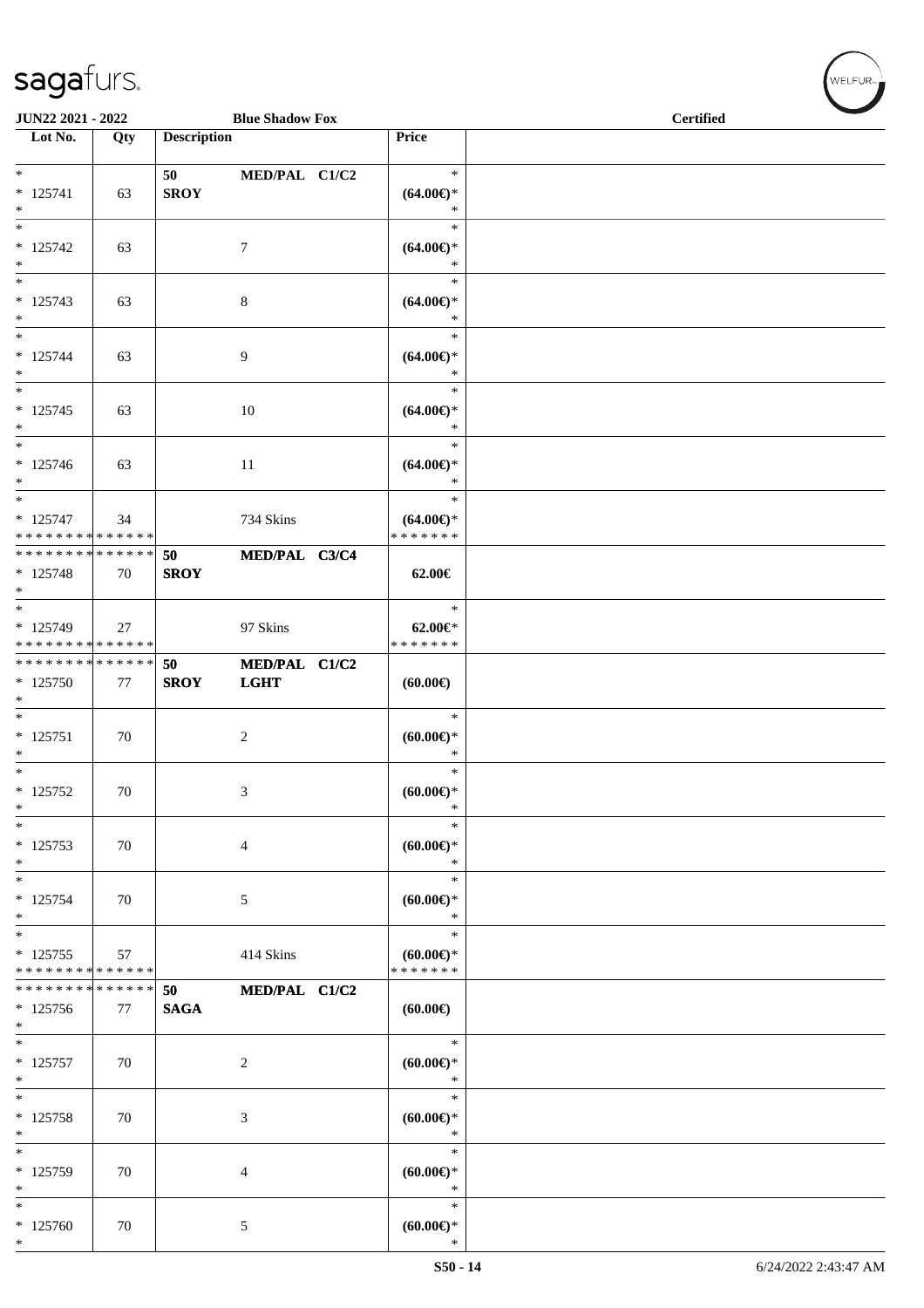| JUN22 2021 - 2022                                              |     |                    | <b>Blue Shadow Fox</b>       |       |                                                   | <b>Certified</b> |  |
|----------------------------------------------------------------|-----|--------------------|------------------------------|-------|---------------------------------------------------|------------------|--|
| $\overline{\phantom{1}}$ Lot No.                               | Qty | <b>Description</b> |                              |       | Price                                             |                  |  |
|                                                                |     |                    |                              |       |                                                   |                  |  |
| $\ast$<br>$* 125761$<br>$\ast$                                 | 70  | 50<br><b>SAGA</b>  | MED/PAL C1/C2                |       | $\ast$<br>$(60.00\epsilon)$ *<br>$\ast$           |                  |  |
| $\overline{\phantom{1}}$<br>$* 125762$<br>$\ast$               | 70  |                    | $\tau$                       |       | $\ast$<br>$(60.00ε)$ *<br>$\ast$                  |                  |  |
| $\ast$<br>$* 125763$<br>$\ast$                                 | 70  |                    | 8                            |       | $\ast$<br>$(60.00ε)$ *<br>$\ast$                  |                  |  |
| $\ast$<br>$* 125764$<br>$\ast$                                 | 70  |                    | 9                            |       | $\ast$<br>$(60.00\epsilon)$ *<br>$\ast$           |                  |  |
| $\ast$<br>$* 125765$<br>$\ast$                                 | 70  |                    | 10                           |       | $\ast$<br>$(60.00\epsilon)$ *<br>$\ast$           |                  |  |
| $\ast$<br>$*125766$<br>$\ast$                                  | 70  |                    | 11                           |       | $\ast$<br>$(60.00\epsilon)$ *<br>$\ast$           |                  |  |
| $\ast$<br>$* 125767$<br>$\ast$                                 | 70  |                    | 12                           |       | $\ast$<br>$(60.00\epsilon)$ *<br>$\ast$           |                  |  |
| $\ast$<br>* 125768<br>$\ast$                                   | 56  |                    | 13                           |       | $\ast$<br>$(60.00ε)$ *<br>$\ast$                  |                  |  |
| $*$<br>* 125769<br>* * * * * * * * * * * * * *                 | 21  |                    | 924 Skins                    |       | $\ast$<br>$(60.00 \in )$ *<br>* * * * * * *       |                  |  |
| * * * * * * * * * * * * * *<br>* 125770<br>$\ast$              | 77  | 50<br><b>SAGA</b>  | MED/PAL C3/C4                |       | $(58.00\epsilon)$                                 |                  |  |
| $\overline{\ast}$<br>$* 125771$<br>* * * * * * * * * * * * * * | 22  |                    | 99 Skins                     |       | $\ast$<br>$(58.00\epsilon)$ *<br>* * * * * * *    |                  |  |
| **************<br>$* 125772$<br>$\ast$                         | 84  | 50<br><b>SAGA</b>  | MED/PAL C1/C2<br><b>LGHT</b> |       | (60.00)                                           |                  |  |
| $\ast$<br>$* 125773$<br>$\ast$                                 | 70  |                    | $\sqrt{2}$                   |       | $\ast$<br>$(60.00\epsilon)$ *<br>$\ast$           |                  |  |
| $\ast$<br>$* 125774$<br>* * * * * * * * * * * * * *            | 22  |                    | 176 Skins                    |       | $\ast$<br>$(60.00\varepsilon)$ *<br>* * * * * * * |                  |  |
| * * * * * * * * * * * * * *<br>$* 125775$<br>$\ast$            | 84  | 50<br>SI           | MED/PAL C1/C2                |       | 58.00€                                            |                  |  |
| $\ast$<br>$* 125776$<br>$\ast$                                 | 77  |                    | 2                            |       | $\ast$<br>58.00€*<br>∗                            |                  |  |
| $\ast$<br>$* 125777$<br>* * * * * * * * * * * * * *            | 76  |                    | 237 Skins                    |       | $\ast$<br>58.00€*<br>* * * * * * *                |                  |  |
| 125778                                                         | 89  | 50<br>SI           | MED/PAL C1/C2<br><b>LGHT</b> |       | 52.00€                                            |                  |  |
| * * * * * * * * * * * * * *<br>* 125779<br>$\ast$              | 63  | 50<br><b>SROY</b>  | <b>MED</b><br><b>HEAV</b>    | C1/C2 | 66.00€                                            |                  |  |
| $\ast$<br>* 125780<br>**************                           | 60  |                    | 123 Skins                    |       | $\ast$<br>$66.00 \text{e}$<br>* * * * * * *       |                  |  |

WELFUR-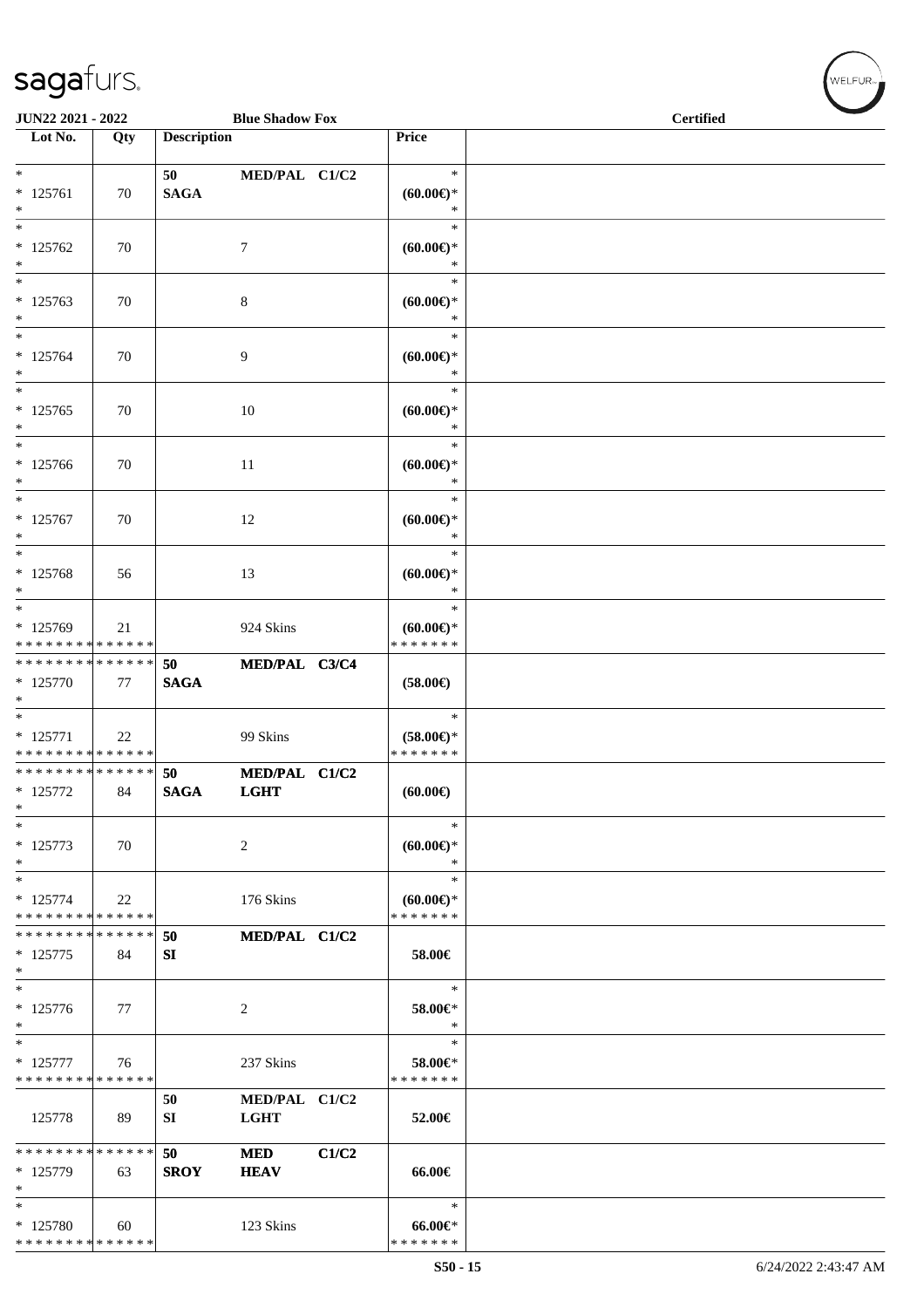| sagafurs.                |                        |                  |
|--------------------------|------------------------|------------------|
| <b>JUN22 2021 - 2022</b> | <b>Blue Shadow Fox</b> | <b>Certified</b> |

| Lot No.                                                                          | Qty                 | <b>Description</b> |                           |       | Price                                          |  |
|----------------------------------------------------------------------------------|---------------------|--------------------|---------------------------|-------|------------------------------------------------|--|
| * * * * * * * *                                                                  | * * * * * *         | 50                 | <b>MED</b>                | C1/C2 |                                                |  |
| $* 125781$<br>$*$                                                                | 70                  | <b>SROY</b>        |                           |       | $(64.00\epsilon)$                              |  |
| $*$<br>* 125782<br>$*$                                                           | 63                  |                    | $\sqrt{2}$                |       | $\ast$<br>$(64.00ε)$ *<br>$\ast$               |  |
| $*$<br>* 125783<br>$\ast$                                                        | 63                  |                    | $\mathfrak{Z}$            |       | $\ast$<br>$(64.00\epsilon)$ *<br>$\ast$        |  |
| $*$<br>* 125784<br>$*$                                                           | 63                  |                    | $\overline{4}$            |       | $\ast$<br>$(64.00ε)$ *<br>$\ast$               |  |
| $\overline{\ }$<br>* 125785<br>$*$                                               | 63                  |                    | 5                         |       | $\ast$<br>$(64.00ε)$ *<br>$\ast$               |  |
| $*$<br>* 125786<br>* * * * * * * * * * * * * *                                   | 32                  |                    | 354 Skins                 |       | $\ast$<br>$(64.00\epsilon)$ *<br>* * * * * * * |  |
| * * * * * * * * <mark>* * * * * * *</mark><br>$* 125787$<br>$*$                  | 77                  | 50<br><b>SAGA</b>  | <b>MED</b>                | C1/C2 | $(60.00\epsilon)$                              |  |
| $\overline{\ }$<br>* 125788<br>$*$                                               | 70                  |                    | $\overline{c}$            |       | $\ast$<br>$(60.00ε)$ *<br>$\ast$               |  |
| $*$<br>* 125789<br>$*$                                                           | 70                  |                    | $\mathfrak{Z}$            |       | $\ast$<br>$(60.00ε)$ *<br>$\ast$               |  |
| * 125790<br>$*$                                                                  | 70                  |                    | $\overline{4}$            |       | $\ast$<br>$(60.00ε)$ *<br>$\ast$               |  |
| $\overline{\phantom{0}}$<br>* 125791<br>$*$                                      | 70                  |                    | 5                         |       | $\ast$<br>$(60.00\varepsilon)$ *<br>$\ast$     |  |
| $*$<br>* 125792<br>$*$                                                           | 70                  |                    | 6                         |       | $\ast$<br>$(60.00ε)$ *<br>$\ast$               |  |
| $*$<br>* 125793<br>$\ast$                                                        | 70                  |                    | $\tau$                    |       | ∗<br>$(60.00ε)$ *<br>$\ast$                    |  |
| $*$<br>* 125794<br>$*$                                                           | 70                  |                    | $\,8\,$                   |       | $\ast$<br>$(60.00ε)$ *<br>$\ast$               |  |
| $\ast$<br>$* 125795$<br>$\ast$                                                   | 70                  |                    | 9                         |       | $\ast$<br>$(60.00ε)$ *<br>$\ast$               |  |
| $\overline{\phantom{0}}$<br>* 125796<br>* * * * * * * * <mark>* * * * * *</mark> | 65                  |                    | 702 Skins                 |       | $\ast$<br>$(60.00ε)$ *<br>* * * * * * *        |  |
| * * * * * * * *<br>* 125797<br>$*$                                               | * * * * * * *<br>77 | 50<br><b>SAGA</b>  | <b>MED</b>                | C3/C4 | $(58.00\epsilon)$                              |  |
| $*$<br>* 125798<br>$*$                                                           | 56                  |                    | 2                         |       | $\ast$<br>$(58.00\epsilon)$ *<br>$\ast$        |  |
| $\overline{\ast}$<br>* 125799<br>* * * * * * * * * * * * * *                     | 21                  |                    | 154 Skins                 |       | $\ast$<br>$(58.00\epsilon)$ *<br>* * * * * * * |  |
| * * * * * * * *<br>* 125800<br>$*$                                               | * * * * * * *<br>84 | 50<br><b>SAGA</b>  | <b>MED</b><br><b>LGHT</b> | C1/C2 | (60.00)                                        |  |

WELFUR-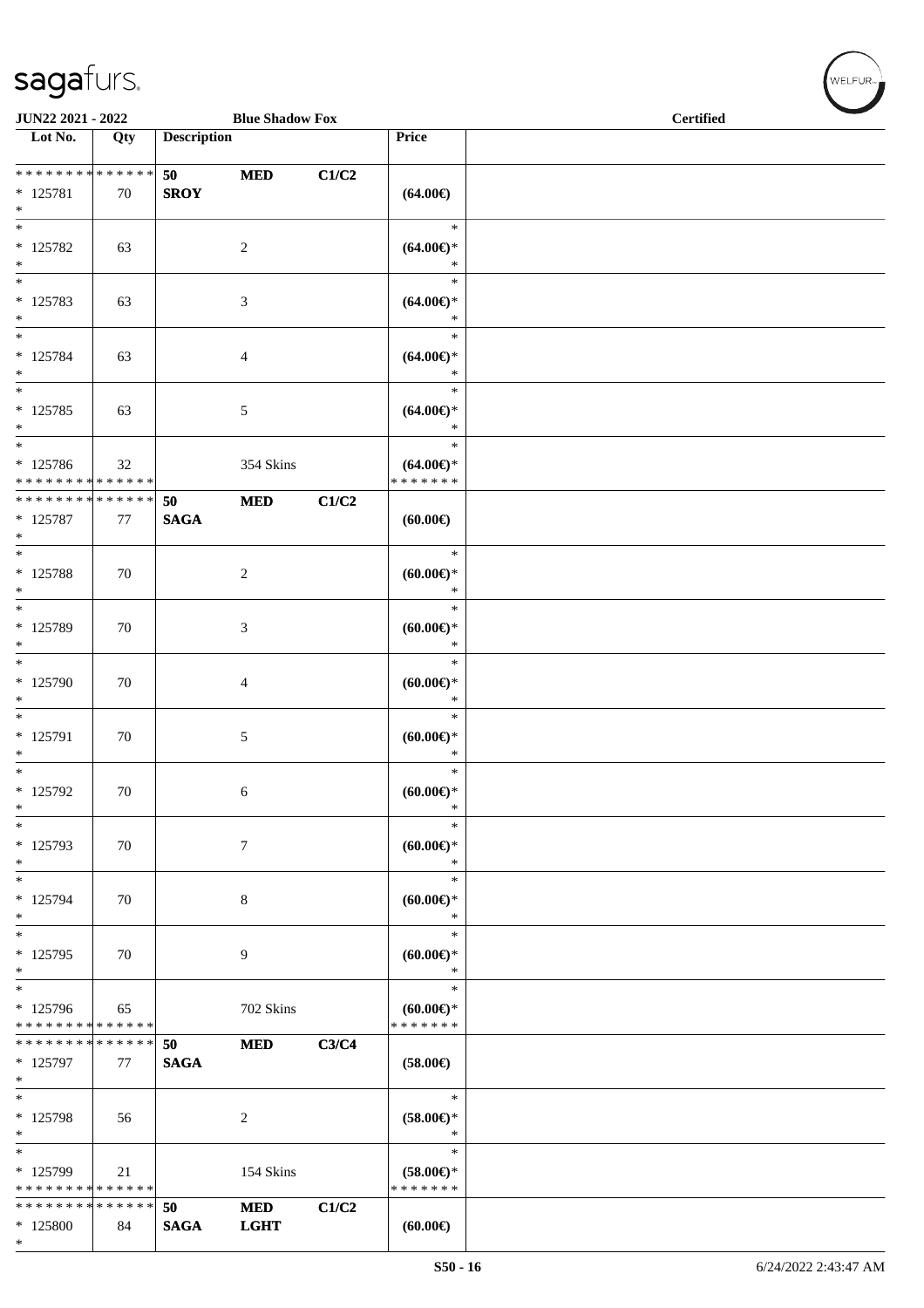| sagafurs.         |     |                    |                        |              |                        | WELFUR <sub>™</sub> |
|-------------------|-----|--------------------|------------------------|--------------|------------------------|---------------------|
| JUN22 2021 - 2022 |     |                    | <b>Blue Shadow Fox</b> |              |                        | <b>Certified</b>    |
| Lot No.           | Qty | <b>Description</b> |                        | <b>Price</b> |                        |                     |
| $\ast$            |     | 50                 | <b>MED</b>             | C1/C2        | $\ast$                 |                     |
| $*125801$         | 68  | <b>SAGA</b>        | <b>LGHT</b>            |              | $(60.00\varepsilon)$ * |                     |
| **************    |     |                    |                        |              | *******                |                     |
|                   |     | 50                 | <b>MED</b>             | C3/C4        |                        |                     |
| 125802            | 58  | <b>SAGA</b>        | <b>LGHT</b>            |              | $(58.00\epsilon)$      |                     |
| **************    |     | 50                 | <b>DK/MED</b>          | C2/C3        |                        |                     |
| $*125803$         | 70  | <b>SAGA</b>        | WOL2                   |              | 56.00€                 |                     |
| $\ast$            |     |                    |                        |              |                        |                     |
| $\ast$            |     |                    |                        |              | ∗                      |                     |
| $*125804$         | 24  |                    | 94 Skins               |              | 56.00€*                |                     |
| **************    |     |                    |                        |              | *******                |                     |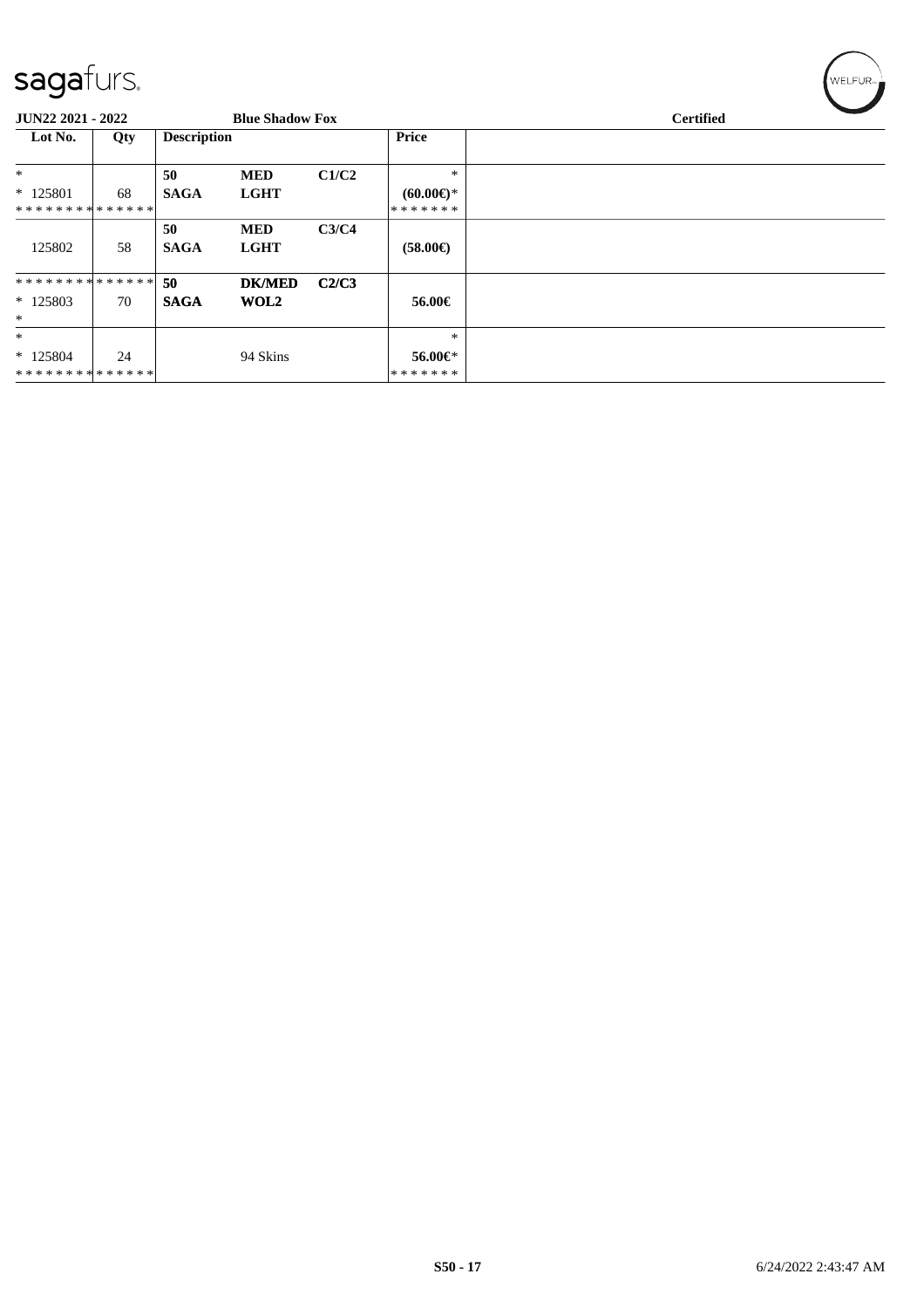\*

| JUN22 2021 - 2022                                              |     |                    | <b>Blue Shadow Fox</b> |       |                                            | <b>Certified</b> |  |  |  |
|----------------------------------------------------------------|-----|--------------------|------------------------|-------|--------------------------------------------|------------------|--|--|--|
| Lot No.                                                        | Qty | <b>Description</b> |                        |       | Price                                      |                  |  |  |  |
| * * * * * * * * * * * * * * *<br>$* 125861$<br>$*$             | 70  | 40<br><b>SROY</b>  | White<br><b>HEAV</b>   | C1/C2 | $60.00 \in$                                |                  |  |  |  |
| $*$<br>$*125862$<br>* * * * * * * * <mark>* * * * * * *</mark> | 43  |                    | 113 Skins              |       | $\ast$<br>$60.00 \in$<br>* * * * * * *     |                  |  |  |  |
| * * * * * * * * * * * * * * *<br>$*125863$<br>$*$              | 77  | 40<br><b>SROY</b>  | White                  | C1/C2 | $(60.00\epsilon)$                          |                  |  |  |  |
| $*$<br>$* 125864$<br>$*$                                       | 70  |                    | 2                      |       | $\ast$<br>$(60.00ε)$ *<br>$\ast$           |                  |  |  |  |
| $*$<br>$*125865$<br>$\ast$                                     | 70  |                    | 3                      |       | $\ast$<br>$(60.00\varepsilon)$ *<br>$\ast$ |                  |  |  |  |
| $*$<br>* 125866<br>$*$                                         | 70  |                    | 4                      |       | $\ast$<br>(60.00)<br>$\ast$                |                  |  |  |  |
| $*$<br>$* 125867$<br>* * * * * * * * * * * * * *               | 35  |                    | 322 Skins              |       | $\ast$<br>$60.00 \in$<br>* * * * * * *     |                  |  |  |  |
| * * * * * * * * * * * * * * *<br>* 125868<br>$*$               | 64  | 40<br><b>SROY</b>  | White<br><b>LGHT</b>   | C1/C2 | 58.00€                                     |                  |  |  |  |
| $*$<br>$*125869$<br>* * * * * * * * * * * * * *                | 21  |                    | 85 Skins               |       | $\ast$<br>58.00€*<br>* * * * * * *         |                  |  |  |  |
| * * * * * * * * * * * * * * *<br>* 125870<br>$*$               | 84  | 40<br><b>SAGA</b>  | White                  | C1/C2 | 56.00€                                     |                  |  |  |  |
| $*$<br>$* 125871$<br>$\ast$                                    | 77  |                    | 2                      |       | $\ast$<br>56.00€*<br>∗                     |                  |  |  |  |
| $*$<br>* 125872<br>* * * * * * * * * * * * * *                 | 77  |                    | 238 Skins              |       | $\ast$<br>56.00€*<br>* * * * * * *         |                  |  |  |  |
| 125873                                                         | 68  | 40<br><b>SROY</b>  | 2XP<br><b>HEAV</b>     | C1/C2 | $(60.00\epsilon)$                          |                  |  |  |  |
| * * * * * * * * * * * * * * *<br>$* 125874$<br>$*$             | 77  | 40<br><b>SROY</b>  | 2XP                    | C1/C2 | 58.00€                                     |                  |  |  |  |
| $*$<br>$* 125875$<br>$*$                                       | 70  |                    | 2                      |       | $\ast$<br>58.00€*<br>$\ast$                |                  |  |  |  |
| $\ast$<br>* 125876<br>$*$                                      | 70  |                    | 3                      |       | $\ast$<br>58.00€*<br>$\ast$                |                  |  |  |  |
| $*$<br>$* 125877$<br>$*$                                       | 70  |                    | 4                      |       | $\ast$<br>58.00€*<br>$\ast$                |                  |  |  |  |
| $*$<br>* 125878<br>* * * * * * * * * * * * * *                 | 28  |                    | 315 Skins              |       | $\ast$<br>58.00€*<br>* * * * * * *         |                  |  |  |  |
| 125879                                                         | 70  | 40<br><b>SROY</b>  | 2XP                    | C3/C4 | 56.00€                                     |                  |  |  |  |
| * * * * * * * * * * * * * * *<br>* 125880                      | 84  | 40<br><b>SAGA</b>  | 2XP                    | C1/C2 | 54.00€                                     |                  |  |  |  |

 $(\forall ELEUR_{\text{max}})$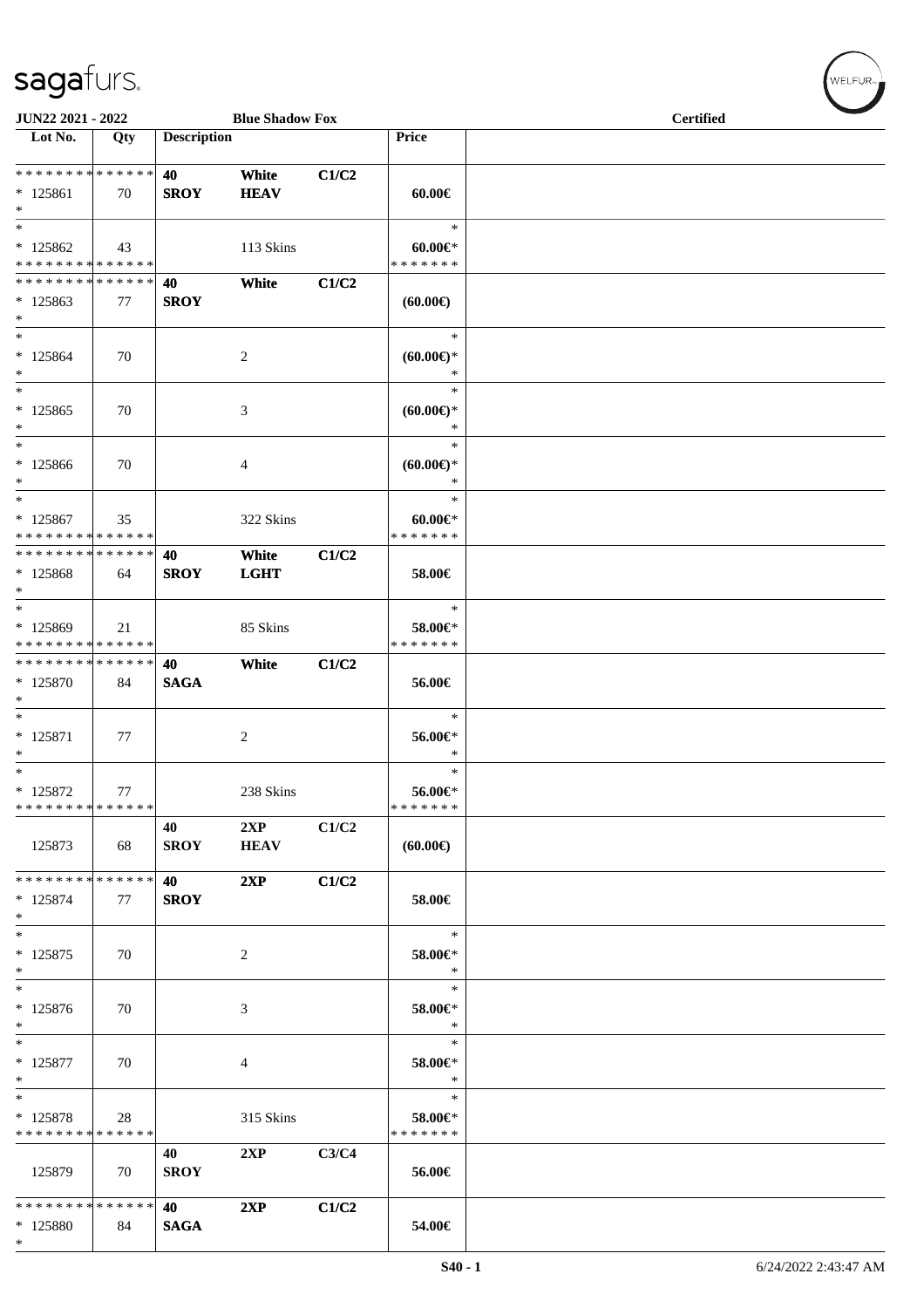| JUN22 2021 - 2022                       |     |                    | <b>Blue Shadow Fox</b> |       |                                      | <b>Certified</b> |
|-----------------------------------------|-----|--------------------|------------------------|-------|--------------------------------------|------------------|
| $\overline{\phantom{1}}$ Lot No.        | Qty | <b>Description</b> |                        |       | Price                                |                  |
| $*$                                     |     | 40                 | 2XP                    | C1/C2 | $\ast$                               |                  |
| $* 125881$                              | 77  | <b>SAGA</b>        |                        |       | 54.00€*<br>$\ast$                    |                  |
| $*$<br>$*$                              |     |                    |                        |       | $\ast$                               |                  |
| $* 125882$<br>$*$                       | 77  |                    | 3                      |       | 54.00€*<br>$\ast$                    |                  |
| $\ast$                                  |     |                    |                        |       | $\ast$                               |                  |
| * 125883<br>$*$                         | 73  |                    | 4                      |       | 54.00€*<br>$\ast$                    |                  |
| $*$                                     |     |                    |                        |       | $\ast$                               |                  |
| * 125884<br>* * * * * * * * * * * * * * | 21  |                    | 332 Skins              |       | 55.00€*<br>* * * * * * *             |                  |
| * * * * * * * * * * * * * * *           |     | 40                 | 2XP                    | C1/C2 |                                      |                  |
| * 125885<br>$*$                         | 91  | <b>SAGA</b>        | <b>LGHT</b>            |       | 54.00€                               |                  |
| $*$                                     |     |                    |                        |       | $\ast$                               |                  |
| * 125886<br>* * * * * * * * * * * * * * | 25  |                    | 116 Skins              |       | 59.00€*<br>* * * * * * *             |                  |
| * * * * * * * * * * * * * * *           |     | 40                 | 2XP                    | C1/C2 |                                      |                  |
| * 125887<br>$*$                         | 91  | SI                 |                        |       | 53.00€                               |                  |
| $*$                                     |     |                    |                        |       | $\ast$                               |                  |
| $* 125888$<br>$*$                       | 84  |                    | 2                      |       | 53.00€*<br>$\ast$                    |                  |
| $*$                                     |     |                    |                        |       | $\ast$                               |                  |
| * 125889<br>$*$                         | 84  |                    | 3                      |       | 53.00€*<br>$\ast$                    |                  |
| $*$                                     |     |                    |                        |       | $\ast$                               |                  |
| $*125890$<br>$*$                        | 84  |                    | 4                      |       | 53.00€*<br>$\ast$                    |                  |
| $*$                                     |     |                    |                        |       | $\ast$                               |                  |
| * 125891<br>* * * * * * * * * * * * * * | 29  |                    | 372 Skins              |       | 55.00€*<br>* * * * * * *             |                  |
|                                         |     | 40                 | XP/2XP                 | C1/C2 |                                      |                  |
| 125892                                  | 64  | <b>SROY</b>        | <b>HEAV</b>            |       | 58.00€                               |                  |
|                                         |     | 40                 | XP/2XP                 | C3/C4 |                                      |                  |
| 125893                                  | 69  | <b>SROY</b>        | <b>HEAV</b>            |       | 56.00€                               |                  |
| * * * * * * * * * * * * * * *           |     | 40                 | XP/2XP                 | C3/C4 |                                      |                  |
| * 125894<br>$*$                         | 77  | <b>SROY</b>        |                        |       | 54.00€                               |                  |
| $*$                                     |     |                    |                        |       | $\ast$                               |                  |
| * 125895<br>* * * * * * * * * * * * * * | 35  |                    | 112 Skins              |       | 54.00€*<br>* * * * * * *             |                  |
| * * * * * * * * * * * * * *             |     | 40                 | XP/2XP                 | C3/C4 |                                      |                  |
| * 125896<br>$*$                         | 91  | SI                 |                        |       | $(48.00\epsilon)$                    |                  |
| $*$                                     |     |                    |                        |       | $\ast$                               |                  |
| * 125897<br>* * * * * * * * * * * * * * | 25  |                    | 116 Skins              |       | 48.00€*<br>* * * * * * *             |                  |
| * * * * * * * * * * * * * * *           |     | 40                 | $\mathbf{X}\mathbf{P}$ | C1/C2 |                                      |                  |
| * 125898<br>$*$                         | 56  | <b>SROY</b>        | <b>HEAV</b>            |       | $(58.00\epsilon)$                    |                  |
| $*$                                     |     |                    |                        |       | $\ast$                               |                  |
| * 125899<br>* * * * * * * * * * * * * * | 23  |                    | 79 Skins               |       | $(58.00\epsilon)$ *<br>* * * * * * * |                  |
| * * * * * * * * * * * * * *             |     | 40                 | $\mathbf{X}\mathbf{P}$ | C1/C2 |                                      |                  |
| * 125900<br>$*$                         | 77  | <b>SROY</b>        |                        |       | $(56.00\epsilon)$                    |                  |

WELFUR-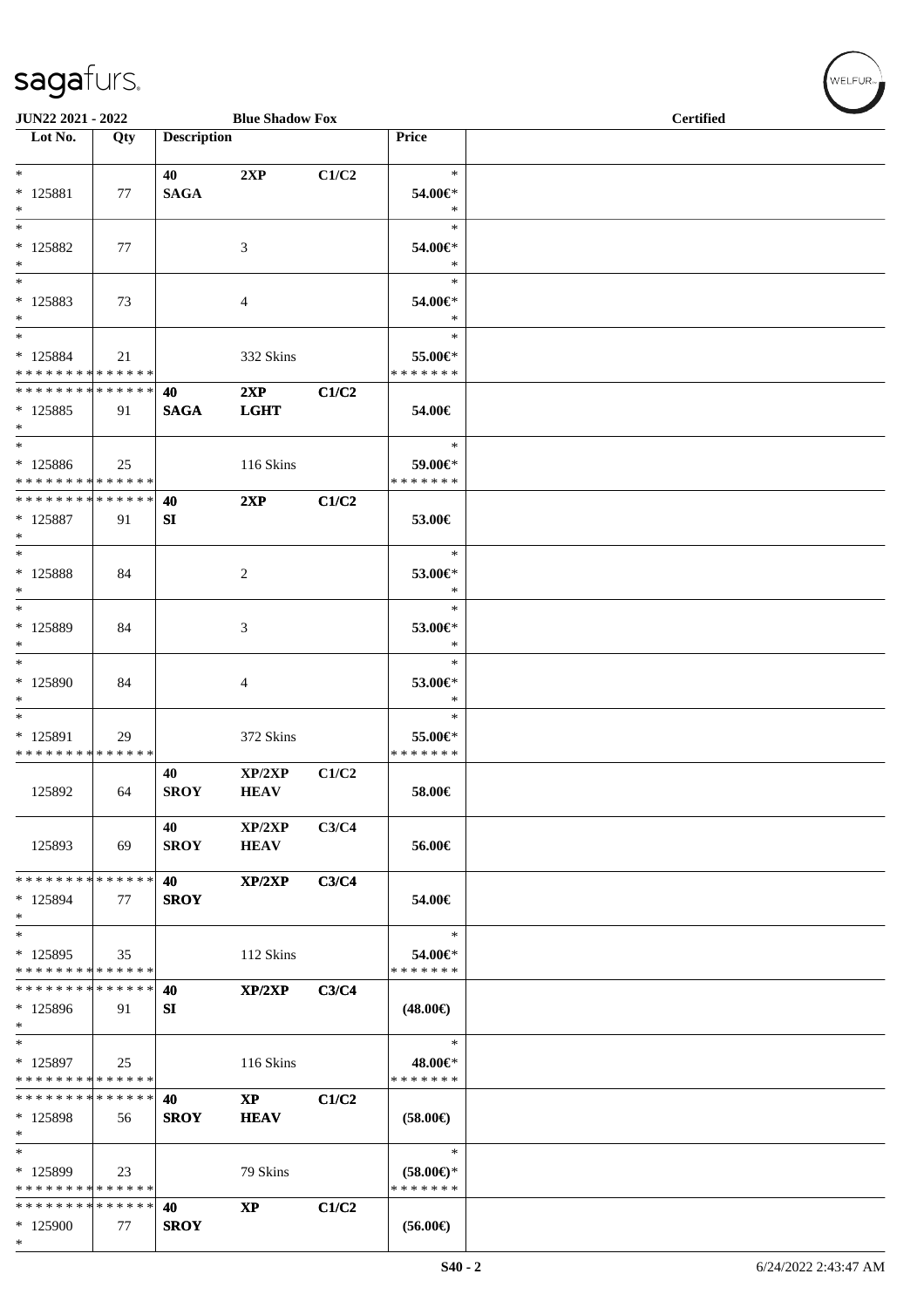| JUN22 2021 - 2022                                   |                   |                    | <b>Blue Shadow Fox</b>                |       |                                                | <b>Certified</b> |  |  |  |  |
|-----------------------------------------------------|-------------------|--------------------|---------------------------------------|-------|------------------------------------------------|------------------|--|--|--|--|
| Lot No.                                             | Qty               | <b>Description</b> |                                       |       | Price                                          |                  |  |  |  |  |
| $*$<br>$* 125901$                                   | 70                | 40<br><b>SROY</b>  | $\mathbf{X}\mathbf{P}$                | C1/C2 | $\ast$<br>56.00€*                              |                  |  |  |  |  |
| $\ast$<br>$\ast$<br>$*125902$<br>$\ast$             | 70                |                    | 3                                     |       | $\ast$<br>$\ast$<br>$(56.00ε)$ *<br>$\ast$     |                  |  |  |  |  |
| $\ast$<br>$*125903$<br>* * * * * * * * * * * * * *  | 68                |                    | 285 Skins                             |       | $\ast$<br>$(56.00\epsilon)$ *<br>* * * * * * * |                  |  |  |  |  |
| 125904                                              | 75                | 40<br><b>SROY</b>  | $\mathbf{XP}$                         | C1/C2 | 56.00€                                         |                  |  |  |  |  |
| 125905                                              | 65                | 40<br><b>SROY</b>  | $\mathbf{XP}$                         | C3/C4 | $(54.00\epsilon)$                              |                  |  |  |  |  |
| * * * * * * * * * * * * * * *<br>* 125906<br>$\ast$ | 84                | 40<br><b>SROY</b>  | $\mathbf{X}\mathbf{P}$<br><b>LGHT</b> | C1/C2 | 54.00€                                         |                  |  |  |  |  |
| $\ast$<br>$*125907$<br>* * * * * * * * * * * * * *  | 69                |                    | 153 Skins                             |       | $\ast$<br>54.00€*<br>* * * * * * *             |                  |  |  |  |  |
| **************<br>* 125908<br>$\ast$                | 84                | 40<br><b>SAGA</b>  | $\bold{XP}$                           | C1/C2 | 54.00€                                         |                  |  |  |  |  |
| $\ast$<br>$*125909$<br>* * * * * * * * * * * * * *  | 79                |                    | 163 Skins                             |       | $\ast$<br>55.00€*<br>* * * * * * *             |                  |  |  |  |  |
| **************<br>$*125910$<br>$\ast$               | 91                | 40<br><b>SAGA</b>  | $\mathbf{X}\mathbf{P}$<br><b>LGHT</b> | C1/C2 | 54.00€                                         |                  |  |  |  |  |
| $*$<br>$* 125911$<br>* * * * * * * * * * * * * *    | 35                |                    | 126 Skins                             |       | $\ast$<br>55.00€*<br>* * * * * * *             |                  |  |  |  |  |
| **************<br>$* 125912$<br>$\ast$              | 91                | 40<br>SI           | $\mathbf{XP}$                         | C1/C2 | 54.00€                                         |                  |  |  |  |  |
| $\ast$<br>* 125913<br>$\ast$                        | 84                |                    | $\boldsymbol{2}$                      |       | $\ast$<br>$50.00 \in$<br>$\ast$                |                  |  |  |  |  |
| $\ast$<br>* 125914<br>* * * * * * * * * * * * * *   | 37                |                    | 212 Skins                             |       | $\ast$<br>50.00€*<br>* * * * * * *             |                  |  |  |  |  |
| 125915                                              | 51                | 40<br><b>SROY</b>  | <b>PALE</b><br><b>HEAV</b>            | C1/C2 | $(56.00\epsilon)$                              |                  |  |  |  |  |
| * * * * * * * * * * * * * *<br>* 125916<br>$\ast$   | 77                | 40<br><b>SROY</b>  | <b>PALE</b>                           | C1/C2 | $(54.00\epsilon)$                              |                  |  |  |  |  |
| $\ast$<br>$* 125917$<br>$\ast$                      | 70                |                    | 2                                     |       | $\ast$<br>$(54.00ε)$ *<br>∗                    |                  |  |  |  |  |
| $\ast$<br>$* 125918$<br>* * * * * * * *             | 26<br>* * * * * * |                    | 173 Skins                             |       | $\ast$<br>$(54.00ε)$ *<br>* * * * * * *        |                  |  |  |  |  |
| * * * * * * * * * * * * * *<br>* 125919<br>$\ast$   | 84                | 40<br><b>SAGA</b>  | <b>PALE</b>                           | C1/C2 | 50.00€                                         |                  |  |  |  |  |
| $\ast$<br>$*125920$<br>$\ast$                       | 77                |                    | 2                                     |       | $\ast$<br>$50.00 \in$ *<br>$\ast$              |                  |  |  |  |  |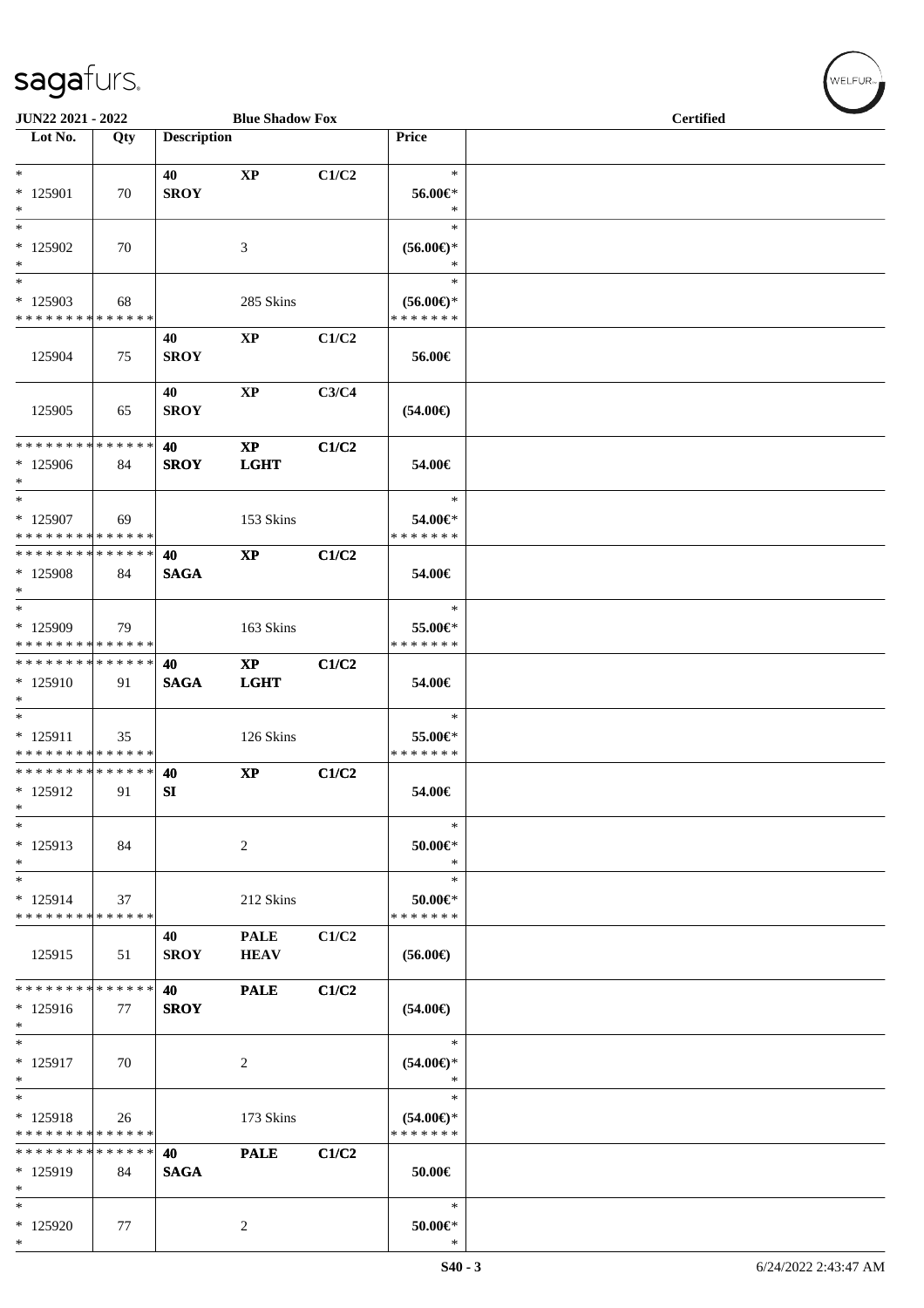| JUN22 2021 - 2022<br><b>Blue Shadow Fox</b> |     |                    |                |       |                              | <b>Certified</b> |  |  |  |
|---------------------------------------------|-----|--------------------|----------------|-------|------------------------------|------------------|--|--|--|
| $\overline{\phantom{1}}$ Lot No.            | Qty | <b>Description</b> |                |       | Price                        |                  |  |  |  |
| $\ast$                                      |     |                    |                |       | $\ast$                       |                  |  |  |  |
| $* 125921$                                  | 77  | 40<br><b>SAGA</b>  | <b>PALE</b>    | C1/C2 | $50.00 \in$                  |                  |  |  |  |
| $\ast$                                      |     |                    |                |       | $\ast$                       |                  |  |  |  |
| $\overline{\phantom{1}}$                    |     |                    |                |       | $\ast$                       |                  |  |  |  |
| * 125922<br>$\ast$                          | 77  |                    | 4              |       | $50.00 \in$<br>$\ast$        |                  |  |  |  |
| $\ast$                                      |     |                    |                |       | $\ast$                       |                  |  |  |  |
| $*125923$                                   | 77  |                    | 5              |       | $50.00 \in$ *                |                  |  |  |  |
| $\ast$<br>$\ast$                            |     |                    |                |       | $\ast$<br>$\ast$             |                  |  |  |  |
| $* 125924$                                  | 77  |                    | 6              |       | $50.00 \in$ *                |                  |  |  |  |
| $\ast$                                      |     |                    |                |       | $\ast$                       |                  |  |  |  |
| $\overline{\ast}$                           |     |                    |                |       | $\ast$                       |                  |  |  |  |
| $*125925$<br>* * * * * * * * * * * * * *    | 58  |                    | 527 Skins      |       | $50.00 \in$<br>* * * * * * * |                  |  |  |  |
|                                             |     | 40                 | <b>PALE</b>    | C1/C2 |                              |                  |  |  |  |
| 125926                                      | 70  | <b>SAGA</b>        | <b>LGHT</b>    |       | 50.00€                       |                  |  |  |  |
| * * * * * * * * * * * * * * *               |     | 40                 | <b>PALE</b>    | C1/C2 |                              |                  |  |  |  |
| $*125927$                                   | 91  | SI                 |                |       | 48.00€                       |                  |  |  |  |
| $\ast$<br>$\ast$                            |     |                    |                |       | $\ast$                       |                  |  |  |  |
| * 125928                                    | 54  |                    | 145 Skins      |       | 48.00€*                      |                  |  |  |  |
| * * * * * * * * * * * * * *                 |     |                    |                |       | * * * * * * *                |                  |  |  |  |
|                                             |     | 40                 | MED/PAL C3/C4  |       |                              |                  |  |  |  |
| 125929                                      | 69  | <b>SROY</b>        | <b>HEAV</b>    |       | $(56.00\epsilon)$            |                  |  |  |  |
| * * * * * * * * * * * * * * *               |     | 40                 | MED/PAL C3/C4  |       |                              |                  |  |  |  |
| $*125930$                                   | 77  | <b>SROY</b>        |                |       | $(54.00\epsilon)$            |                  |  |  |  |
| $\ast$<br>$\overline{\ast}$                 |     |                    |                |       | $\ast$                       |                  |  |  |  |
| * 125931                                    | 38  |                    | 115 Skins      |       | $(54.00\epsilon)$ *          |                  |  |  |  |
| * * * * * * * * * * * * * *                 |     |                    |                |       | * * * * * * *                |                  |  |  |  |
| 125932                                      | 53  | 40<br>SI           | MED/PAL C3/C4  |       | $(48.00\epsilon)$            |                  |  |  |  |
|                                             |     |                    |                |       |                              |                  |  |  |  |
|                                             |     | 40                 | <b>MED</b>     | C1/C2 |                              |                  |  |  |  |
| 125933                                      | 49  | <b>SROY</b>        | <b>HEAV</b>    |       | $(56.00\epsilon)$            |                  |  |  |  |
| ******** <mark>******</mark>                |     | 40                 | <b>MED</b>     | C1/C2 |                              |                  |  |  |  |
| $*125934$                                   | 56  | <b>SROY</b>        |                |       | $(54.00\epsilon)$            |                  |  |  |  |
| $\ast$<br>$\ast$                            |     |                    |                |       | $\ast$                       |                  |  |  |  |
| $*125935$                                   | 27  |                    | 83 Skins       |       | $(54.00\epsilon)$ *          |                  |  |  |  |
| * * * * * * * * * * * * * *                 |     |                    |                |       | * * * * * * *                |                  |  |  |  |
| * * * * * * * * * * * * * *<br>$*125936$    | 84  | 40<br><b>SAGA</b>  | <b>MED</b>     | C1/C2 | $50.00\in$                   |                  |  |  |  |
| $\ast$                                      |     |                    |                |       |                              |                  |  |  |  |
| $\ast$                                      |     |                    |                |       | $\ast$                       |                  |  |  |  |
| $*125937$<br>$\ast$                         | 77  |                    | $\overline{c}$ |       | $50.00 \in$ *<br>$\ast$      |                  |  |  |  |
| $\ast$                                      |     |                    |                |       | $\ast$                       |                  |  |  |  |
| * 125938                                    | 77  |                    | $\mathfrak{Z}$ |       | $50.00 \in$                  |                  |  |  |  |
| $\ast$<br>$\ast$                            |     |                    |                |       | $\ast$<br>$\ast$             |                  |  |  |  |
| * 125939                                    | 77  |                    | 4              |       | $(50.00)$ *                  |                  |  |  |  |
| $\ast$                                      |     |                    |                |       | $\ast$                       |                  |  |  |  |
| $\ast$<br>* 125940                          | 77  |                    | 5              |       | $\ast$<br>$(50.00\in)^\ast$  |                  |  |  |  |
| $\ast$                                      |     |                    |                |       | $\ast$                       |                  |  |  |  |

WELFUR<sub><sup>N</sup></sub>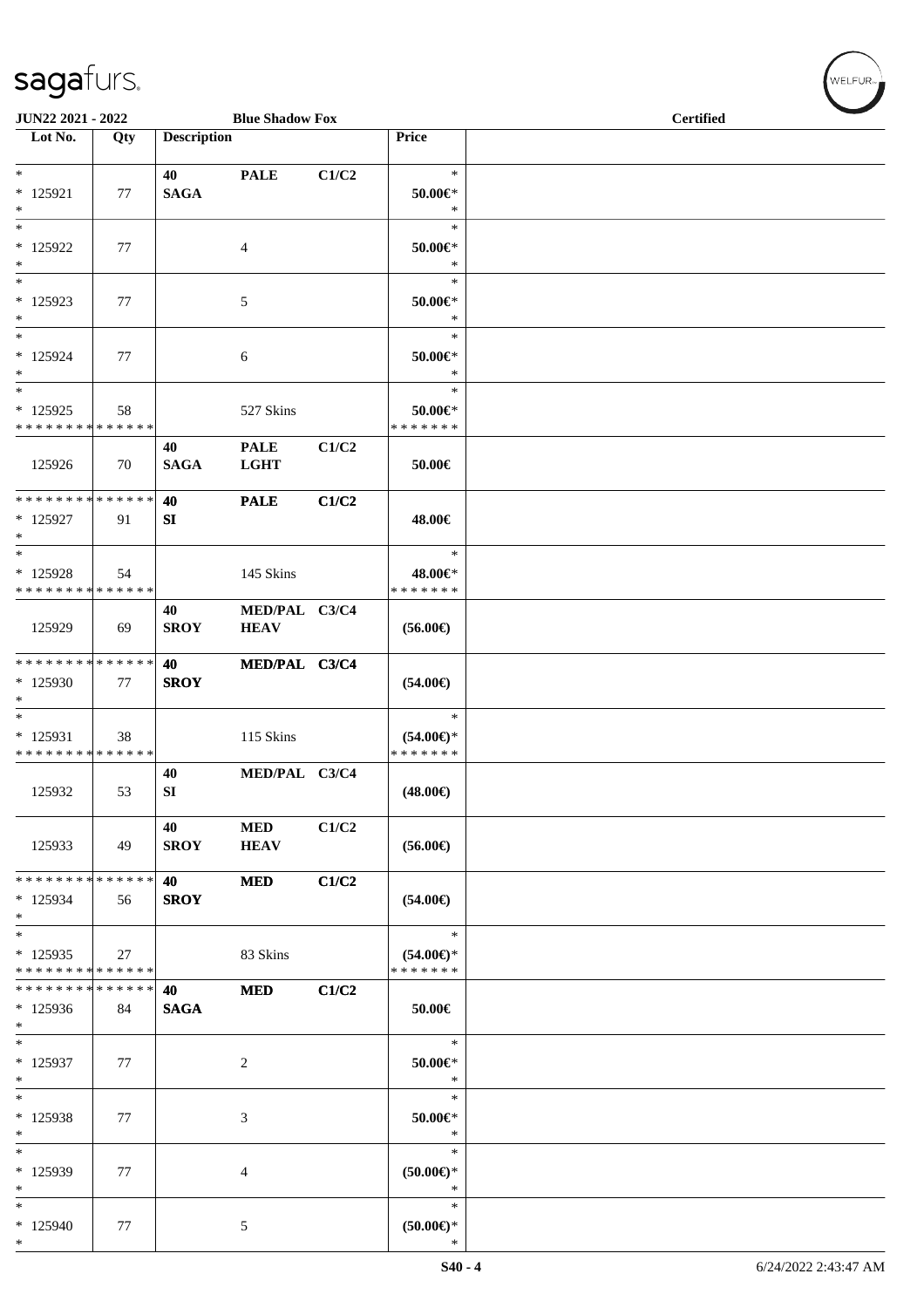| sagafurs.                                 |     |                    |                           |       |                             | WELFUR <sub>™</sub> |
|-------------------------------------------|-----|--------------------|---------------------------|-------|-----------------------------|---------------------|
| JUN22 2021 - 2022                         |     |                    | <b>Blue Shadow Fox</b>    |       |                             | <b>Certified</b>    |
| Lot No.                                   | Qty | <b>Description</b> |                           |       | <b>Price</b>                |                     |
| $*$                                       |     | 40                 | <b>MED</b>                | C1/C2 | $\ast$                      |                     |
| * 125941<br>$\ast$                        | 77  | <b>SAGA</b>        |                           |       | $(50.00ε)$ *<br>$*$         |                     |
| $\ast$                                    |     |                    |                           |       | $\ast$                      |                     |
| $*125942$<br>$\ast$                       | 77  |                    | 7                         |       | $(50.00ε)$ *<br>∗           |                     |
| $*$                                       |     |                    |                           |       | $\ast$                      |                     |
| $* 125943$<br>**************              | 31  |                    | 577 Skins                 |       | $(50.00 \in )^*$<br>******* |                     |
| 125944                                    | 91  | 40<br><b>SAGA</b>  | <b>MED</b><br><b>LGHT</b> | C1/C2 | 50.00€                      |                     |
| * * * * * * * * * * * * * *               |     | 40                 | <b>MED</b>                | C1/C2 |                             |                     |
| $* 125945$<br>$\ast$                      | 91  | <b>SI</b>          |                           |       | $(48.00\epsilon)$           |                     |
| $\ast$                                    |     |                    |                           |       | $\ast$                      |                     |
| $*125946$<br>******** <mark>******</mark> | 40  |                    | 131 Skins                 |       | 48.00€*<br>*******          |                     |